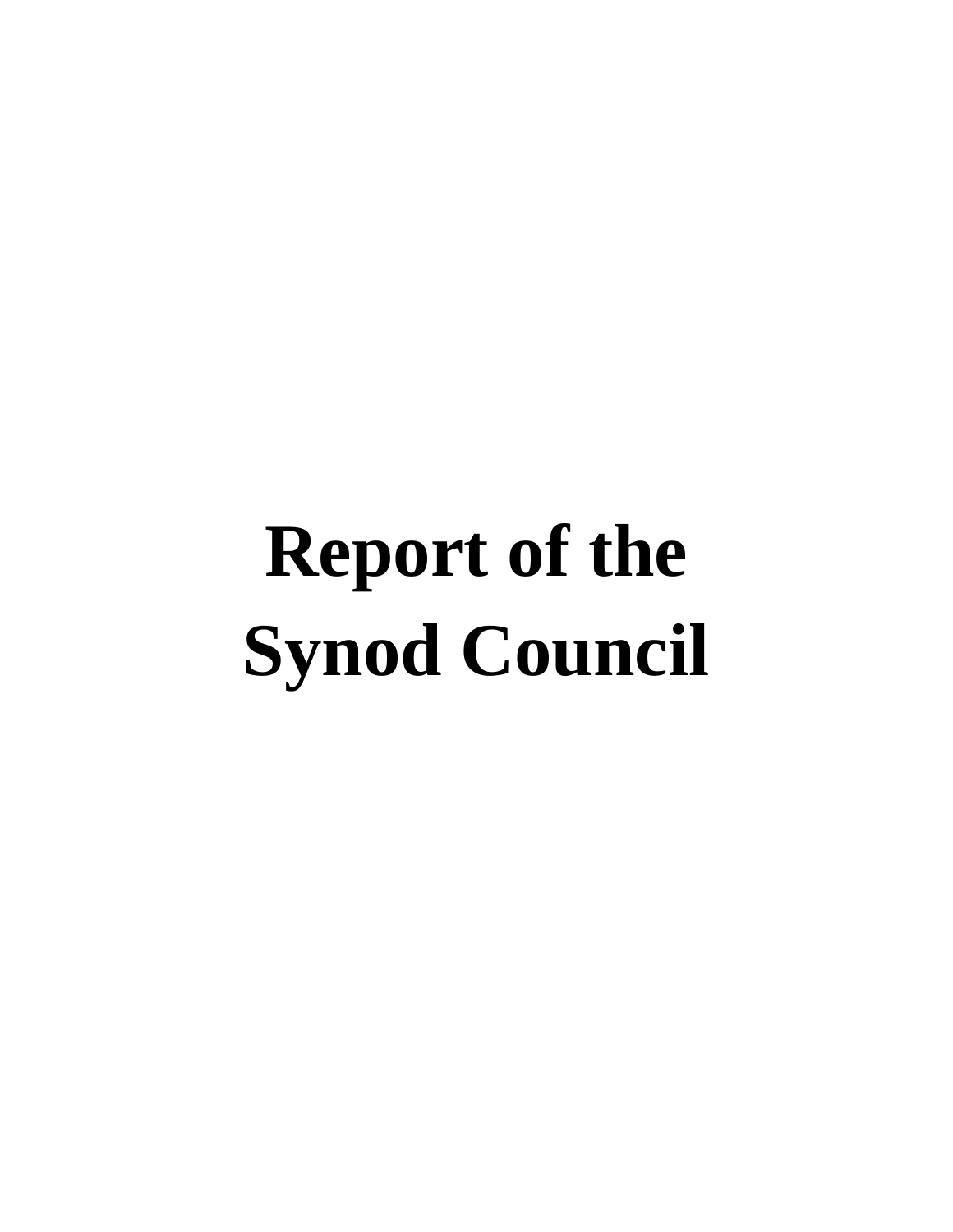#### **MINUTES OF THE PROCEEDINGS OF THE TWENTY-SIXTH ANNUAL ASSEMBLY OF THE SOUTHEASTERN PENNSYLVANIA SYNOD OF THE EVANGELICAL LUTHERAN CHURCH IN AMERICA** *Show Me: We Want to See Jesus*

## **May 3-4, 2013 Franconia Mennonite Meetinghouse Telford, Pennsylvania**

#### **Friday Morning, May 3, 2013**

#### **Service of Holy Communion**

The Service of Holy Communion began at 9:30 a.m. with the Reverend Claire Burkat, Bishop, Southeastern Pennsylvania Synod, serving as the Presiding Minister and Preacher. Also providing worship leadership were the following:

- Assisting Minister: Ms. Patricia Robinson;
- Psalm and Prayer Leader: the Reverend Janet Peterman;
- Readers: the Reverend Neil Harrison and Mr. Malcolm Davis; and
- Musicians: the Reverends Dwight Mason, Bruce Todd, and Don Wright; Ms. Yvonne Lemo, and Mr. Justin Rimbo.

The Worship Planning Team included the Reverends Jay Gamelin, Jennifer Ollikainen, and Janet Peterman, and Mr. Justin Rimbo. The Reverends Ghislaine Cotnoir and Donna Wright directed the worship assistants.

The Bible readings were Jeremiah 31:31-34, Psalm 8, 1 John 1:1-7, and John 12:20-26.

#### **Bishop's Sermon**

"Of all the disciples they could have approached, why did these Greeks go to Philip?" Bishop Burkat asked as she began her sermon on John 12:20-26. Why did they not go to Matthew or Thomas? Why did they go to Philip and say to him, "Sir, we wish to see Jesus." The answer, according to the bishop, is found in John 1:43, where Philip is the one who Jesus finds and says, "Follow me." Philip immediately goes to Nathanael and, when Nathanael initially resists Philip's invitation to meet Jesus, Philip persists and says, "Come and see."

"Philip," claimed Bishop Burkat, "was not seeing the world through Jesus-colored glasses. As soon as he encountered Jesus in Galilee, it was like the Divine Optometrist put just the right lenses in front of his eyes and he could see things clearly for the first time… Philip had recovered his God-sight and wanted others to experience the same clarity of vision he had."

"In the same way," Bishop Burkat continued, "when you recover your God-sight, everything becomes clearer, both positive and negative. You see the beauty all around you. But you also begin to see the injustice, the heartache, the sin of the world around you as well. And, when you see it, I mean really look at what is in need of attention and action, these new glasses you've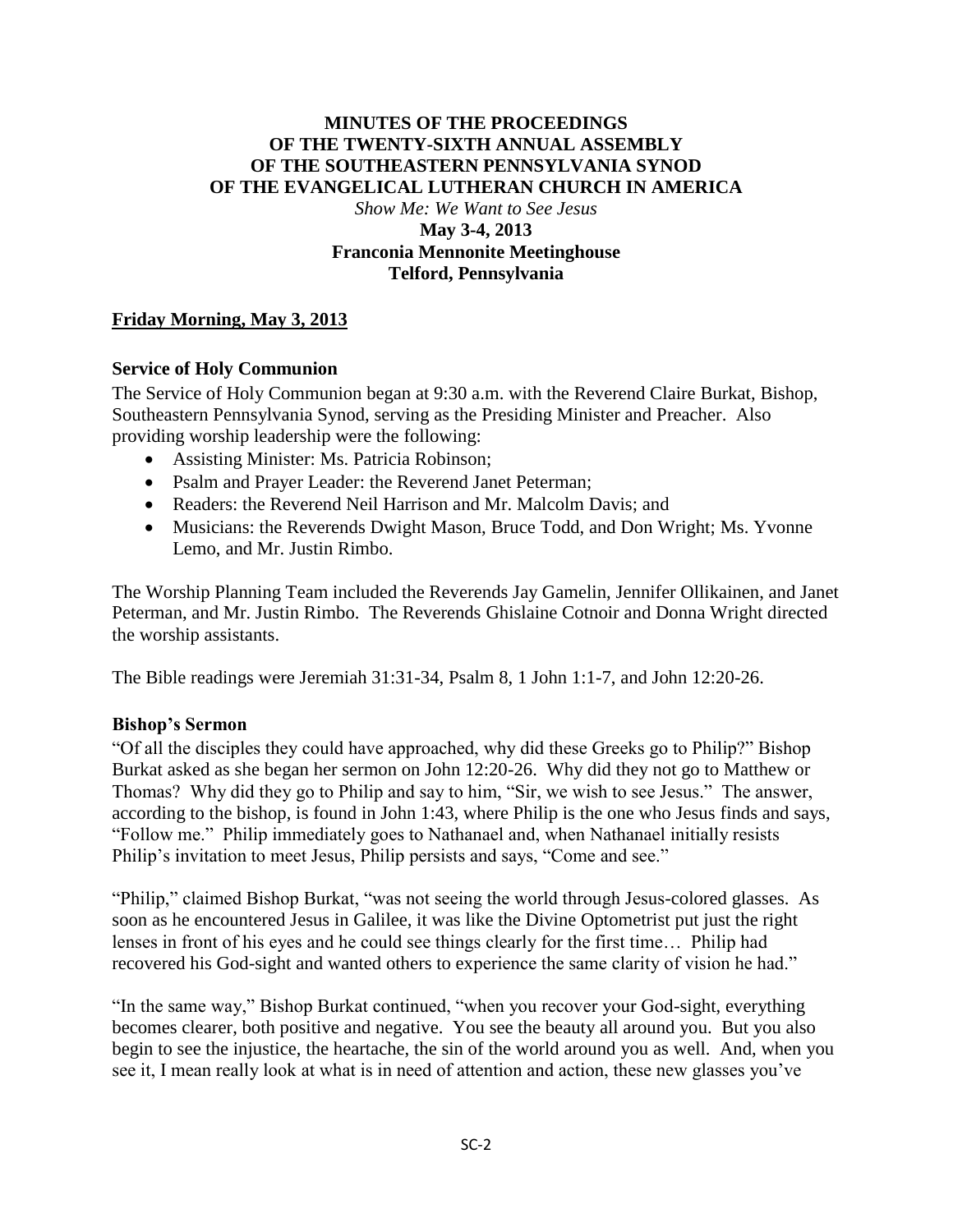been given enable you to see what others overlook. And those glasses enable you to see Jesus in ways others often miss.

"In the next two days we will be discerning and discussing new ways to see Jesus, to show Jesus, to experience Jesus," Bishop Burkat said. She cited the following examples:

- Living Gospel Ministries and its mission developer, the Reverend Linda Manson, who ministers to those leaving the Philadelphia prison system; and
- The ministry of Christ the King Church of the Deaf at the Valley View Home for the Aged Deaf and Deaf-Blind in Delaware County.

Bishop Burkat told the assembly, "My sisters and brothers, God has given you and your church everything you need to see, hear, taste, smell, and touch Jesus. It is through the faith given to us that we have the power of God-sight. But we will need to wash the sleep out of our eyes, remove the cataracts from our vision, and get the right prescription for our Jesus-colored glasses.

"You'll need three pairs," she indicated.

- "You'll need one to correct your near-sightedness. Sometimes we can only see what's right in front of us.
- "You'll also need glasses to correct your far-sightedness. Sometimes … we fail to see the need of someone right in front of us.
- "And we all need a pair of reading glasses" when we pick up the Bible.

"Our goal at this assembly," she concluded, "is to give you tools to go back to your congregations as fully equipped Philips, so that you can invite others to come and see, hear, taste, smell, touch, and feel that the Lord is good."

#### **Order for the Opening of the Assembly**

At 11:00 a.m. Bishop Burkat led the Order for the Opening of the 26<sup>th</sup> annual Assembly of the Southeastern Pennsylvania Synod.

#### **Welcome and Introductions**

Bishop Burkat introduced the Assembly Presenters, Pastor Jay Gamelin, Pilgrim Lutheran Church, Lexington, SC, and Mr. Justin Rimbo, Music Director, Jacob's Well, Minneapolis, MN; the ELCA Representative, the Reverend Neil Harrison, Program Director for Congregational Renewal, Congregation and Synodical Mission Unit of the ELCA; the Parliamentarian, the Reverend Dr. Larry Smoose; the Regional Representative, Portico Benefit Services, Ms. Barbara Debski; and Synod Officers, Synod Council members, and Deans. She invited rostered leaders, new to the synod since the last assembly, to introduce themselves.

#### **Report of the Registrar**

Ms. Cynta Outterbridge, Registrar, reported that the total number of voting members was 493, the total number of voting members registered was 423, and the number of voting members needed for a quorum was 329. Bishop Burkat declared a quorum.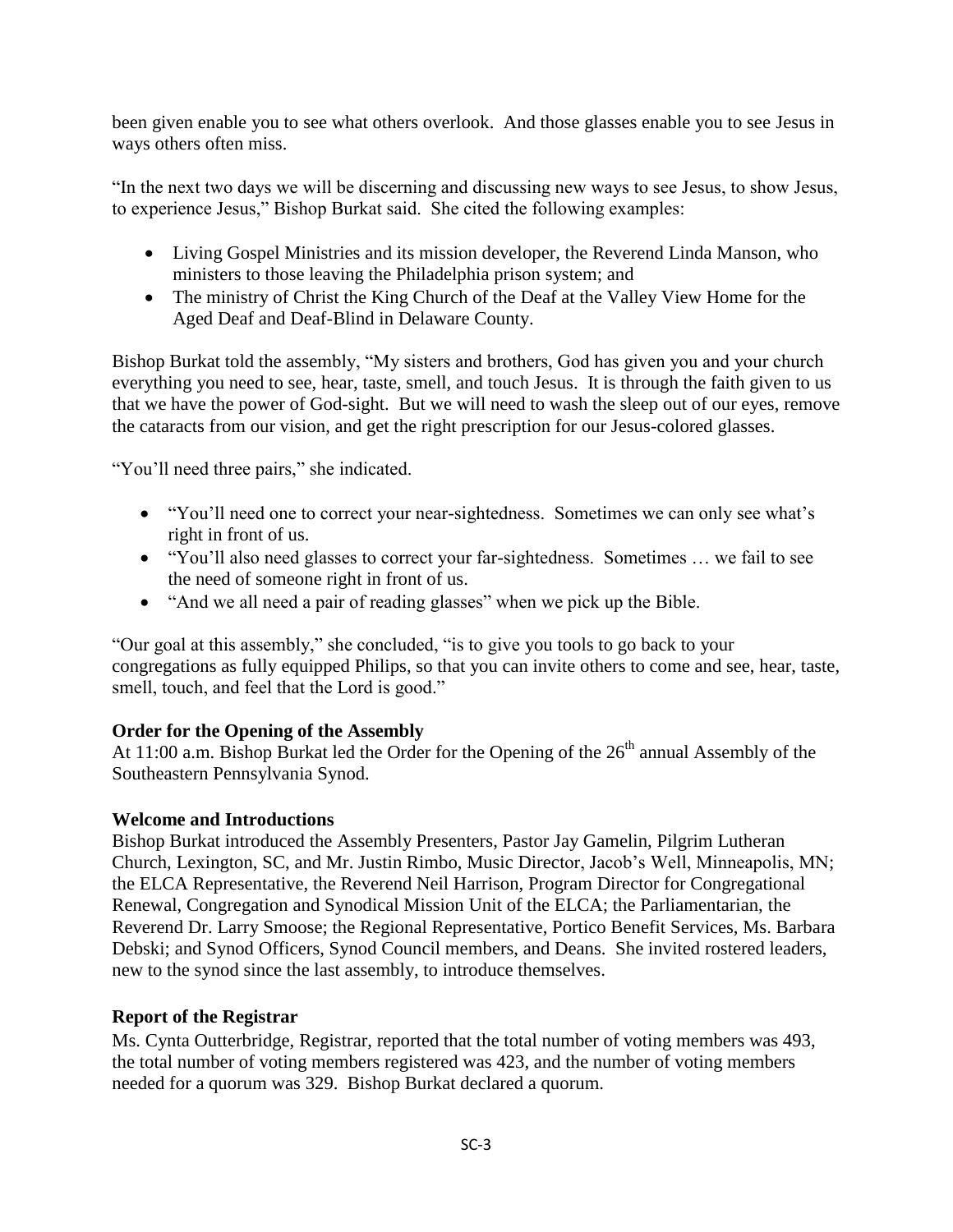#### **Report of the Secretary**

The Reverend Raymond Miller, Secretary, Southeastern Pennsylvania Synod, presented, and the assembly approved the proposed program as printed in *The Bulletin of Reports*. He then presented as information the Rules of Procedure as printed in *The Bulletin of Reports.* By common consent, the assembly approved the following rule: "The Synod Assembly shall limit each speaker from the floor to two minutes, alternating *for* and *against* whenever possible, and allowing someone who has not spoken on a particular issue from the floor to speak before someone speaks a second or additional time."

He reported that the Synod Council approved the minutes of the  $25<sup>th</sup>$  annual assembly on June 7, 2012 (**S. C. 12.06.10**).

He presented as information the reports of the various committees, task forces, organizations, and institutions of the synod.

#### **Report of the Constitution Committee**

Secretary Miller presented the report of the Constitution Committee, in which the committee recommended the approval of a series of amendments to the *Constitution, Bylaws, and Continuing Resolutions of the Southeastern Pennsylvania Synod, Evangelical Lutheran Church in America.*

## **Pending Constitutional Items**

Secretary Miller moved the following constitutional amendments, approved by the 2012 Synod Assembly by the required 2/3rds vote, and requiring a second approval by 2/3rds vote of this assembly:

*Voting Privileges for Retired Rostered Leaders at Synod Assembly*

## **S. A. 13.05.01 RESOLVED THAT the Southeastern Pennsylvania Synod Assembly approves the following constitutional amendment to S7.23.:**

**S7.23. All retired ordained ministers, all retired associates in ministry, all retired deaconesses of the Evangelical Lutheran Church in America, and all retired diaconal ministers of this church, all of whose names appear on the rosters of this synod, shall have the privilege of voice but not vote at all meetings of the Synod Assembly. The presiding bishop of the Evangelical Lutheran Church in America and such other official representatives of this church as may be designated from time to time by the Church Council shall also have voice but not vote in the meetings of the Synod Assembly. Like privileges shall be accorded to those additional persons whom the Synod Assembly or Synod Council shall from time to time designate.**

The assembly approved the amendment by the required 2/3rds vote.

*Update Terminology*

#### **S. A. 13.05.02 RESOLVED THAT the Southeastern Pennsylvania Synod Assembly approves the following constitutional amendment to S14.22.:**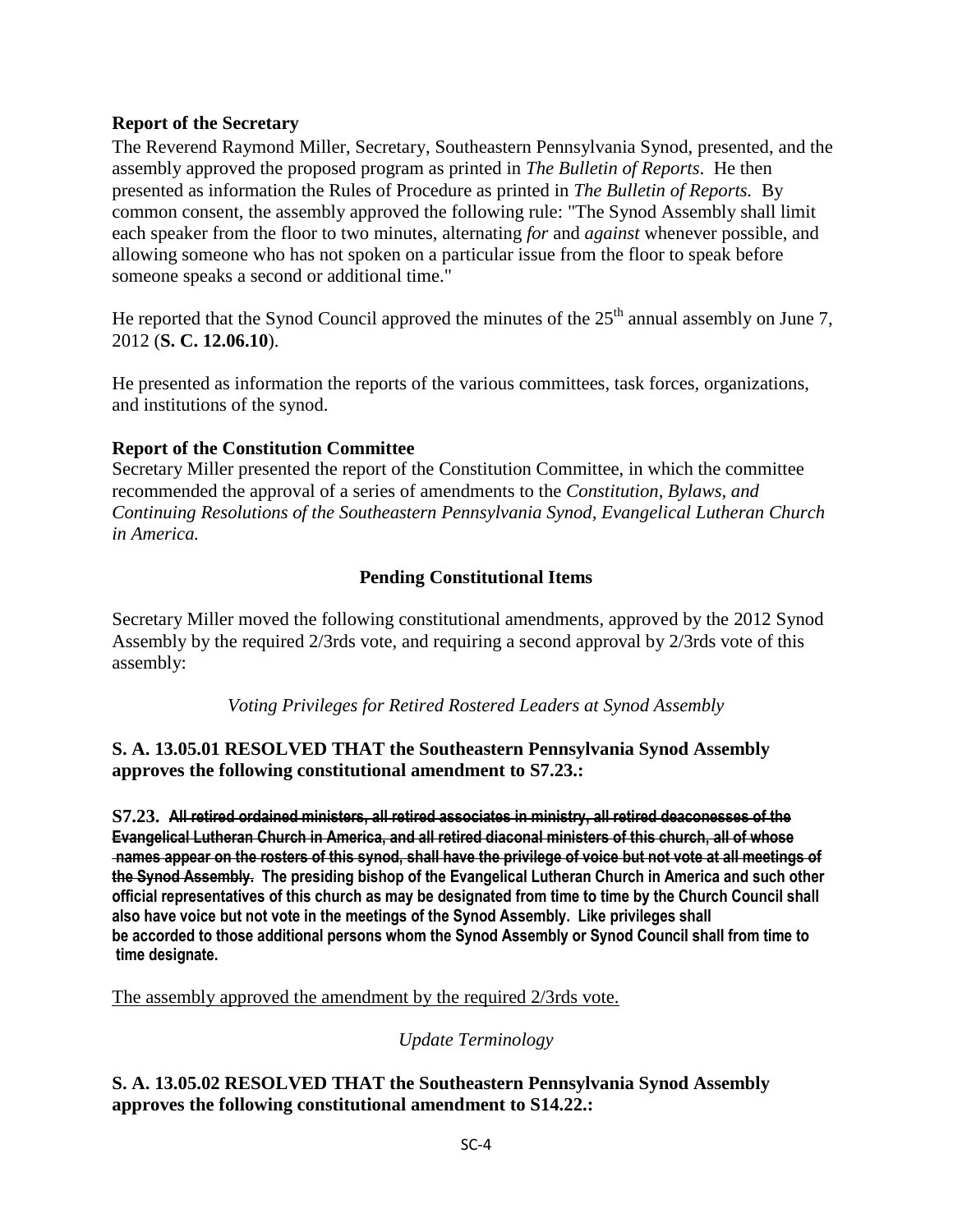**S14.22. The provisions in the churchwide documents and such provisions as may be developed by the Division of Ministry appropriate churchwide unit governing associates in ministry shall apply in this synod.**

#### The assembly approved the amendment by the required 2/3rds vote.

#### **Proposed Bylaw Amendments**

Secretary Miller moved the approval of the following bylaw amendments, as reviewed and recommended by the Constitution Committee, and requiring approval by 2/3rds vote of one Synod Assembly:

#### *Nominating Committee*

#### **S. A. 13.05.03 RESOLVED THAT the Southeastern Pennsylvania Synod Assembly approves the following bylaw amendment to S9.03.01.a.:**

**S9.03.01.a.** a. Upon the recommendation of the vice-president, the The Synod Council shall appoint a Nominating Committee. The committee shall be composed of members of the Synod Council and others with the goal of having representation at least one representative from each conference. No member of the Nominating Committee shall be nominated by the committee for election to the Synod Council. In the event that a particular conference cannot be represented by a member of the Synod Council a representative of that conference shall be asked to serve on the committee.

The assembly approved the amendment by the required 2/3rds vote.

#### *Synod Council Conference Representatives*

#### **S. A. 13.05.04 RESOLVED THAT the Southeastern Pennsylvania Synod Assembly approves the following bylaw amendment to S9.08.01.b.:**

**S9.08.01.b.** Representatives of congregations in each conference shall meet prior to the annual meeting of the Synod Assembly and shall nominate at least one two lay persons from their conference for the Synod Council, one nominee per conference to be elected by the assembly at the annual meeting. These lay seats assigned to conferences shall alternate every six years (or two terms) between male and female Council members. The Nominating Committee shall receive these nominations from the conferences to include in its reports. In the event that a conference has not submitted its nominees to the Nominating Committee by February 15 of the calendar year in which its representatives will be elected, the Nominating Committee shall designate the conference nominees. With this exception, no nominations may be made by Nominating Committee or Voting members at the annual meeting of the assembly may nominate from the floor persons from the assigned conferences for election to the Synod Council. from the floor at the annual meeting of the assembly.

The assembly approved the amendment by the required 2/3rds vote.

#### *Congregational Membership of Synod Council Members*

#### **S. A. 13.05.05 RESOLVED THAT the Southeastern Pennsylvania Synod Assembly approves the following bylaw amendment to S9.08.01.d.:**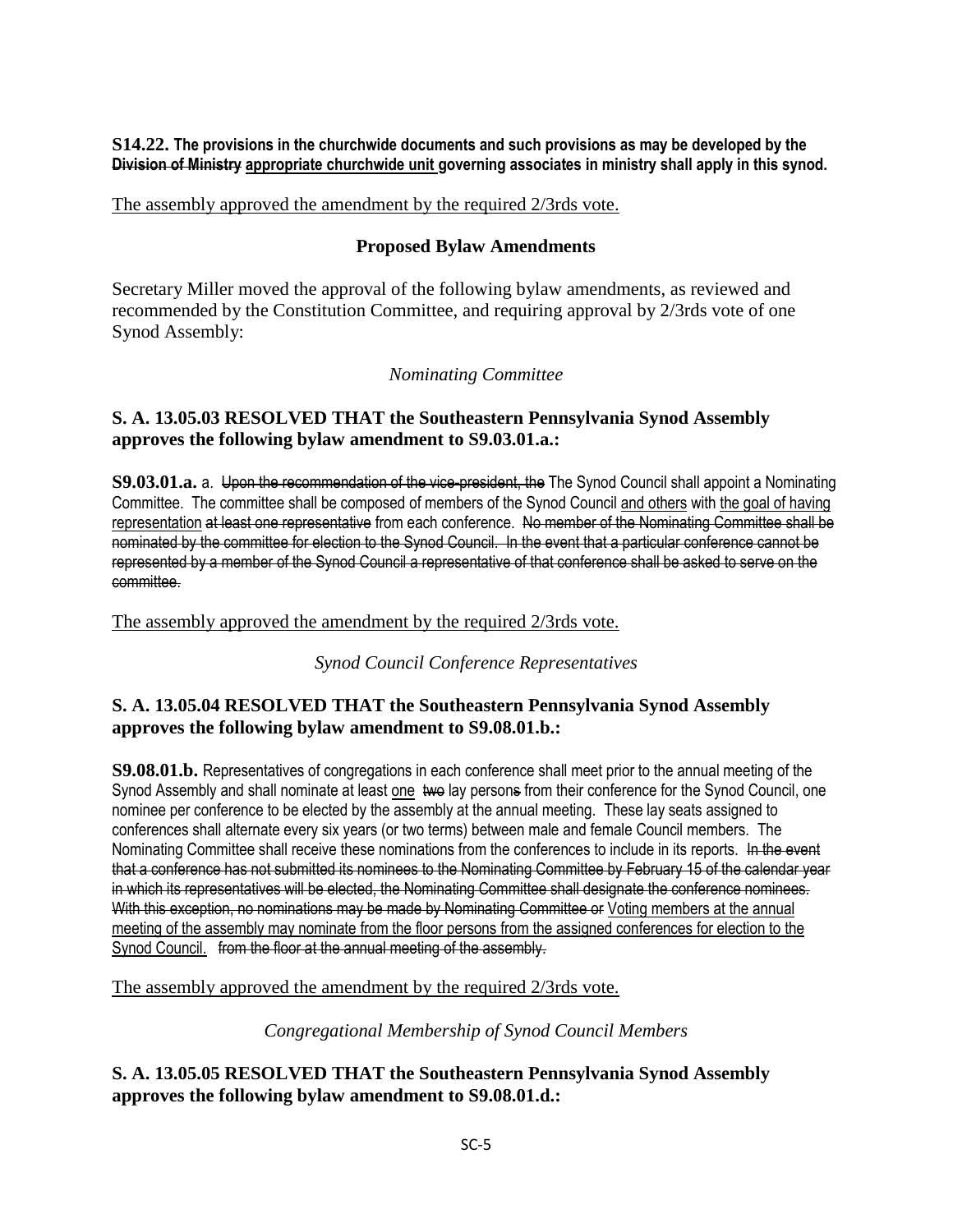**S9.08.01.d**. No nomination for Synod Council shall be made if that nominee's congregation already has a member on the Synod Council or if a member of a congregation has already been nominated, provided, however, that no nominee shall be ineligible if the Synod Council member from that congregation is an officer of this Synod and/or one of them is a Synod Council youth or young adult member. The Synod Council may make exceptions to this requirement in order to promote greater diversity and/or inclusivity.

The assembly approved the amendment by the required 2/3rds vote.

## *Synod Council Vacancies*

## **S. A. 13.05.06 RESOLVED THAT the Southeastern Pennsylvania Synod Assembly approves the following bylaw amendment to S10.03.01.:**

**S10.03.01.** Should a member of the Synod Council resign or lose his or her membership on the Synod Council, the Synod Council shall elect, by majority vote, a successor who shall serve until the unexpired term is completed. A Synod Council member, who has been elected by the Synod Council to fill an unexpired term, is eligible to be elected for two consecutive terms after the unexpired term has ended if the unexpired term is less than one-and-one-half years.

The assembly approved the amendment by the required 2/3rds vote.

*Conferences*

#### **S. A. 13.05.07 RESOLVED THAT the Southeastern Pennsylvania Synod Assembly approves the following bylaw amendment to S12.01.05.:**

**S12.01.05.** Each conference shall meet in full assembly at least one time per year. <del>, which assembly shall consist</del> of one ordained minister and two lay delegates (one male, one female) from each congregation. Each institution of this church serving in the territory of the conference may be given the privilege of voice and vote by the conference by means of a delegate to the conference assembly who is a member of this church. The method of election and term of representation of delegates shall be determined by each congregation and institution. Associates in ministry and ordained ministers in good standing who are not serving as specified delegates and who reside on the territory of the conference and/or serve under call on the territory of the conference will be given the privilege of voice at the conference assembly. Each conference shall be responsible for developing a plan for fair representation of rostered leaders, lay members of congregations, institutions, and agencies on the territory of the conference.

The assembly approved the amendment by the required 2/3rds vote.

#### **S. A. 13.05.08 RESOLVED THAT the Southeastern Pennsylvania Synod Assembly approves the following bylaw amendment to S12.01.11.:**

**S12.01.11.** Each conference in assembly shall elect a dean who shall be a pastor under call serving within the territory of the conference. The quorum for the conference assembly at which the dean is to be elected shall consist of clergy and lay representation from a majority of the congregations in the conference. The conference shall seek to assure that the representational principles stated in **+S6.04., +S6.04.A01., +S6.04.B09.,** and **S6.04.C2.** are fulfilled. If there is no quorum for the conference assembly at which the dean is to be elected, the dean shall be appointed by the bishop of this synod in consultation with the Committee of Deans. If the conference does not call a conference assembly for the election of the dean, the bishop of this synod shall call the conference assembly.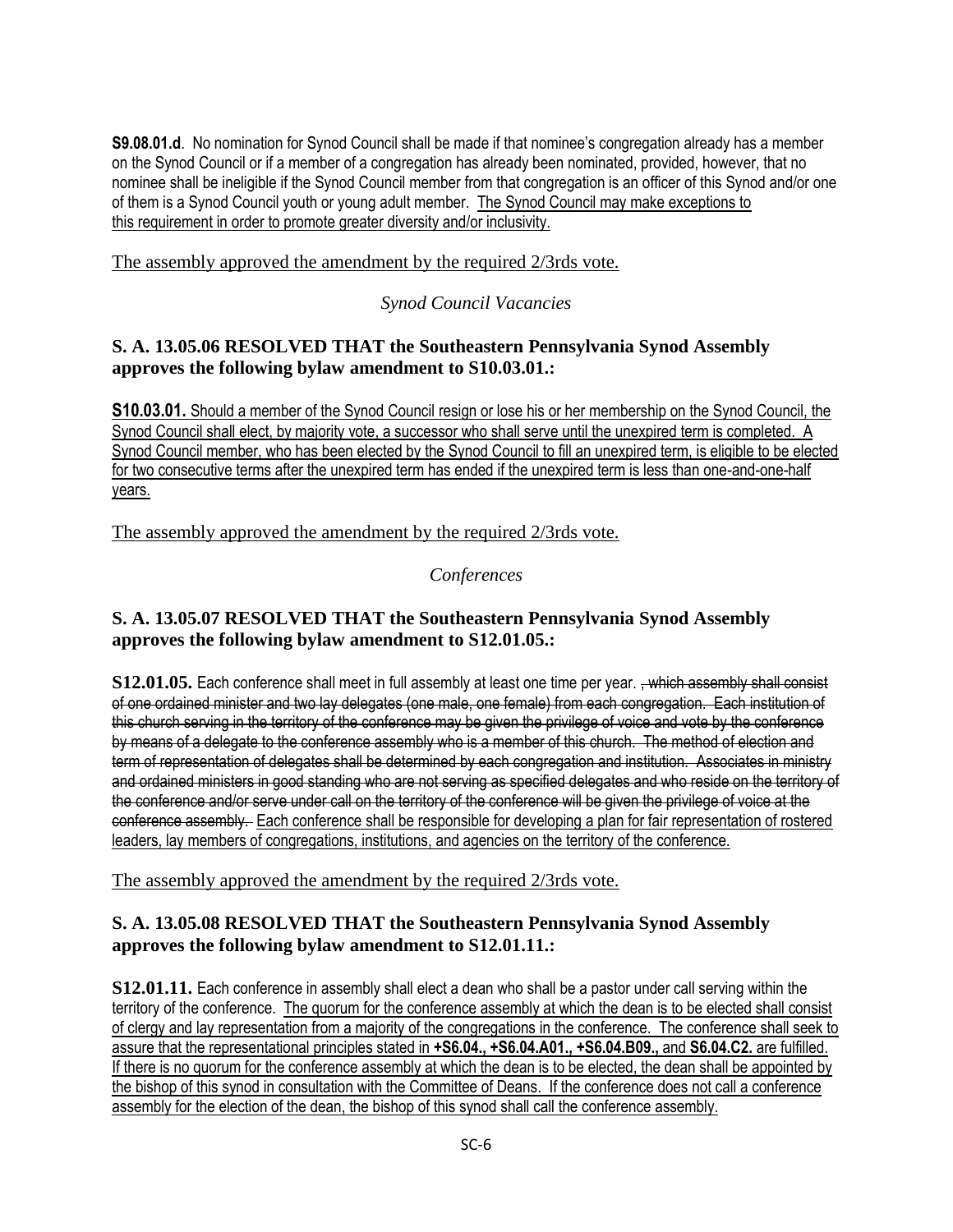The Reverend Gordon Simmons made a motion to amend the first sentence of the proposed amendment of **S12.01.11** to read as follows: The quorum for the conference assembly at which the dean is to be elected shall consist of clergy and/or lay representation from a majority of the congregations in the conference.

The Synod Assembly defeated the motion.

The Reverend Serena Sellers made a motion to amend the first sentence of the proposed amendment of **S12.01.11** to read as follows: The quorum for the conference assembly at which the dean is to be elected shall consist of clergy and lay representation from consist of a majority of the congregations in the conference.

The Synod Assembly approved the motion.

The assembly approved the amendment as amended by the required 2/3rds vote.

## **S. A. 13.05.09 RESOLVED THAT the Southeastern Pennsylvania Synod Assembly approves the following bylaw amendment to S12.01.11.a.:**

**S12.01.11.a.** The interim pastors of the Interim Ministry Network rostered in this synod in assembly shall elect a dean, who shall be an interim pastor fully endorsed under call by the Synod Council, or actively seeking placement for a an interim call, serving within the territory of this synod. The term of the Dean of Interim Ministry shall be the same as specified in S12.01.12. It is understood that the Dean of Interim Ministry advises, assists, and confers with the Bishop of the Southeastern Pennsylvania Synod as specified in S12.01.13 and relates to, consults with, and is a member of convenes the Interim Ministry Network gatherings of this synod. In the event of a vacancy in the office of the Dean of Interim Ministry, the Interim Ministry Network the interim pastors rostered in this synod in assembly shall elect a dean for a new three-year term.

The assembly approved the amendment by the required 2/3rds vote.

#### **S. A. 13.05.10 RESOLVED THAT the Southeastern Pennsylvania Synod Assembly approves the following bylaw amendment to S12.01.12.:**

**S12.01.12.** The term of office for each dean shall be three years, and a dean may serve no more than two consecutive terms. In the event of a vacancy in the office of the dean, the Conference Executive Committee the bishop of this synod may appoint an interim dean to serve until an election can be held at the next meeting of the Conference Assembly.

The assembly approved the amendment by the required 2/3rds vote.

Secretary Miller moved that the Synod Assembly approve the proposed amendments to **S12.01.31, S12.01.42,** and **S12.01.51** *en bloc.* The assembly approved the motion to consider these amendments *en bloc* by common consent.

#### **S. A. 13.05.11 RESOLVED THAT the Southeastern Pennsylvania Synod Assembly approves the following bylaw amendment to S12.01.31., S12.01.42., and S12.01.51.:**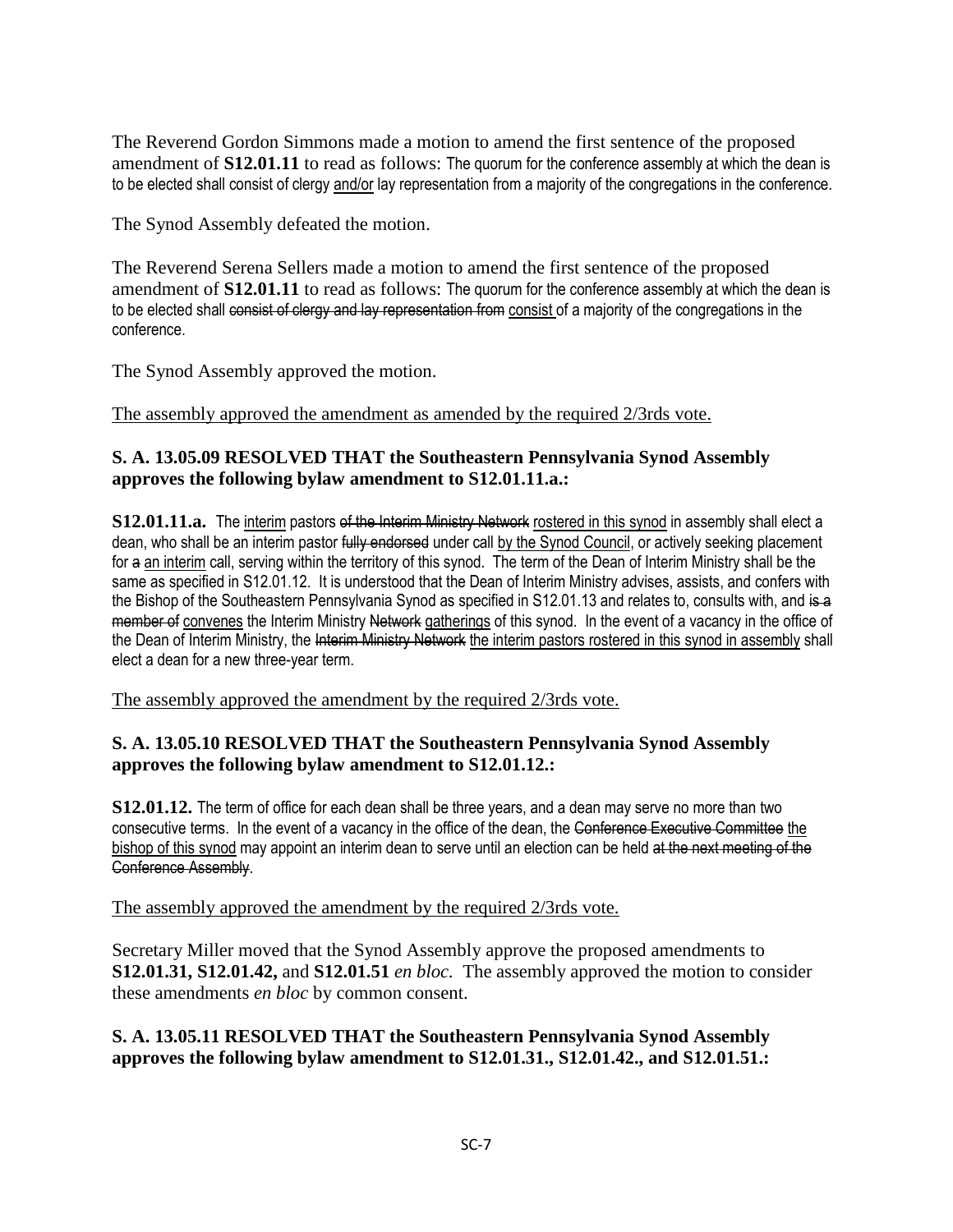**S12.01.31** The bishop shall assign a synod staff person to each conference who will spend time within the conference territory and who may have an office on the territory.

**S12.01.42** Other committees may be designated as the need and the ability to organize them arise.  $\div$ conference shall be encouraged to form a Social Ministry Committee, an Evangelism and Outreach Committee, a Communication Committee, a Financial Support Committee, and a Youth Ministry Committee.

**S12.01.51** Conference Coordinating Committee (CCC).

a. The deans and chairpersons of the conferences together with the synod staff persons assigned to the conferences and the bishop shall meet at least twice a year.

b. The CCC meetings shall be chaired by the bishop and may be attended by others as deemed necessary by the bishop or required by the constitution and bylaws.

c. The CCC shall be a program-oriented body whose purpose is to coordinate the work of the conferences, to work with the synod staff in identifying the resources needed for ministry and informing the church and its expressions of such need, and to exchange reports and proposals with Synod Council.

The assembly approved the amendments by the required 2/3rds vote.

Secretary Miller thanked the assembly for their patience and the members of the Constitution Committee for their service.

#### **Report of the Nominating Committee**

The Reverend Sandra Brown, Nominating Committee, presented the report:

**TICKET 1, Vice President** (One to be elected for a term ending 2017) The committee nominated Ms. Tracey Beasley and Ms. Doreen Kinzler. There were no nominations from the floor. Bishop Burkat declared the ticket closed.

**TICKET 2, Synod Council – Clergy** (Three to be elected for terms ending 2016) The committee shall nominated the Reverends Sarah Anderson-Rajarigam, William Rex, Karl Richard, and Paul Sorcek. There were no nominations from the floor. Bishop Burkat declared the ticket closed.

**TICKET 3, Synod Council – Clergy** (One to be elected for a term ending 2015) Pastor Sandra Brown announced that those not elected on Ticket 2 would be placed on Ticket 3.

**TICKET 4, Synod Council – Lay Man at Large** (One to be elected for a term ending 2016) The committee nominated Mr. Bert Glenn. There were no nominations from the floor. Since Ticket 4 includes those not elected on Ticket 9, Bishop Burkat declared the ticket closed.

**TICKET 5, Synod Council – Lay Woman at Large** (One to be elected for a term ending 2016) The committee nominated Ms. Diane Casey and Sister Jane Roper. There were no nominations from the floor. Bishop Burkat declared the ticket closed.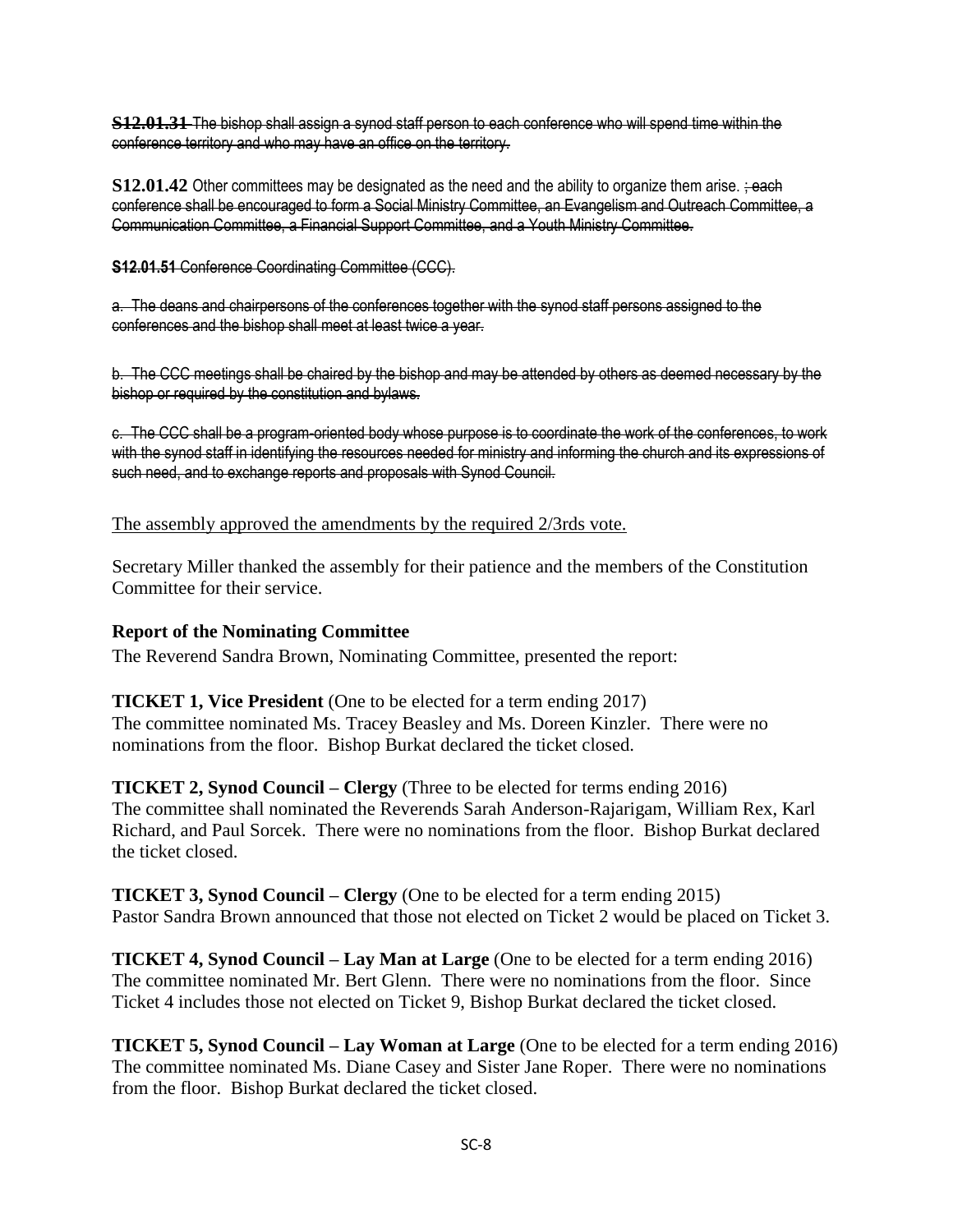## **TICKET 6, Synod Council – Central Philadelphia Conference Representative (Lay, Man)**

(One to be elected for a term ending 2015)

The committee nominated Mr. Henry Boyd. There were no nominations from the floor. Bishop Burkat declared Mr. Boyd elected.

## **TICKET 7, Synod Council – Delaware Conference Representative (Lay, Woman)** (One to

be elected for a term ending 2016)

The committee nominated Ms. Joyce Brown Adams. There were no nominations from the floor. Bishop Burkat declared Ms. Adams elected.

#### **TICKET 8, Synod Council – Northeast Philadelphia Conference Representative (Lay, Woman)** (One to be elected for a term ending 2016)

The committee nominated Ms. Doreen Kinzler and Ms. Dorothy Wilson. There were no nominations from the floor. Bishop Burkat declared the ticket closed.

#### **TICKET 9, Synod Council – Upper Montgomery Conference Representative (Lay, Male)**  (One to be elected for a term ending 2016)

The committee nominated Mr. John Ungerman and Mr. Karl Segletes. There were no nominations from the floor. Bishop Burkat declared the ticket closed.

#### **TICKET 10, Synod Council – Youth Representative (Lay, Man)** (One to be elected for a term ending 2015)

The committee nominated Mr. Douglas Parry. There were no nominations from the floor. Bishop Burkat declared Mr. Parry elected.

#### **TICKET 11, Synod Council – Young Adult Representative (Lay, Woman)** (One to be elected for a term ending 2016)

The committee nominated Ms. Adrienne Nash Melendez. There were no nominations from the floor. Bishop Burkat declared Ms. Melendez elected.

#### **TICKET 12, Synod Council – Young Adult Representative (Lay, Man)** (One to be elected for a term ending 2016)

The committee presented no nominees. There were no nominations from the floor.

Pastor Brown thanked the members of the Nominating Committee.

#### **Report of the Treasurer**

#### **Audit Report**

Ms. Janet Huber Neff, Treasurer, Southeastern Pennsylvania Synod, began her report by asking for prayers of healing for former Treasurer, Mr. Richard Reimet.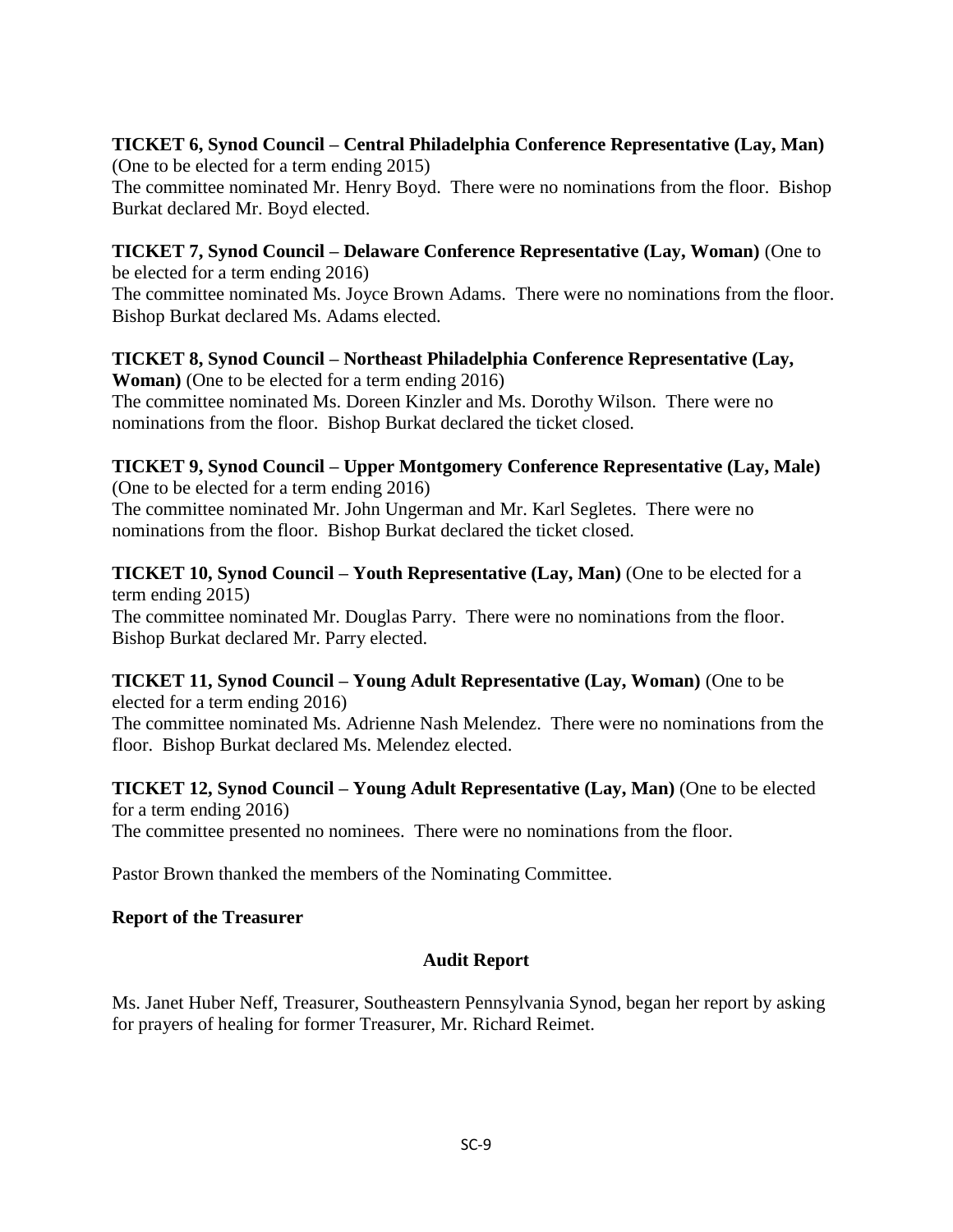Ms. Neff reviewed the *Financial Statements and Report of Independent Certified Public Accountants,* dated January 31, 2013. She expressed appreciation for the assistance of Mr. Rodman Rothermel, Chair, Audit Committee.

Ms. Neff presented the following resolution, which the assembly approved:

## **S. A. 13.05.12 RESOLVED THAT the Southeastern Pennsylvania Synod Assembly adopts the report of the auditors of the synod's financial statements for the fiscal year ending 2012.**

## **Treasurer's Report**

Ms. Neff reviewed the synod's financial results for fiscal year 2012. She reported that the synod's Total Net Assets as of January 31, 2013, were \$2,489,796. The synod's income for fiscal year 2012 consisted of Partnership Support, \$2,137,127; Other Contributions, \$606,400; Registration Fees, \$198,353; and Investment Income, \$185,343. The synod's expenses for fiscal year consisted of Operating Expenses, \$2,145,072; ELCA Proportionate Share (53.5%), \$1,088,750; and Property Management, \$170,486.

She reported that Partnership Support declined from \$2,254,260 in 2011 to \$2,137,127 in 2012, a reduction of \$210,645. She noted that, of the synod's 160 congregations, 29, or 18%, contributed 10% or more of regular giving to Partnership Support; 66, or 41%, contributed 5 to 9.9%; 44, or 28%, contributed 0.1 to 4.9%; and 21, or 13%, provided no support. She added that 74 congregations maintained or increased their Partnership Support to the synod in 2012.

She explained that the synod's funds are divided into four categories: **Unrestricted, Temporarily Restricted, Mission,** and **Permanently Restricted**. She then reported the activity in each fund for fiscal year 2012:

- **Unrestricted** income, consisting of Partnership Support, unrestricted fundraising, and some miscellaneous revenues, decreased by \$172,000 in 2012. Unrestricted expenses, consisting of ELCA Proportionate Share, Operating Expenses, and Gifts to Agencies/Organizations decreased by \$143,417.
- **Temporarily Restricted** Income consists of Designated Giving for Agencies, Registration Fees for Synod Events, and some miscellaneous revenues. Temporarily Restricted Expenses include Designated Giving to Agencies and Expenses Related to Synod Events. Temporarily Restricted net income was \$32,000.
- **Mission** income consisted of ELCA Grants, restricted fundraising, and distributions from the *Fund for Mission.* Mission expenses included Mission Programs (mission, global vision, and youth ministry), Support for New Mission Congregations, and Ministry with People in Poverty. Mission income was \$295,000, and Mission expenses were \$466,624. There were no distributions from the *Fund for Mission.* Ms. Neff noted, "Because we believe mission is critical to our synodical purpose, we invested in \$294,542 in mission in 2012."
- **Permanently Restricted** income are funds restricted for specific purposes, and Permanently Restricted expenses are directly related to those sources of income. Permanently Restricted net come was \$33,000.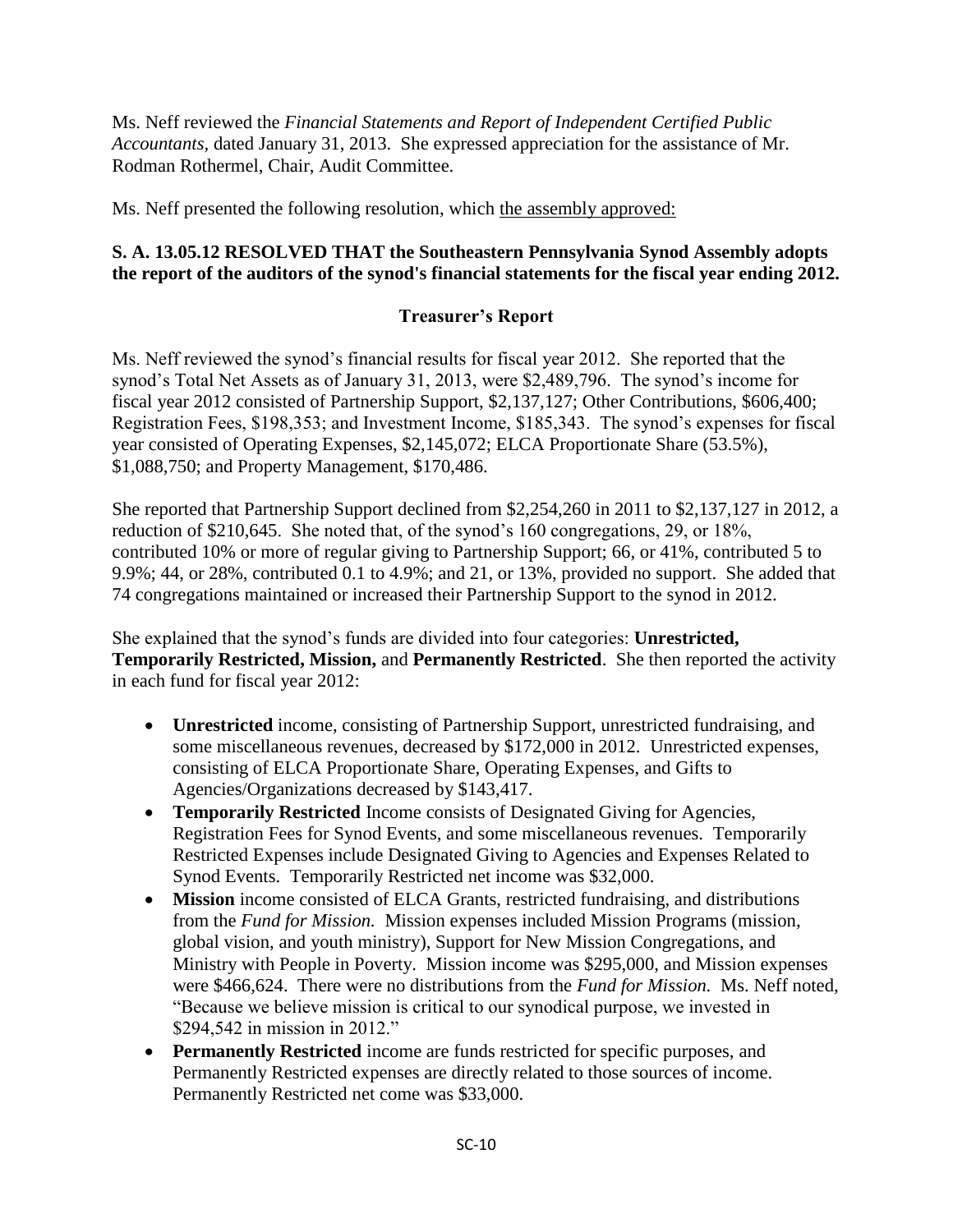Ms. Neff then identified 2012 Actual Expenses by Major Purpose:

- Partnerships:  $$1,264,981;$
- Mission: \$466,624;
- Office of the Bishop: \$606,014;
- Synod Administration: \$273,291; and
- Leadership: \$74,581.

The assembly approved the following resolution:

#### **S. A. 13.05.13 RESOLVED THAT the Southeastern Pennsylvania Synod Assembly receives as information the report of the Treasurer for the fiscal year 2012.**

#### **First Report of the Committee on Reference and Counsel**

Ms. Jill Meuser, Chair, Committee on Reference and Counsel, reported that the committee had received no resolutions or memorials.

#### **Report of the Lutheran Theological Seminary at Philadelphia**

The Reverend Dr. Philip Krey, President, Lutheran Theological Seminary at Philadelphia, thanked the Reverends John Richter and Cynthia Krommes, and Dr. Addie Butler, for their service as members of the seminary's board.

The Reverend Stina Schaeffer, Gloria Dei, Huntingdon Valley, described her experience as a student at the Philadelphia Seminary and thanked the assembly for the opportunity to serve the church.

Noting that next year marks the Philadelphia Seminary's  $150<sup>th</sup>$  anniversary, President Krey challenged the assembly's voting members to participate in an effort to raise up 150 more students for enrollment at the seminary and "to take away all obstacles" for all of the seminary's students by raising \$10 million in scholarships.

The Reverend John Puotinen, the Philadelphia Seminary's Vice President for Philanthropy, offered two ideas by which congregations may "identify and nurture those among them who have gifts for ministry:" (1) sponsor a Seminary Sunday and (2) start a scholarship fund.

President Krey reported that the Philadelphia Seminary has developed a new curriculum, which he described as "flexible, affordable, and relevant."

In closing, President Krey noted that, at the Philadelphia Seminary's Alumni Convocation this past week, Bishop Burkat was recognized by her peers as "a distinguished alumnus."

#### **Prayer**

The Reverend John Berntsen offered prayer.

*The assembly recessed for lunch.*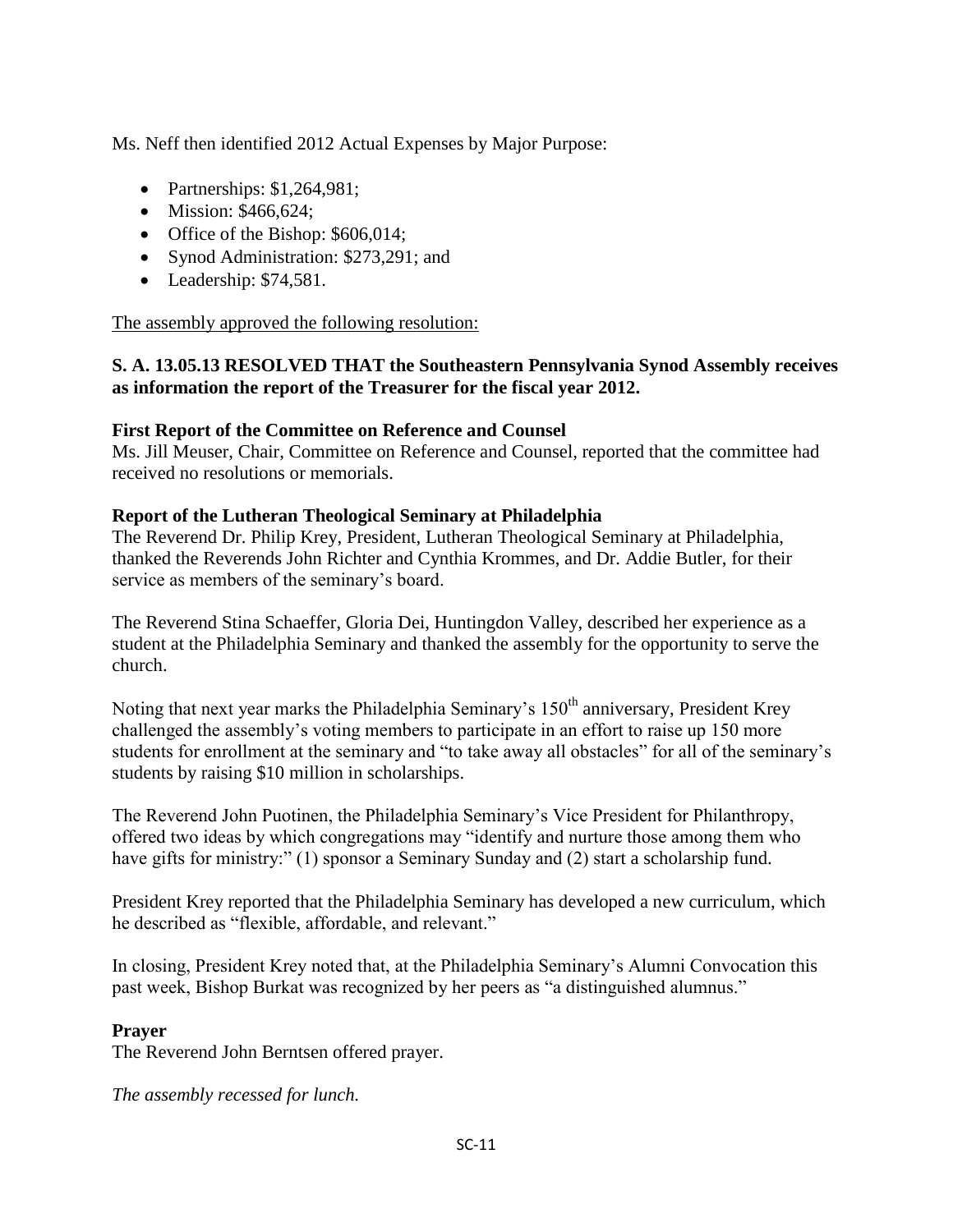## **Friday Afternoon, May 3, 2013**

## **Prayer**

Pastor Jay Gamelin introduced a video which invited viewers to "look at Jesus." After the video, he offered prayer

## **First Balloting for General Elections**

The Reverend Rebecca Eisenhart, Chair, Committee on Elections, explained the balloting procedure. The assembly then cast votes for the first ballot of Tickets 1, 2, and 9.

## **Report of the Churchwide Organization**

Stating that "it is a joy to be here," the ELCA Representative, Pastor Neil Harrison, brought greetings from the synod's "partners in the ELCA;" the Presiding Bishop, the Reverend Mark Hanson; and the Executive Director of the ELCA's Congregational and Synodical Mission Unit, the Reverend Stephen Bouman. Using the ELCA's 25th Anniversary tag line, *God's Work, Our Hands; Always Being Made New, he reminded the assembly, "We are all the ELCA."* Noting that, in church life, the key is "relationships, relationships, and relationships," he thanked Ms. Patricia Robinson for her service to the ELCA as this synod's Vice President. He also thanked the synod for sharing its leaders with the churchwide organization: Bishop Burkat, Secretary Miller, and the Reverends Patricia Davenport, Peggy Wuertele, Katie Day, Linda Manson, Gwendolyn King, and Mark Wimmer.

Pastor Harrison then described the ELCA's two priorities: (1) Accompanying congregations as growing centers for mission, and (2) Building capacity for evangelical witness and service in the world to alleviate suffering and injustice. In that regard, he said, "Every person is a missionary, every pastor is a mission director, and every congregation is a mission center."

He introduced a video featuring a message from Bishop Hanson and highlighting the ministries of Immanuel Lutheran Church, Palm City, FL; the Evangelical Lutheran Church in Myanmar; and St. Matthew Trinity Lutheran Church, Hoboken, NJ.

Noting that 80% of ELCA ministries are funded by mission support from synods, Pastor Harrison thanked the synod for its support. In closing, he invited the assembly to "tell the story of what God is up to in your congregations … in mission and service for the sake of the world."

#### **Recognition of Anniversary Celebrants**

Bishop Burkat invited the Reverends Donald Hagey and David Krewson to address the assembly on the  $50<sup>th</sup>$  anniversary of their ordination.

"How ironic it is for me to stand before you, talking about my 50 years of ministry," Pastor Hagey told the assembly, "when I remember, as a young pastor, hearing older pastors tell stories about their wonderful years in ministry. What a marvelous experience it is," he said, "to be invited into people's lives [as a pastor] and to guide them in God's way." He expressed thanks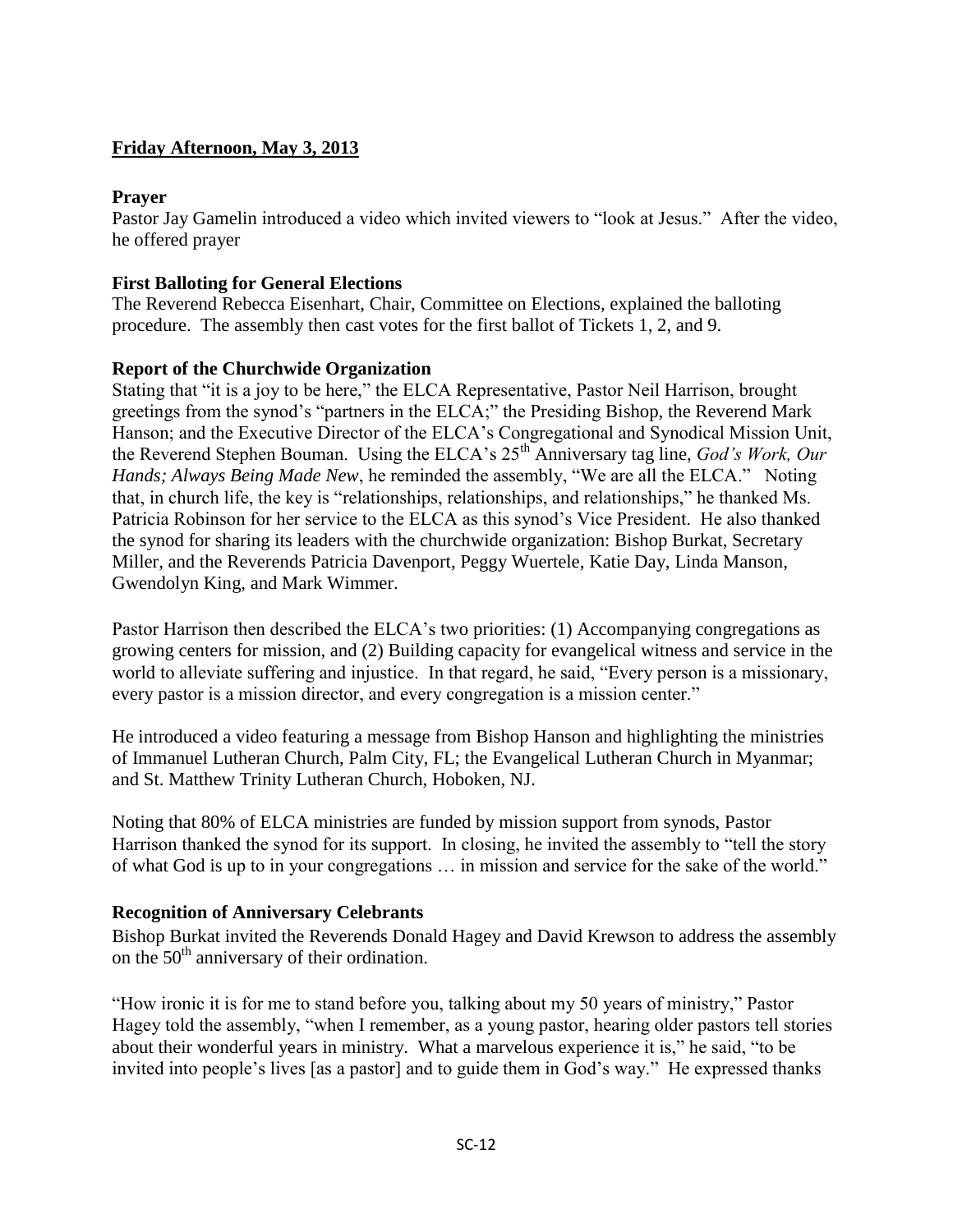to his spouse, Ms. Mary Ann Hagey, and for the inspiration that his late father, Mr. Walter Hagey, who served as this synod's treasurer for 30 years, gave him.

Looking at those in attendance at the assembly, Pastor Krewson remarked that he is "looking at Jesus in each of you." He expressed thanks for the relationships that he developed throughout the synod and for "the new blood" that has come into this synod. He thanked his spouse, Ms. Doris Krewson, who he described as, first, his "partner in ministry," and, second, his wife.

Bishop Burkat recognized rostered leaders celebrating significant anniversaries:

- $\bullet$  70<sup>th</sup> Anniversary of Ordination: the Reverend Donald Doll;
- 60<sup>th</sup> Anniversary of Ordination: the Reverends Paul Cornell, William Davis, Paul Howells, Lloyd Sheneman, Edward Treichel, and Howard Weidemoyer;
- $\bullet$  40<sup>th</sup> Anniversary of Ordination: the Reverends David Anderson, Lawrence Guenzel, Thomas Kadel, Margaret Krych, and Edward Oswald; and
- $\bullet$  25<sup>th</sup> Anniversary of Ordination: the Reverends Sandra Brown, Ghislaine Cotnoir, William Petry, Lindsay Rhodenbaugh, Bruce Thorsen, and Stephen Weisser.

Bishop Burkat also recognized the following congregations celebrating significant anniversaries:

- $250<sup>th</sup>$  Anniversary: St. Luke, Ferndale, and St. John, Spinnerstown;
- $\bullet$  175<sup>th</sup> Anniversary: St. Paul, Exton;
- $\bullet$  125<sup>th</sup> Anniversary: Immanuel, Norwood; and
- $\bullet$  100<sup>th</sup> Anniversary: St. Matthew, Woodlyn.

#### **Presentation**

Pastor Jay Gamelin began his presentation, *Postmodernism: Sharing Jesus in a Show Me Culture*, by offering a series of disclaimers:

- Sweeping generalizations,
- Perceptions, not always realities,
- Western culture, not global culture, and
- "Don't kill the messenger."

He proceeded to describe the church characteristics of pre-modernism, modernism, and postmodernism:

- Pre-modernism: mystery, story, local identity, dependence on authority, and sanctification;
- Modernism: reason, trust in authority, the mind, words, tribal identity, justification, and "tell me;"
- Post-modernism: global identity, tension between reason and mystery, character of Christ, skeptical of authority, whole person, justification and sanctification, and "show me."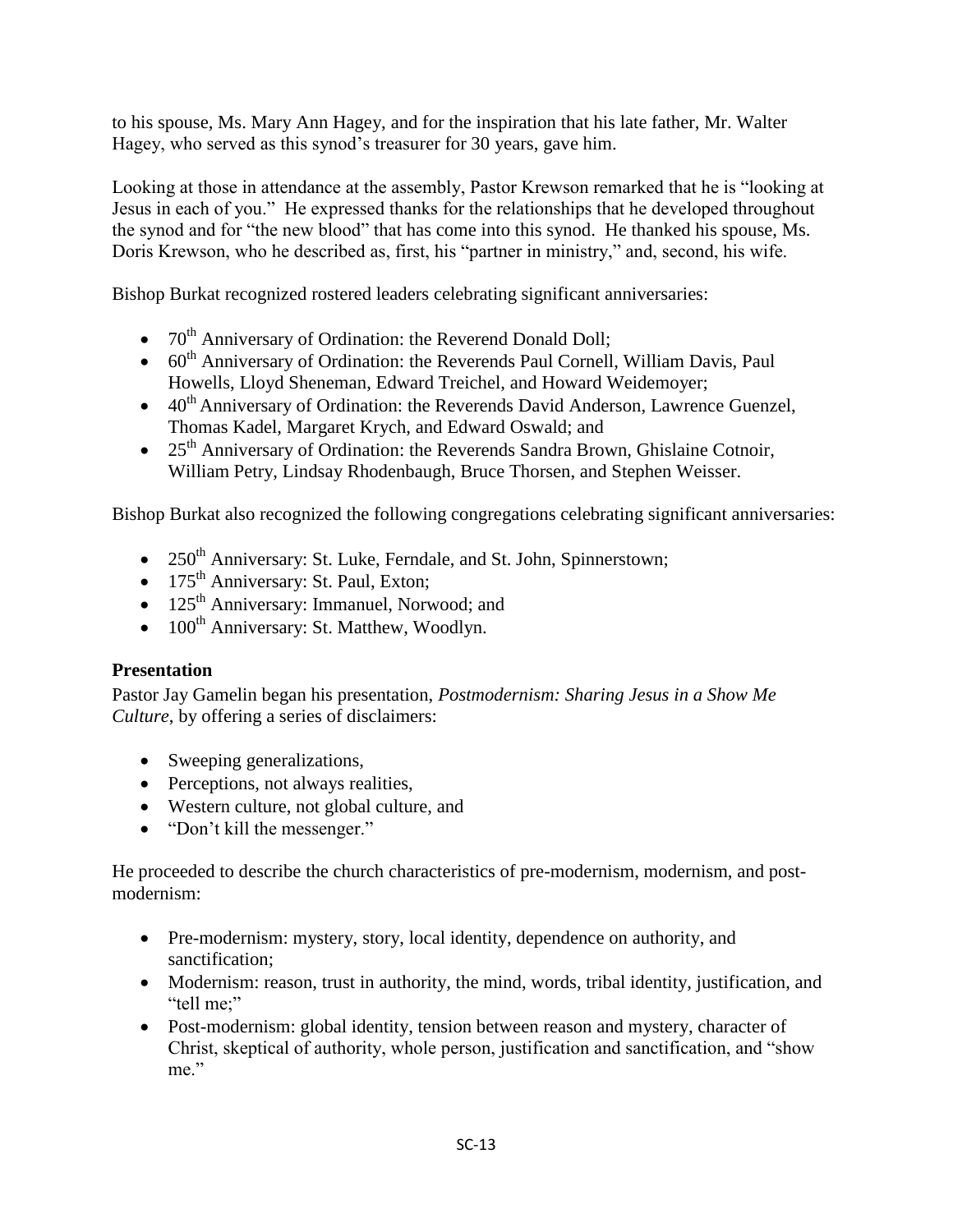He noted that the Internet changed everything. "Today we rely on images for information rather than words," he said. "What you see is what you get."

In moving from a "tell me" to a "show me" culture, Pastor Gamelin identified a basic problem in traditional Lutheran teaching: "We can do nothing to be saved" has often been misinterpreted as "We do nothing." To those inclined to judge the Christian faith on the basis of the behavior of Christians, the perception of "doing nothing" undermines the understanding of grace that Lutherans seek to proclaim. As such, Pastor Gamelin advocates that "we keep Lutheran theology but get rid of the garbage of Lutheran culture."

Pastor Gamelin outlined the tensions between old and new generations:

| Old: "Tell me."                  | New: "Show me."               |
|----------------------------------|-------------------------------|
| Old: "What church do you go to?" | New: "Do you believe in God?" |
| Old: "Listen to words."          | New: "Watch life."            |
| Old: Religion $=$ Habits         | New: Spiritual $=$ Motivation |

Pastor Gamelin observed that "we are in the midst of a new reformation," which emphasizes the following:

- Lutheran theology, not culture;
- Priesthood of all believers;
- Discipleship, discipleship, discipleship; and
- "Thirsty people don't want the cup."

He remarked, "If we make disciples, we will get the church."

He identified the following gifts of Lutheranism:

- Semper reformanda;
- Paradox, tension, simul, grace;
- Priesthood of all believers, discipleship;
- Entrepreneurial spirit; and
- Sanctification theology: *On the Freedom of A Christian* and *The Cost of Discipleship.*

He closed the presentation with prayer.

## **Mission Planning**

Bishop Burkat reported that this synod now has 41 teams organized and active in mission planning and that last fall she convened a new Mission Planning Team "to encourage a culture of intentional mission in this synod." Mr. Robert Fisher, Assistant to the Bishop for Mission Interpretation and Communications, then introduced a video in which members of the Mission Planning Team described the scope of their work and the resources that they are developing. He told the assembly to watch for the website, www.ourchurchfuture.com, which is coming in September 2013.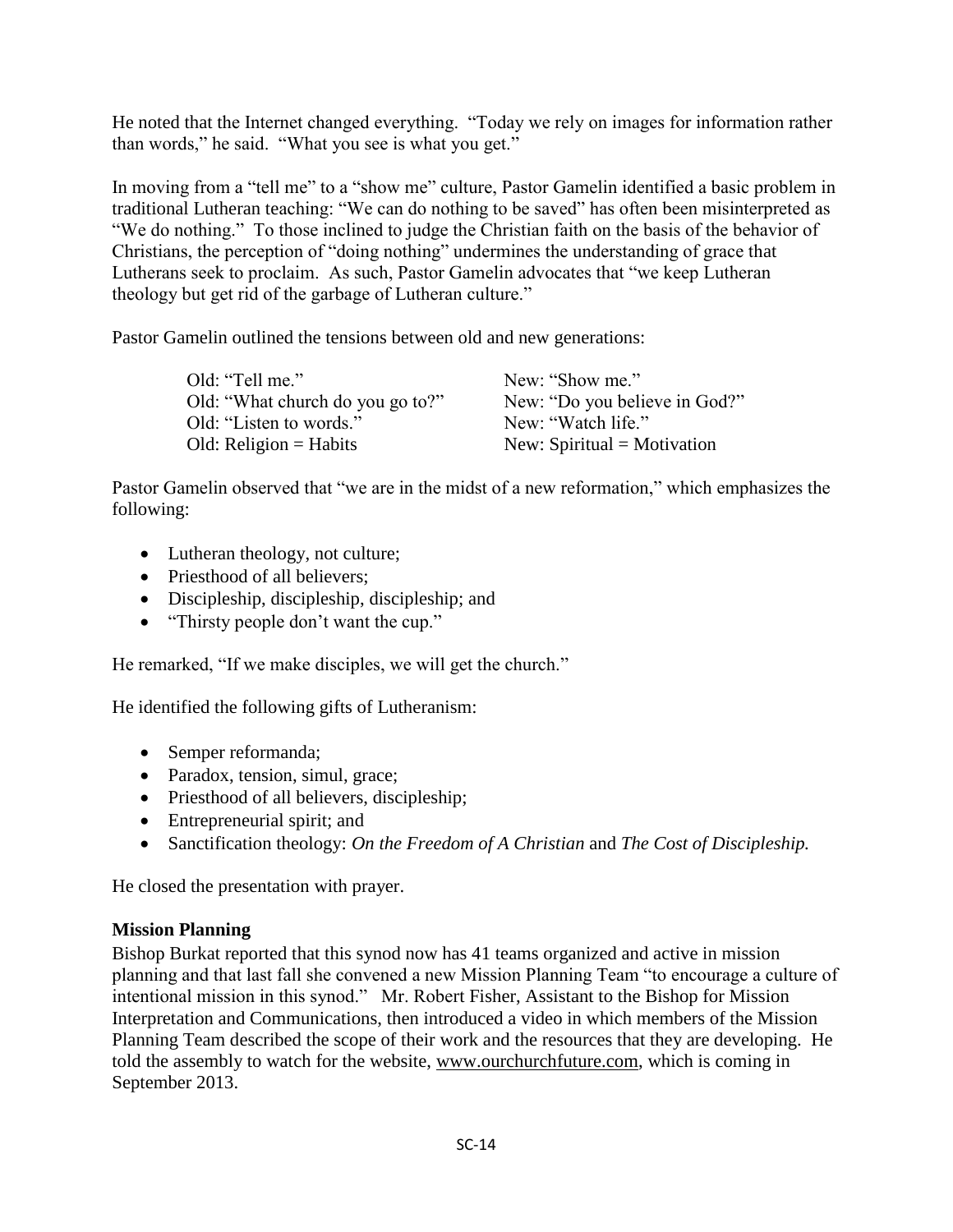#### **Report of the Mission Investment Fund**

The Reverend Mark Wimmer, Regional Manager, Mission Investment Fund, reminded the assembly that "the Mission Investment Fund is your and your congregation's partner in investing and financial management." He noted that the Mission Investment Fund provides building consultation services to congregations at no charge.

#### **Report of Portico Benefit Services**

Ms. Barbara Debski, Regional Representative, Portico Benefit Services, formerly the ELCA Board of Pensions, reported that Portico is committed to leading the ELCA through the changes mandated by healthcare reform and indicated that further details would be available in August 2013.

#### **Prayer**

Dr. Addie Butler offered prayer.

*The assembly recessed for dinner, to participate in forums, and to visit the Mission Center.*

## **Friday Evening, May 3, 2013**

#### **Prayer**

Mr. Rimbo introduced a music video, after which Pastor Gamelin offered prayer.

#### **First Report of the Committee on General Elections and Balloting**

Pastor Eisenhart reported the results of the first ballots for Tickets 1, 2, and 9.

#### **TICKET 1, Vice President** (One to be elected for a term ending 2017)

364 total ballots, 364 valid ballots, 183 votes needed to elect Tracey Beasley, 212; Doreen Kinzler, 152 Bishop Burkat declared Ms. Beasley elected and invited her to come forward. Ms. Beasley thanked the assembly and said that she was "honored and humbled to be your Vice President."

**TICKET 2, Synod Council – Clergy** (Three to be elected for terms ending 2016) 364 total ballots, 364 valid ballots, 183 votes needed to elect Sarah Anderson-Rajarigam, 284; Karl Richard, 263; Paul Sorcek, 228; William Rex, 191 Bishop Burkat declared the Reverends Sarah Anderson-Rajarigam, Karl Richard, and Paul Sorcek elected.

Since the Reverend William Rex was the only nominee on **TICKET 3, Synod Council -- Clergy**, Bishop Burkat declared Pastor Rex elected for a term ending 2015.

**TICKET 9, Synod Council – Upper Montgomery Conference Representative (Lay, Male)**  (One to be elected for a term ending 2016) 354 total ballots, 354 valid ballots, 178 votes needed to elect John Ungerman, 195; Karl Segletes, 159 Bishop Burkat declared Mr. Ungerman elected.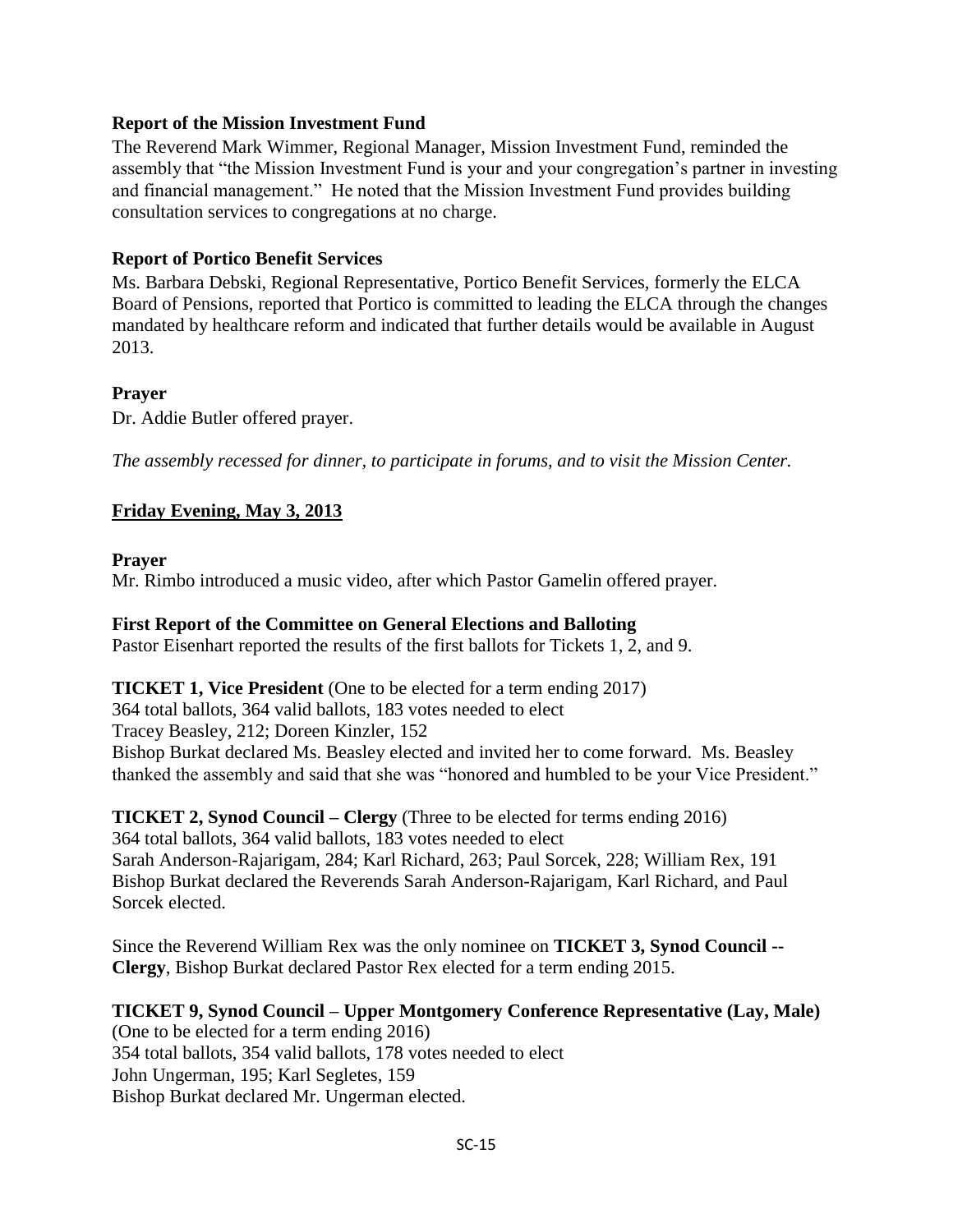The assembly cast votes for the first ballot of Tickets 4 and 8.

#### **Second Report of the Committee on Reference and Counsel**

After reporting that the committee had not received any late resolutions or memorials, Ms. Jill Meuser reminded the assembly that, since many Churchwide Assembly actions are often the result of synod memorials, she invited voting members to consider the importance of submitting memorials at future assemblies.

The assembly saw a series of *Mission Moment* videos.

#### **Report of Reformation 500**

The Reverend Stephen Godsall-Myers, Chair, Reformation 500 Team, invited the assembly to save the date, October 31, 2017, for the commemoration of the  $500<sup>th</sup>$  anniversary of the Reformation. He reported that the team is developing plans: (1) to gather and share resources, (2) to facilitate networking among synod, institutions, and congregations, and (3) to create and publicize  $500<sup>th</sup>$  anniversary events.

#### **Prayer**

Mr. Rimbo led the assembly in song and Pastor Gamelin guided the assembly in prayer.

*The assembly recessed.*

## **Saturday Morning, May 4, 2013**

#### **Worship**

Mr. Waverly Alston, the Music Director of the Welcome Church, Philadelphia, led the assembly in an energetic, four-part rendition of the gospel song, "He Has Done Marvelous Things*.*"Mr. Troy Chambers played the piano.

Pastor Janet Peterman then read John 20:19-23 and invited the assembly into an experience of centering prayer through song and silence. Prayer partners for worshipers were available at various locations in the meeting room.

Following worship, Vice President Robinson presented a framed print and a bouquet of flowers to Bishop Burkat in recognition of the  $35<sup>th</sup>$  anniversary of her ordination. "We celebrate you as a person and a leader," Vice President Robinson told Bishop Burkat, "and we are proud to have you as our leader."

#### **Bishop's Address**

"Yesterday we talked about Philip and the God-sight he gained by seeing the world through Jesus-colored glasses," Bishop Burkat stated. "But this morning I want to shift the spotlight just to the side and consider those Greeks who were looking for Jesus." She described the Greeks as outsiders who were looking for the light and noticed something about Jesus. She then posed three questions to the assembly: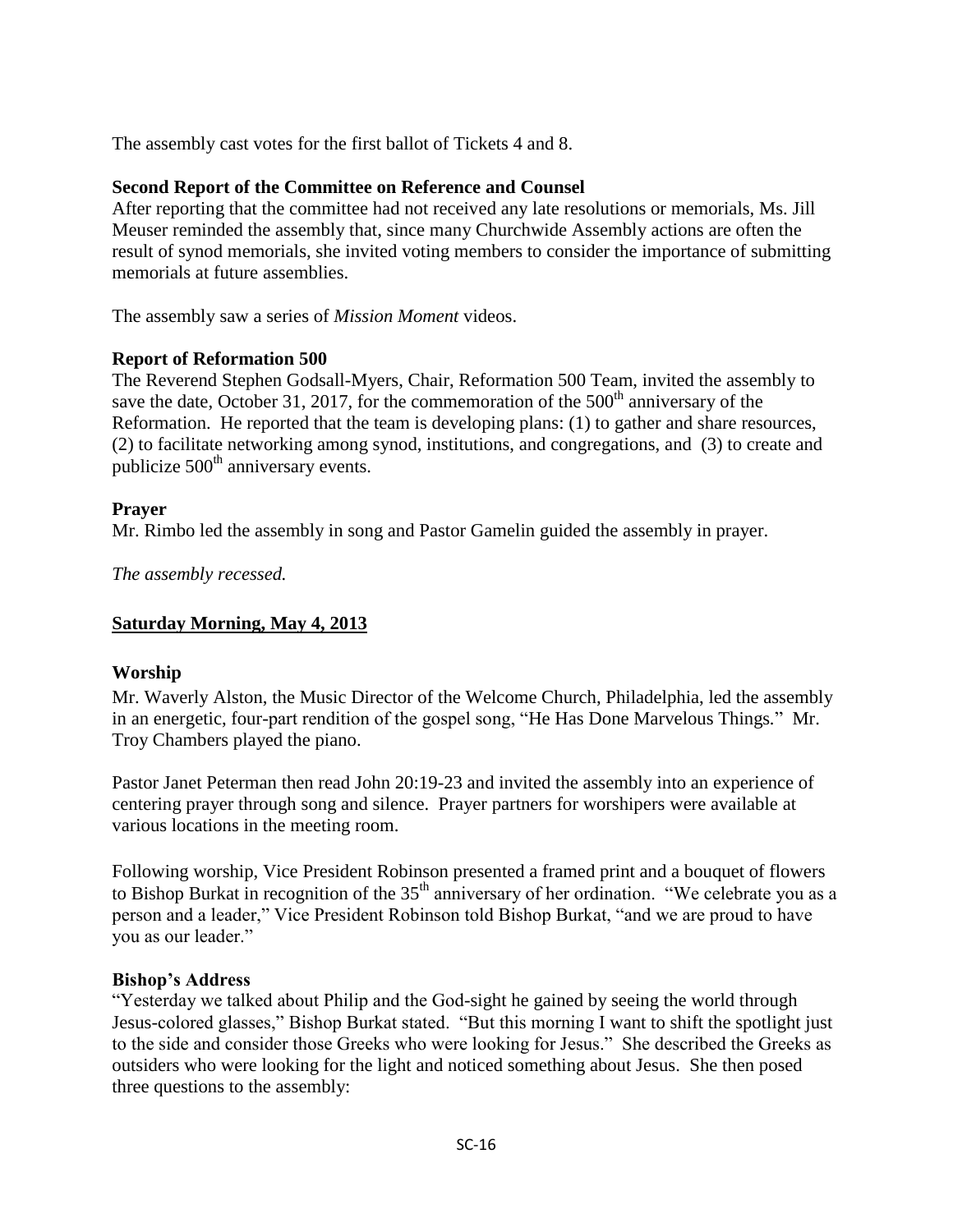- Who are "the Greeks" around you and your church that are the last people you would expect to be looking for Jesus?
- What are you doing in your church that would make other people notice, turn their head, cup their ear, sniff the air, so that other people will notice not just you, but "the itinerate rabbi" you are following?
- What is holding you back from leaving the safety of your church building in order to reach out to the Greeks who are seeking Jesus?

In response to these questions, Bishop Burkat offered the following comments:

- "The key is incarnating Christ in the world, rather than spending all our time trying to get people to come to church."
- "Christians who are willing to take a risk will attract others to do similar work."
- "We get stuck when we are discouraged and despondent, and we get stuck when we are competent and comfortable. Both postures breed a sort of complacency that distracts us from the very real opportunities and possibilities right in our neighborhoods to show Jesus."
- "Now I know Lutherans are not big risk takers, or are we? Let me remind you that the name on each of your churches evokes the memory of one of the biggest risk-takers in history: Dr. Martin Luther... Martin Luther risked his life to answer the call: the call to courage, the call to connect, the call to creativity, and the call to lead people to Christ. Taking big risks for the gospel is in our [Lutheran] DNA."
- "There are no age limits to risky discipleship."

Bishop Burkat concluded, "Answering this call [to courage, to connect, to creativity, and to lead people to Christ] may mean fewer churches in terms of physical plants and congregations, but more ministries, missions, outreach efforts, and faith formation stations popping up, embodying, incarnating Jesus pitching a tent in our midst.

"And answering this call in our church buildings will mean that we will find new, creative ways to see Jesus, hear him speak, feel his healing touch, smell the aroma of the baking bread that is his body, taste the sweet wine that brings joy to our feasts and forgiveness to our relationships.

"And if you are not the adventuresome type, that's okay. But don't discourage the ones we are equipping, empowering and sending out. Please don't stand on the sidelines complaining. Write a check, say a prayer, and encourage the risk takers to be the church outside. Grab some pompoms and start cheering for them!

"*Now among those who went up to worship at the festival were some Greeks. They came to Philip, who was from Bethsaida in Galilee, and said to him, 'Sir, we wish to see Jesus.'* [John 12:20-21]

"And the people of God said, Come we'll show you!"

## **Second Report of Committee on General Elections and Balloting**

Pastor Eisenhart presented the results of the first ballot for Tickets 4 and 8.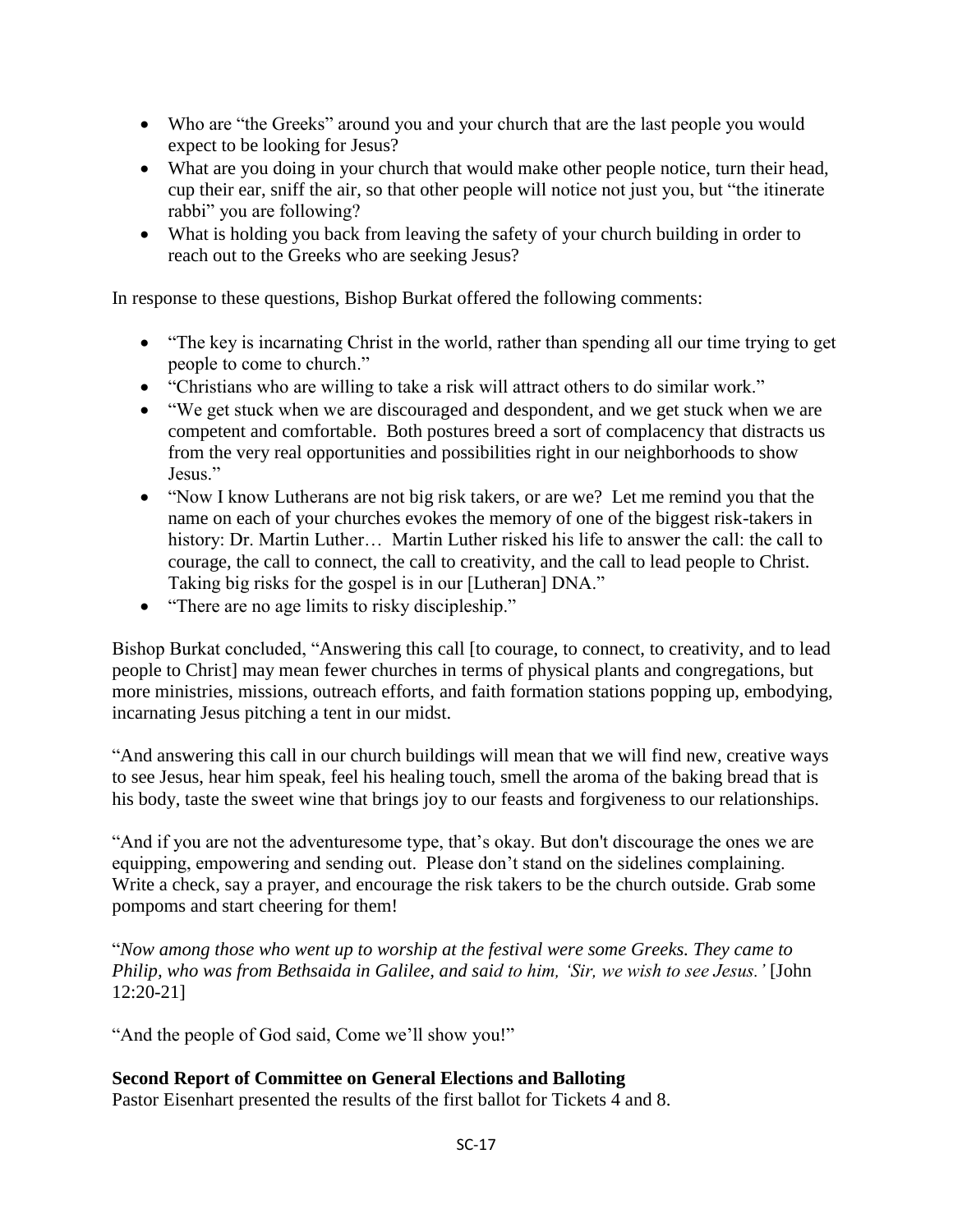**TICKET 4, Synod Council – Lay Man at Large** (One to be elected for a term ending 2016) 233 total ballots, 233 valid ballots, one invalid ballot, 117 votes needed to elect Karl Segletes, 132; Bert Glenn, 101 Bishop Burkat declared Mr. Segletes elected.

**TICKET 8, Synod Council – Northeast Philadelphia Conference Representative (Lay, Woman)** (One to be elected for a term ending 2016) 233 total ballots, 233 valid ballots, one invalid ballot, 117 votes needed to elect Doreen Kinzler, 204; Dorothy Wilson, 29 Bishop Burkat declared Ms. Kinzler elected.

The assembly then cast votes for the first ballot of Ticket 5.

#### **Moment with Our Missionaries**

Mr. David Neale, Chair, Tanzania Companionship Team, reported that the Southeastern Pennsylvania Synod Council recently approved a one-year extension of the call for Ms. Susan MacPherson and Mr. Tom MacPherson to serve as volunteer missionaries at the Irente Children's Home in the North Eastern Diocese of Tanzania, Evangelical Lutheran Church of Tanzania. Developed in cooperation between this synod and the Global Mission unit of the ELCA, this call would conclude on November 2014. He then introduced a video highlighting the ministry of Irente Children's Home.

The assembly received greetings from Ms. Susan MacPherson and Mr. Tom MacPherson by a means of a Skype connection. Mr. and Mrs. MacPherson thanked the assembly and the congregations of this synod for their support and prayers.

Mr. Neale concluded by offering prayer.

#### **Malaria Campaign**

Joined by the Southeastern Pennsylvania Synod Malaria Campaign Team and dressed in a mosquito costume, Mr. Malcolm Davis, introduced a video highlighting the goals of the ELCA Malaria Campaign.

Ms. Molly Beck Dean reported that one child dies from malaria in Africa every sixty seconds and that this disease can be prevented by education, inoculations, and the use of mosquito nets. The team is involved in visiting and educating congregations about the Malaria Campaign and has set a goal of raising \$100,000 by September 2013.

The Reverend Matt Staniz, St. Luke, Devon, shared with the assembly how his congregation was involved with the Malaria Campaign and invited other congregations to participate.

Ms. Alice Bell reported that this synod's Malaria Campaign fund raising goal has already been met and surpassed. She thanked the assembly for its offering of \$5,770 to the Malaria Campaign at the worship service on Friday.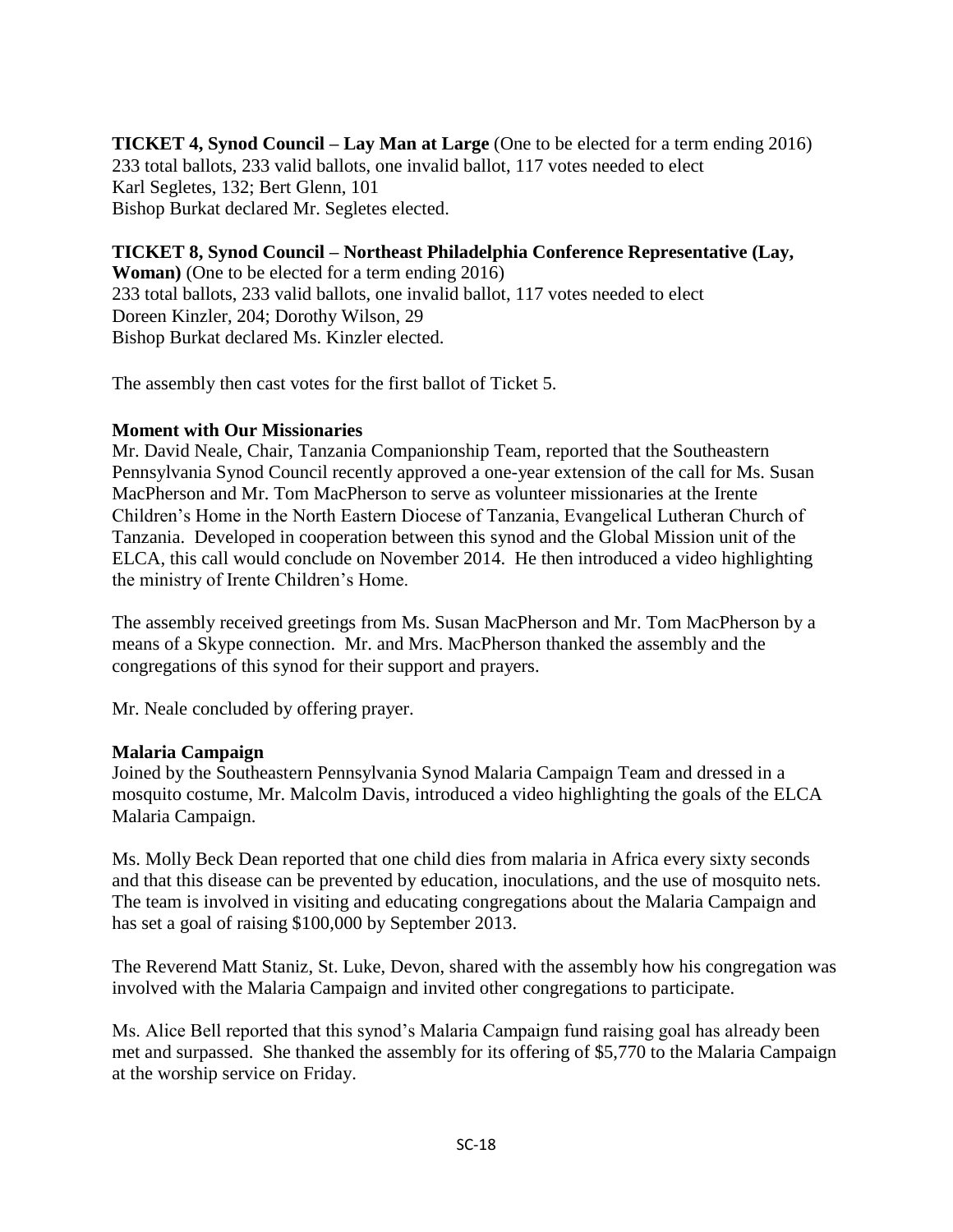Ms. Allison Wilcox encouraged congregations to invite team members to visit them and thanked the congregations that have already participated in the campaign.

Secretary Miller later announced that, at this date, \$120,459 has been contributed to this synod's Malaria Campaign, including the offering from the worship service on Friday. On behalf of the synod's Malaria Campaign team, he invited the assembly to "keep it going."

#### **Presentation**

Noting the fearfulness so pervasive in the world today, Pastor Gamelin offered the following words of hope: "We do not need to fear. God is in the mess cleaning up business."

After telling some personal stories about his journey of faith and his call to ministry, Pastor Gamelin described the beginning of his ministry at the Lutheran Campus Mission to Ohio State University. He noted that, when the campus mission changed its name to Jacob's Porch, more walked in and participated in the life of the mission. The focus of Jacob's Porch has been to engage the whole person in mission and service.

"What did God do on the eighth day?" he asked, emphasizing the re-creating power of God. "God returned to his work of creating," he continued. "How do we join God in creation?"

Having served as pastor of Pilgrim Lutheran Church, Lexington, SC, for the past two years, he offered the following observations about congregational life:

- "I am only an expert on my last congregation."
- "Pastors are not there to serve the members. The members are there to serve Jesus."
- "Young people want to see Jesus, not you."
- "The pew doesn't belong to you."
- The congregation consists not of members, but of mission partners.

"What needs to die in your church?" he asked the assembly in closing. "God's way of dealing with death is an empty tomb."

"I believe in you," he said. "Something is happening here." He invited those present to "grasp the perfect love of Jesus."

#### **Consideration of the 2014 Budget**

The Reverend Christopher Weidner, Chair, Finance Committee, thanked the assembly for "being faithful in God's Word and work, blessing your community beyond dollars and cents, and extending your ministry as partners with dollars and sense."

"We celebrate significant accomplishments," Pastor Weidner said as he began his presentation of the 2014 budget:

- Completed 2012 with a reduced deficit,
- Implemented new accounting software,
- Strengthened *Fund for Mission* management with a new oversight team, and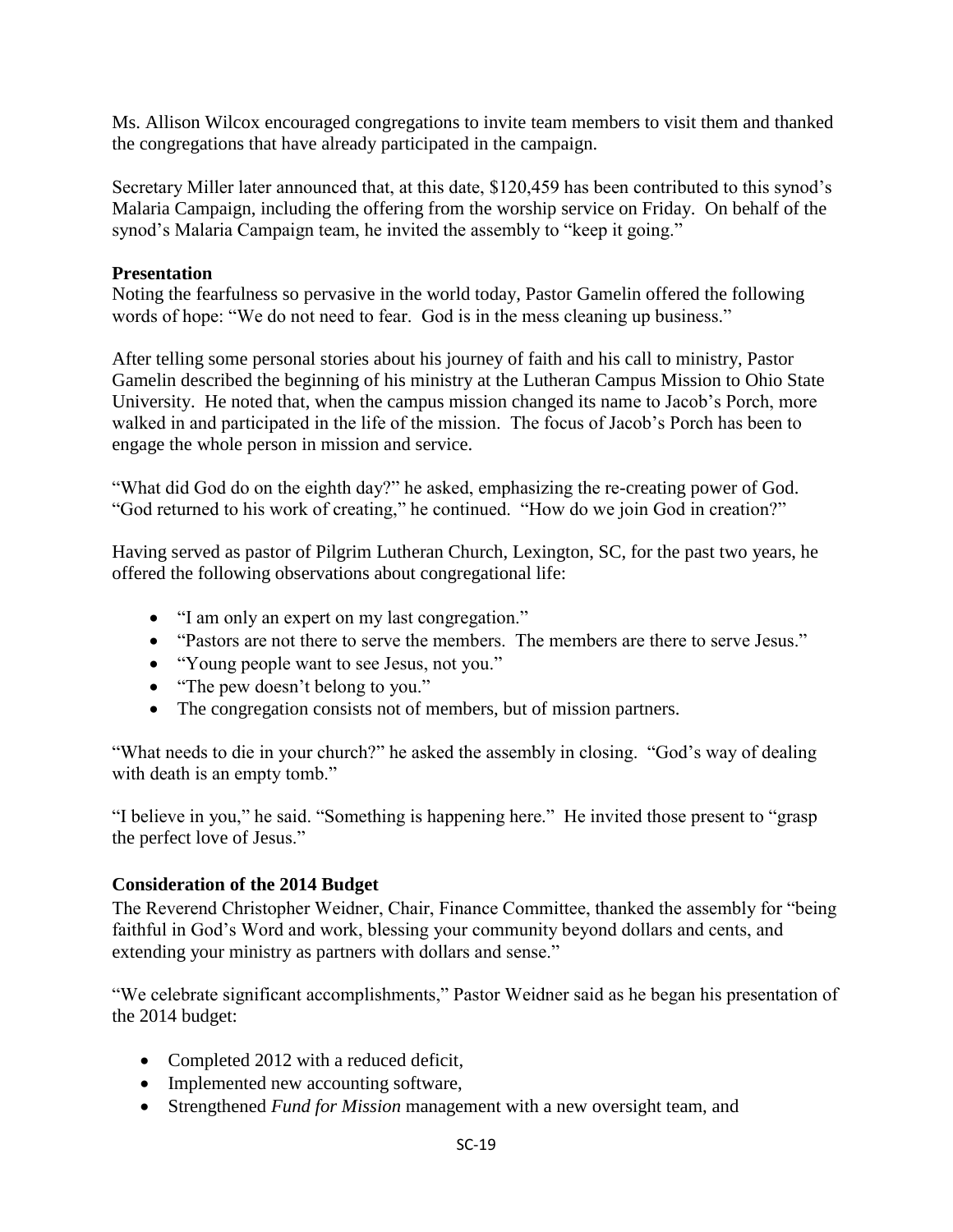Renewed efforts to interpret mission through a new stewardship resource team.

He identified the ongoing challenges and new realities that the synod faces:

- Congregational partnership support continues to decline: 4% annually long-term and 6% in 2012,
- Reduced ELCA support to the synod,
- Increased cost-sharing for missions,
- Property expense: \$170,000 in 2012, and
- No recent increase in staff salaries, which is unsustainable long-term.

Noting that "we owe you honesty," Pastor Weidner acknowledged that "all of us are challenged to do more with less."

Pastor Weidner noted the ways that the synod has responded to these ongoing challenges and new realities:

- Continued restrained spending in 2012,
- Reduced ELCA support 0.5% in 2013, and
- Proposing ELCA support at 50% in 2014.

As such, he continued, the Finance Committee is proposing a reasonable and responsible 2014 budget which:

- Maintains congregational partnership support at the 2013 level: \$2,100,000,
- Commits ELCA Partnership Support at a 50% level: \$1,050,000, and
- Makes long overdue staff salary increases.

The Finance Committee believes that the proposed 2014 budget maintains fiscal priorities, sustains operations, and provides core support for mission. The committee projects a balanced budget for 2014, committing the anticipated surplus to the *Fund for Mission.*

Pastor Weidner offered the following 2014 budget summary:

- Revenue: Partnership Support, \$2,100,000; Other Sources, \$1,412,570
- Total Budgeted Revenue: \$3,512,570
- Budgeted Expenses: \$3,484,060
- Projected Surplus (after \$25,000 transfer to *Fund for Mission*): \$3,510

He concluded, "We ask for your prayer and your commitment to Partnership Support," noting that:

- Partnership Support has been reduced by \$500,000 over five years,
- Giving today to Partnership Support is at the 1980 level; and
- Any further cuts reduce effectiveness.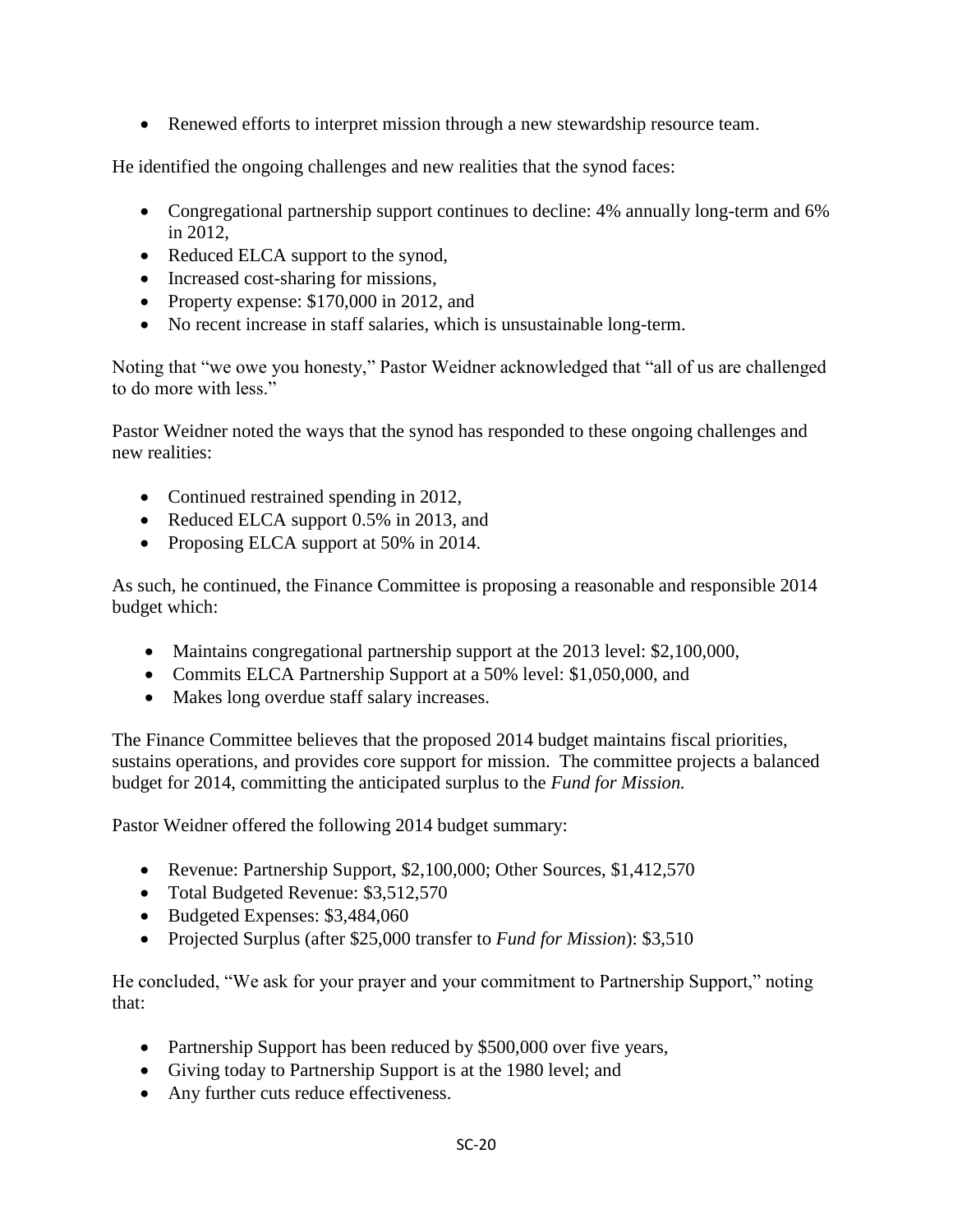"We are committed to being a robust changing church, not a diminished one," he said. "Each congregation and every generous gift is precious and essential to the body of Christ in this place! Each congregation has a role and a voice."

Pastor Weidner presented the following resolution:

#### **S. A. 13.05.14 RESOLVED THAT the Southeastern Pennsylvania Synod Assembly adopts the 2014 budget as presented.**

The Reverend Ellen Meissgeier noted that the congregations with a low percentage of support are the same congregations whose pastors do not participate in conference events. She encouraged congregations to ask the non-participating pastors why.

Mr. Everett Wick, St. Andrew, Perkasie, commended the Finance Committee for presenting a balanced budget. He asked if the \$170,000 designated for the property expenses of closed churches was included as a current expense in the 2014 proposed budget.

Ms. Janet Neff replied that it was and that it was considered a deferred asset.

The Reverend Timothy Johansen reminded the assembly that low percentage giving is a spiritual issue.

The Reverend Andrena Ingram noted a discrepancy in the recording what her congregation gives.

Pastor Karl Richard challenged those, to whom much has been given, to offset the giving of those who cannot give as much, adding that one cannot expect everyone to give the same or to be able to increase their giving.

Mr. Robert Hensil, Holy Spirit, Secane, reminded the assembly that the Congregational Stewardship Resource Team is available to assist congregations with stewardship campaigns and to work with stewardship committees. He thanked those who are tithing or who have moved beyond the tithe. He encouraged others to step out in faith and move toward tithing. He asked the assembly "to model for your congregations what it means to be a good steward."

#### The assembly approved the resolution.

#### **Prayer**

Pastor Serena Sellers led the assembly in stretching prayer.

*The assembly recessed for lunch.*

#### **Saturday Afternoon, May 4, 2013**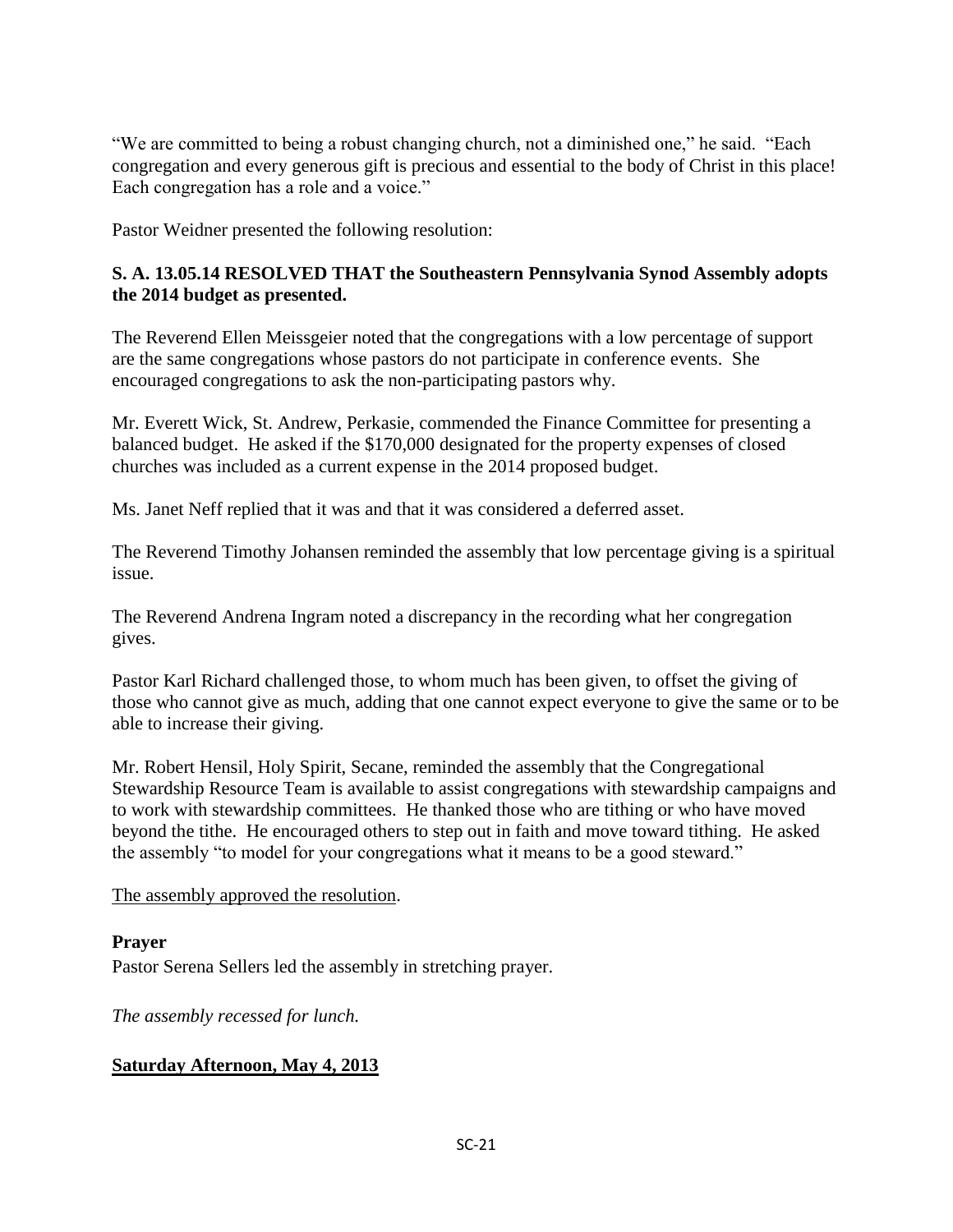#### **Prayer**

The Reverend Cornelius Eaddy offered prayer.

#### **Recognition of Anniversary Celebrants**

Bishop Burkat invited the Reverend Richard Hess to address the assembly on the  $50<sup>th</sup>$ anniversary of his ordination.

Pastor Hess thanked the assembly for recognizing the 50<sup>th</sup> anniversary of his ordination. "What was my fifty-year journey like? It has not been rip-roaring spectacular," he admitted. "It has been like a blue-chip stock, fairly stable, more ups than downs, trending upward over time." He described himself as "a **c**ommon man with common thoughts, leading a common life," who loved God and others with all his heart and soul. "That has been enough," he said.

Bishop Burkat then invited Sister Katherine Homburg to address the assembly on the  $50<sup>th</sup>$ anniversary of her consecration.

Sister Katherine noted the changes that the church has experienced over the past fifty years, among them the ordination of women and the presence of women bishops, and described those changes as "wonderful." Speaking of her invaluable experience as a parish worker in urban areas, she challenged the assembly to reach out to people of many cultures and many languages. She thanked the assembly for recognizing the  $50<sup>th</sup>$  anniversary of her consecration.

Since Pastor Howard Weidemoyer was present on the assembly floor, Bishop Burkat recognized him on the  $60<sup>th</sup>$  anniversary of his ordination.

#### **Third Report of the Committee on General Elections and Balloting**

Pastor Eisenhart reported the results of the first ballot for Ticket 5.

**TICKET 5, Synod Council – Lay Woman at Large** (One to be elected for a term ending 2016) 362 total ballots, 361 valid ballots, 181 votes needed to elect Jane Roper, 162; Diane Casey, 99; Dorothy Wilson, 97

The assembly then cast votes for the second ballot of Ticket 5.

#### **Introduction of Candidates for Ordination**

The Reverend Nancy Brown, Director of Candidacy, and Mr. Fred Reniger, Chair, Candidacy Committee, introduced the candidates approved for the ELCA roster: Ms. Ruth Bullwinkle, Mr. Alex Martini, Ms. Allison Wilcox, Mr. Timothy Ness, Ms. Alina Gayeuski, and Ms. Leila Ortiz.

#### **Report of Synod Council**

Bishop Burkat noted that this was Ms. Patricia Robinson's last report as Vice President. She thanked Ms. Robinson for her "wisdom, support, and counsel," remarking that she navigated the Synod Council through several very challenging years. She described Ms. Robinson as "a woman of strong faith, gracious compassion, a commitment to fairness, and a contagious love for Jesus."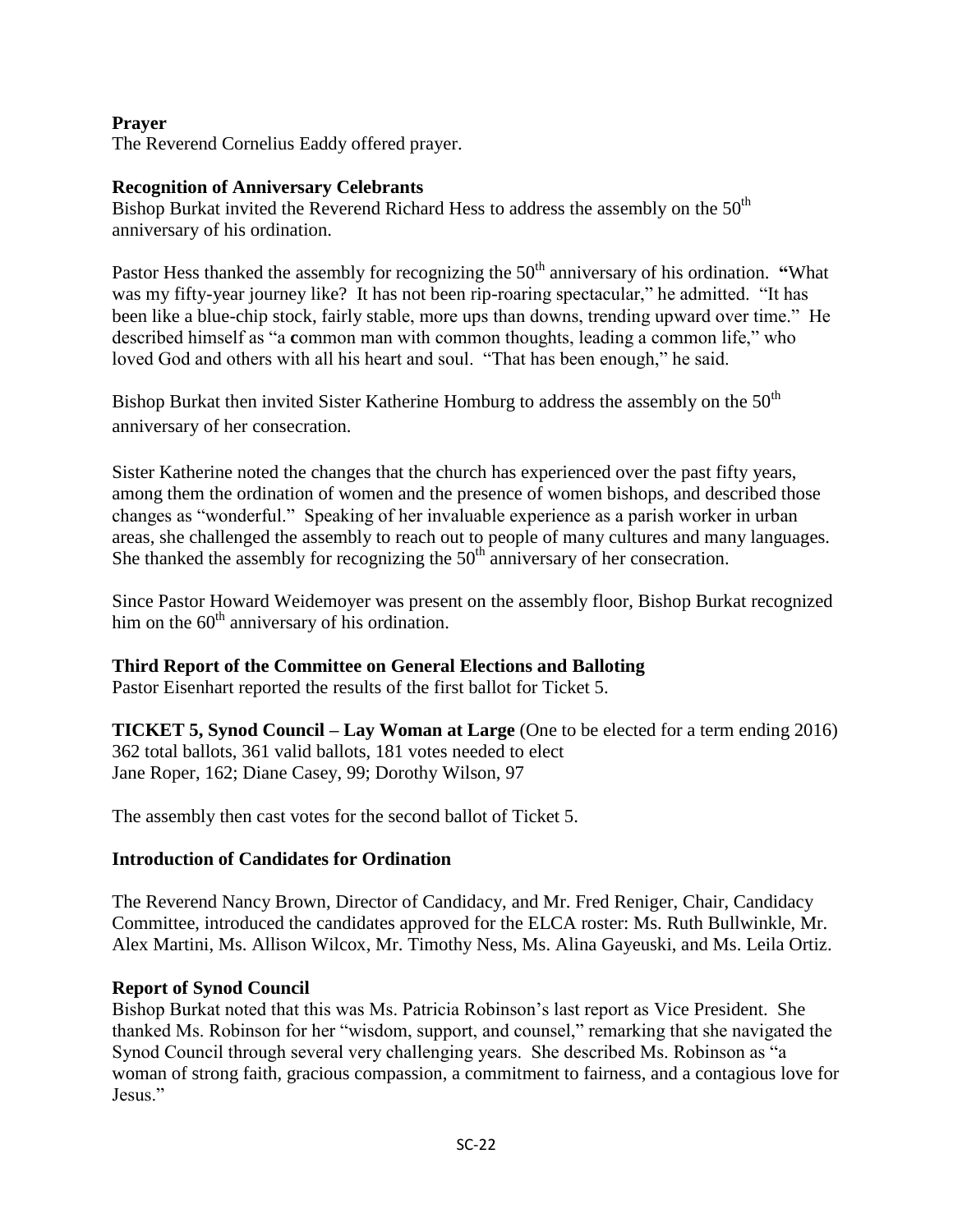Vice President Robinson thanked Bishop Burkat for her "partnership and friendship." She described herself as "a humble servant trying to do God's will," and added, "It's been an incredible journey."

Vice President Robinson expressed thanks to the members of the Synod Council, noting that they have grappled with a number of challenging issues this past year. She told the assembly that the Synod Council has continued the practice of "going on the road" this year by holding their meetings at various locations throughout the synod. She thanked God's Love, Newtown; the Lutheran Theological Seminary at Philadelphia; St. Matthew, Woodlyn; St. Andrew, Audubon; and Calvary, West Chester, for their hospitality.

She reminded the assembly that the Minutes contain the actions of the Synod Council over the past year. She acknowledged that the resolution, approved by the 2012 Synod Assembly **(S. A. 12.05.15)** and directing the Synod Council to appoint a task group to develop Sabbatical Guidelines for this synod's rostered leaders, did not get the attention that it deserved and would be referred to the Synod Council for action this year.

In a moment of personal privilege, Vice President Robinson thanked the assembly and the synod for "the opportunity to represent you over the past 12 years." She continued, "I've worked with two bishops and many other people, visited congregations, and attended events. It's been a wonderful experience, knowing and living in the Southeastern Pennsylvania Synod," which she described as "the greatest synod in the ELCA." She admitted that she could not have done her job as Vice President "without the support of a lot of you and my mother looking down on me."

"I leave you with hope for the future," she said. "You have answered the call. Aim for the sky." She extended best wishes to newly elected Vice President Tracey Beasley.

Bishop Burkat presented Vice President Robinson with a plaque containing adjectives, submitted by synod staff and Synod Council members and describing Ms. Robinson's many wonderful personal traits. Secretary Miller presented a vase of flowers to Vice President Robinson.

#### **Third Report of the Committee on Reference and Counsel**

#### **Resolution of Thanks**

Ms. Meuser presented the following resolution, which the assembly approved by acclamation:

#### **S. A. 13.05.15 Whereas it is right at all times and in all places to give thanks for God's grace, mercy, and the extraordinary gifts of the Holy Spirit which bless and release the people of God to serve Christ and His Church, and**

**Whereas the 2013 Southeastern Pennsylvania Synod Assembly has earnestly engaged in prayerful discussions, deliberations and decisions, and has experienced the blessings of many gifted leaders, workers and volunteers, and**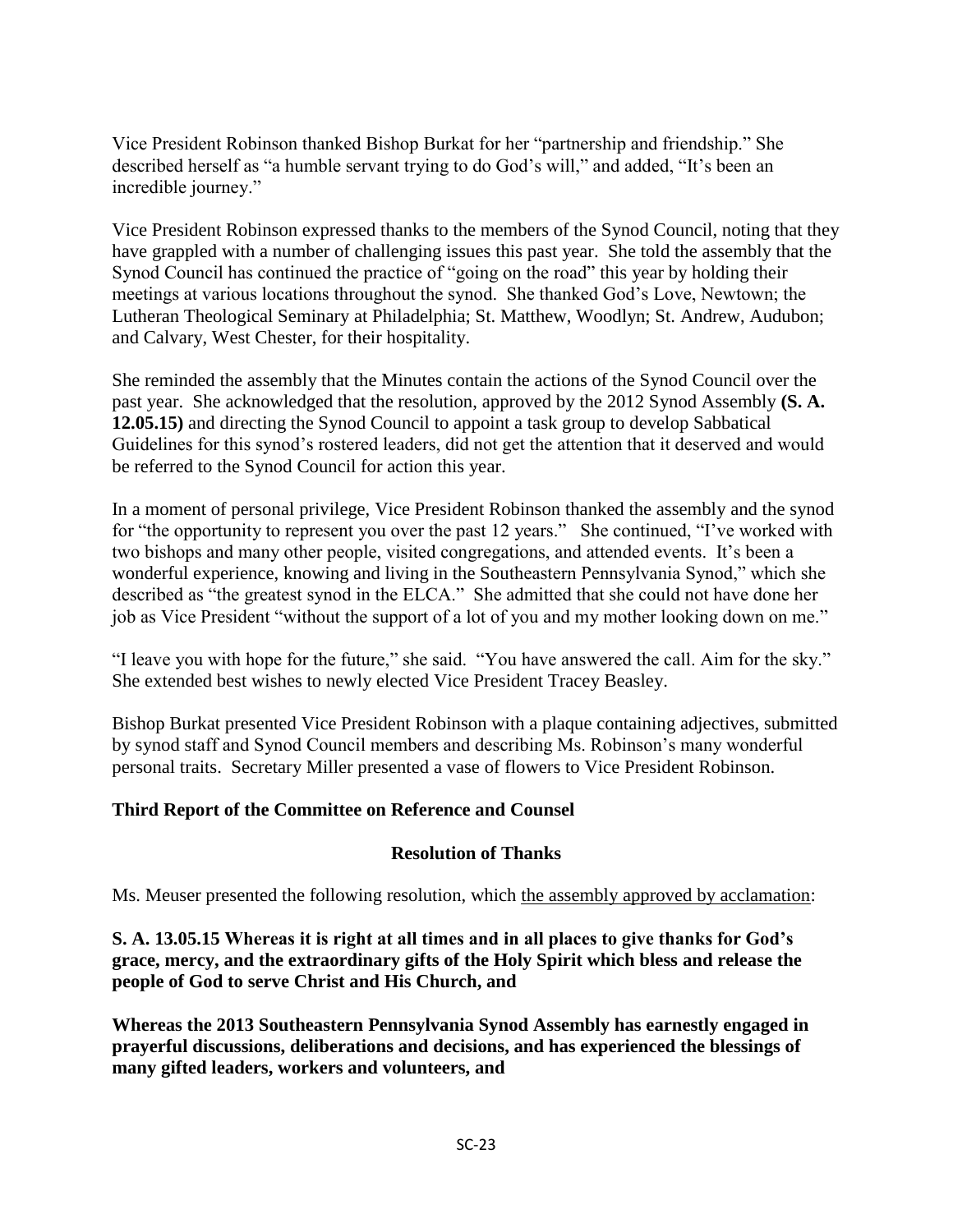**Whereas God continues to call the church to be grateful for the energy, skill, generosity, and commitment of all who have labored, both visibly and behind-the-scenes, to prosper the work of this year's assembly;** 

**THEREFORE BE IT RESOLVED THAT we offer our appreciation and thankful applause to all those who prepared for, planned, and arranged the assembly:**

**To the Floor Page Coordinator and all Assembly floor pages, volunteers from Mediator, Philadelphia, registration assistants, forum leaders, our Parliamentarian, the Synod Communications team, the staff from CCI Communications, our food service providers, prayer partners, sign language interpreters, and Franconia Mennonite Church whose gracious hospitality is a true blessing;**

**To the Worship Team, and for all leaders, speakers, and musicians who opened our lips and our minds to embrace God's Word and beckon God's Spirit; to the Committee on Elections, the Committee on Reference and Counsel, and the Committee on Nominations, for their dedicated work and contribution to the orderly functioning of the Assembly process;**

**To our presenters, the Reverend Jay Gamelin and Mr. Justin Rimbo, for inspiring us and opening our eyes to the post-modernist touchstones;**

**To the ELCA representative, the Reverend Neil Harrison, for reminding us that we are always being made new as we are the ELCA together;**

**To Bishop Claire S. Burkat for challenging us to experience the clarity to God-sight to see, know, show, and experience Jesus in new ways; and**

**To the Officers of the Synod and the Synod Council, synod Administrative Staff, synod Program Staff, synod Pastoral Staff, and synod part-time Deployed Staff, and Conference Deans.**

**For all the gifts of God that we experienced in these holy days together, we express our gratitude.** 

#### **Final Report of the Committee on Elections**

Pastor Eisenhart reported the results of the second ballot for Ticket 5.

**TICKET 5, Synod Council – Lay Woman at Large** (One to be elected for a term ending 2016) 233 total ballots, 233 valid ballots, 117 votes needed to elect Jane Roper, 120; Diane Casey, 113 Bishop Burkat declared Sister Jane Roper elected.

Pastor Eisenhart thanked the members of the Committee on Elections.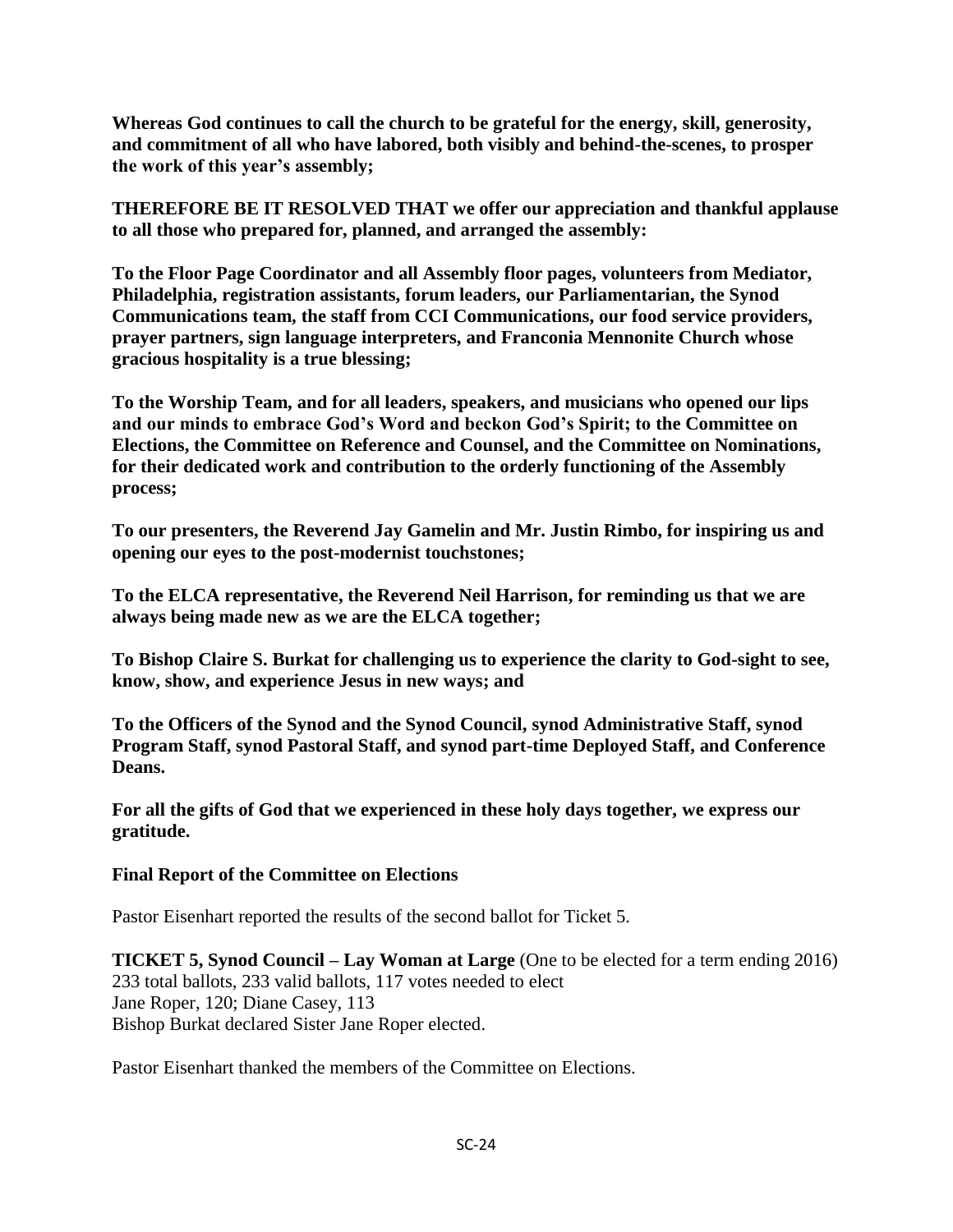#### **Final Report of the Registrar**

Ms. Outterbridge presented the final report of the Registrar:

**Total voting membership, 500;** total number of pastors under call, 176; total number of retired pastors voting, 27; total number of associates in ministry, deaconesses, and diaconal ministers under call, 14; total number of retired associates in ministry and deaconesses voting, 3; total number of lay voting members certified, including council members, youth, and young adults, 280; total number of "persons of color and/or persons whose primary language is other than English" in the previous total, 82; percent of "persons of color and/or persons whose primary language is other than English" of total voting membership, 16.4%; number of female lay voting members, 127; number of male lay voting members, 110; number of youth/young adults members, 28.

**Total registered (actually in attendance) voting membership, 441;** number of pastors under call registered, 154; number of retired voting pastors registered, 20; number of associates in ministry and deaconesses under call registered, 13; number of retired associates in ministry and deaconesses registered, 2; number of lay voting members registered, including council members, youth, and young adults, 252; total number of "persons of color and/or persons whose primary language is other than English" in previous total, 82; percent of "persons of color and/or persons whose primary language is other than English" of total voting membership, 18.6%; total number of visitors and guests registered, 88.

Bishop Burkat reported that the 27th annual Assembly of the Southeastern Pennsylvania Synod was scheduled for May 2-3, 2014.

#### **Recognition, Installation, and Blessing**

Bishop Burkat recognized the Synod Council members whose terms were ending at this assembly and installed Ms. Tracey Beasley as Vice President and the Synod Council members elected at this assembly. She then led the order for the Blessing and Sending of this synod's voting members to the 2013 Churchwide Assembly.

#### **Order for the Closing of the Assembly**

Bishop Burkat led the Order for the Closing of the Assembly. The twenty-sixth annual Assembly of the Southeastern Pennsylvania Synod adjourned at 3:25 p.m.

The Reverend Raymond A. Miller Secretary Southeastern Pennsylvania Synod, ELCA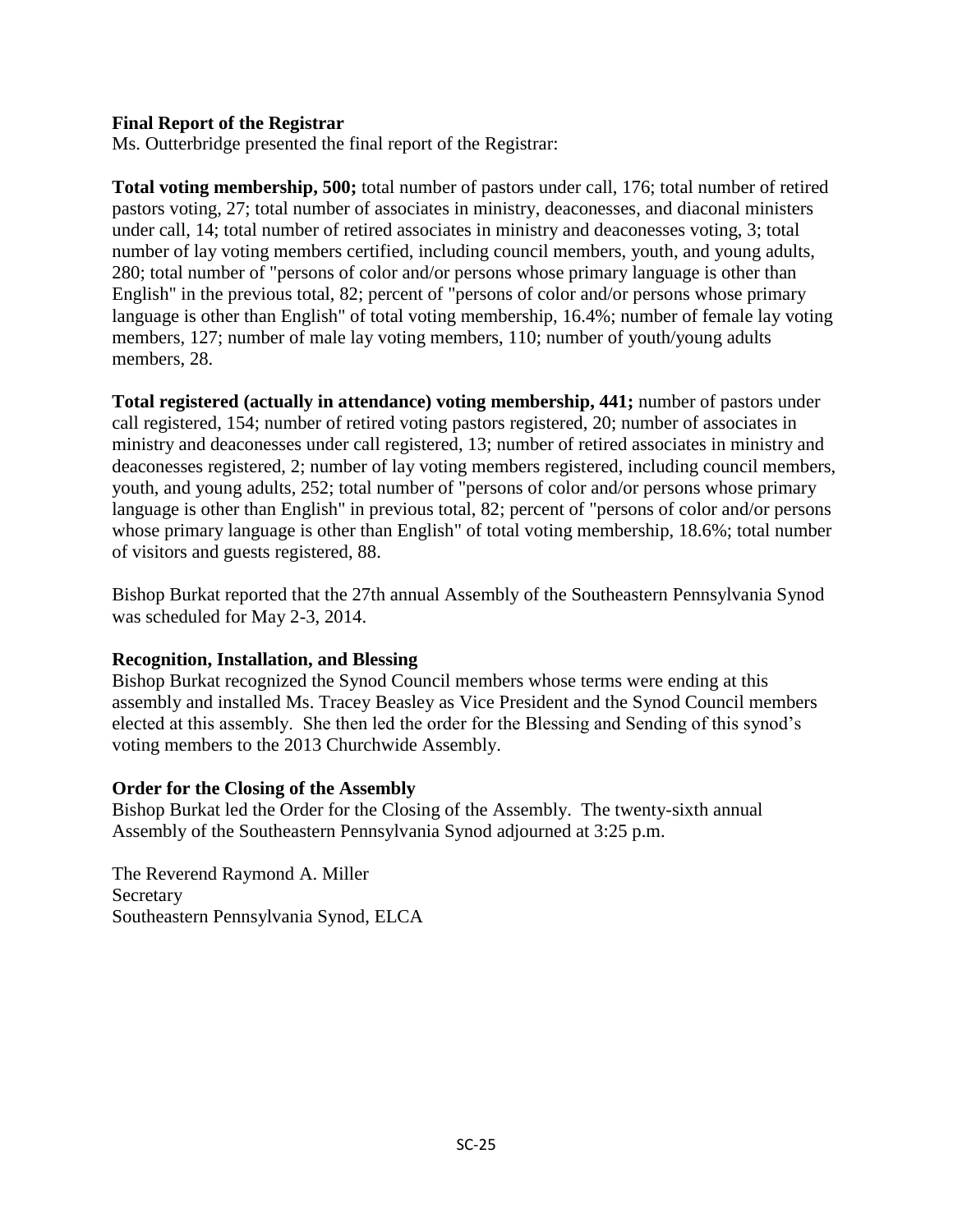#### **MINUTES Of the 126th MEETING Of the SOUTHEASTERN PENNSYLVANIA SYNOD COUNCIL Of the EVANGELICAL LUTHERAN CHURCH IN AMERICA June 6, 2013 Advent Lutheran Church, Richboro, PA**

The Reverend Paul Sorcek, Pastor, Advent, Richboro, welcomed Synod Council members, and the Reverend Jackson Haas, Dean, Lower Bucks Conference, led devotions.

Vice President Tracey Beasley called to order the One Hundred Twenty-sixth Meeting of the Southeastern Pennsylvania Synod Council at 4:30 p.m. At the Vice President's request, Synod Council members introduced themselves.

#### **APPROVAL OF MINUTES**

The Synod Council approved the minutes of the 125th meeting of the Synod Council and the minutes of the  $26<sup>th</sup>$  annual Synod Assembly as presented.

#### **SETTING OF THE AGENDA**

Vice President Beasley presented the agenda for the 126th meeting.

#### **BISHOP'S REPORT**

#### **Welcome to Synod Council**

The Reverend Claire Burkat, Bishop, Southeastern Pennsylvania Synod, ELCA, welcomed Ms. Tracey Beasley to her first Synod Council meeting as Vice President. She thanked Synod Council member, Ms. Doreen Kinzler, for her willingness to serve as a nominee for Vice President. She also welcomed newly elected and re-elected Synod Council members.

#### **2013 Synod Assembly**

Bishop Burkat noted some of the key moments of the 2013 Southeastern Pennsylvania Synod Assembly, which used as its theme, *Show Me: We Want to See Jesus:*

- The two presentations by keynote speaker, the Reverend Jay Gamelin, Pilgrim, Lexington, SC;
- The Music and Worship Seminar led by Pastor Gamelin and Mr. Justin Rimbo, Music Director, Jacob's Well, Minneapolis, MN;
- The address by the Churchwide Representative, the Reverend Neil Harrison, Program Director for Congregational Renewal, Congregation and Synodical Mission Unit, ELCA;
- The recognition of Ms. Patricia Robinson, who retired after serving "twelve exciting" years" as this synod's Vice President;
- The comprehensive financial reports provided by this synod's Treasurer, Ms. Janet Neff;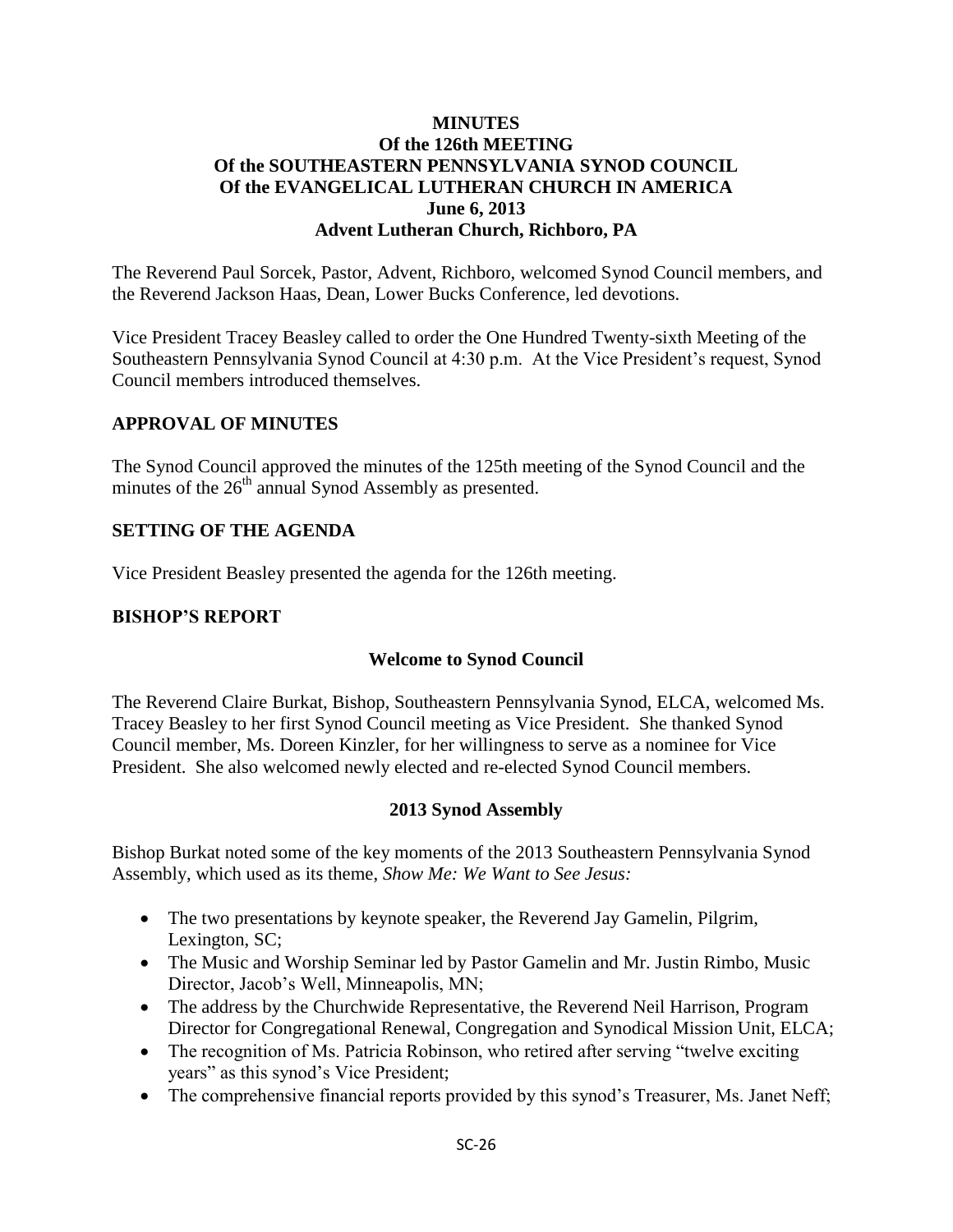- The presentation of the 2014 budget by the Reverend Christopher Weidner, Chair of the Finance Committee;
- The update given by this synod's youth-led Malaria Campaign Team, which reported that more than \$120,000 has been contributed to the campaign, well above the goal of \$100,000;
- The announcement of resources to "help congregations encourage a culture of mission," being developed by the newly formed Mission Planning Team;
- The live greetings brought by means of skype from the missionaries, Ms. Susan MacPherson and Mr. Tom MacPherson, at the Irente Children's Home in the North Eastern Diocese of the Evangelical Lutheran Church of Tanzania;
- The reminder by the Reformation 500 Team that 2017 is the  $500<sup>th</sup>$  anniversary of Martin Luther's posting of the 95 Theses; and
- Saturday morning's worship experience of centering prayer and singing led by Mr. Waverly Alston, Music Director of the Welcome Church, Philadelphia.

Bishop Burkat thanked the synod's officers, staff, parliamentarian, committee chairs, and the worship team for their leadership at the assembly.

She also thanked those who attended the appreciation dinner for former Vice President, Ms. Patricia Robinson, on May 10, 2013.

## **50th Jubilee of the Evangelical Lutheran Church of Tanzania**

Bishop Burkat reported that she and Ms. Joanne Carlson, Assistant to the Bishop for Global Mission and Events, would be traveling to Tanzania June 11-25, 2013, as ELCA representatives at the celebration of the 50<sup>th</sup> anniversary of the Evangelical Lutheran Church of Tanzania. Under **+S8.58, s**he indicated her wish to appoint, with the consent of the Synod Council, the Reverend Patricia Davenport, this synod's Director for Evangelical Mission, to serve as "acting bishop" during her absence.

Bishop Burkat presented the following resolution, which the Synod Council approved:

## **S. C. 13.06.01 RESOLVED THAT the Southeastern Pennsylvania Synod Council consents to the appointment by Bishop Claire Burkat of the Reverend Patricia Davenport to serve as Acting Bishop of this synod from June 11 to 25, 2013.**

#### **New Jersey Synod Assembly**

Bishop Burkat reported that she would be attending the New Jersey Synod Assembly June 6-8, 2013, in East Brunswick, NJ, as that synod says goodbye to its bishop, the Reverend Roy Riley, who is retiring after 22 years. She added that the Reverend Mark Hanson, Presiding Bishop, Evangelical Lutheran Church in America, has appointed her to mentor the new bishop to be elected at that assembly.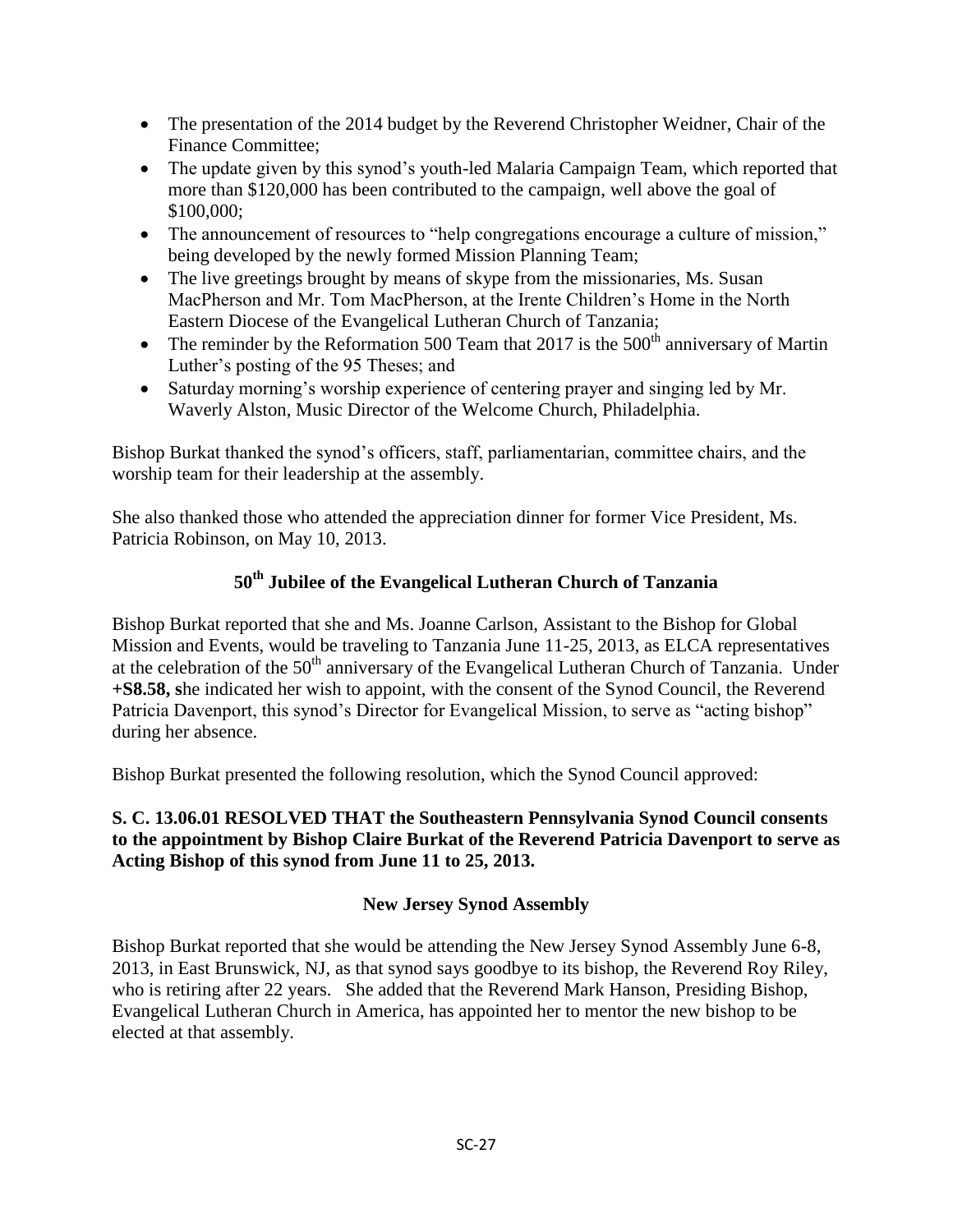#### **Lutheran Charities**

Bishop Burkat reported that Ms. Carol Hammarberg, Coordinator of the Southeastern Pennsylvania Synod's Lutheran Charities Appeal, has retired, adding that she would be joining other Social Ministry Organization representatives in examining how and in what form Lutheran Charities should organize for the future. She hoped to have a recommendation for the September 2013 meeting of the Synod Council.

#### **2013 Churchwide Assembly**

Bishop Burkat reported that, on May 19, 2013, she met with this synod's voting members of the Churchwide Assembly, August 12-17, 2013, and reviewed the agenda. Mr. Bert Glenn and Ms. Linda Manson reviewed the basic components of the proposed social statement, *The Church and Criminal Justice: Hearing the Cries.*

#### **Portico Benefits**

Bishop Burkat noted that Portico Benefit Services' Regional Representative, Ms. Barbara Demski, reported at the 2013 Synod Assembly that her organization is committed to leading the ELCA through the changes mandated by the Affordable Care Act and that further details would be available in August 2013. Among the documents made available to Synod Council members for this meeting was the *ELCA Philosophy of Benefits* statement.

#### **Battalion Chief Michael Goodwin**

Bishop Burkat reported that, on April 6, 2013, the Reverend Marjorie Neale, Pastor, St. Michael, Philadelphia (Kensington), led the funeral service for Mr. Michael Goodwin, St. Michael's president and a Philadelphia firefighter who died fighting a blaze in South Philadelphia. Bishop Burkat also reported that, on May 17, 2013, she served as Master of Ceremonies and preached at the Memorial Service for Mr. Goodwin, sponsored by the Office of the Mayor, the City of Philadelphia, and the Religious Leaders Council of Greater Philadelphia, and crafted by the Reverend William Vanderslice, Pastor, St. Paul, Red Hill, and a childhood friend of Mr. Goodwin.

#### **Approval of a New Mission Field**

Bishop Burkat reported that Ms. Leila Ortiz declined the call to serve as the Mission Developer of Learning/Knowing Christ Latino/a Ministry, located at St. Paul Lutheran Church, Philadelphia (Olney), approved by the Synod Council (**S. C. 13.04.02).**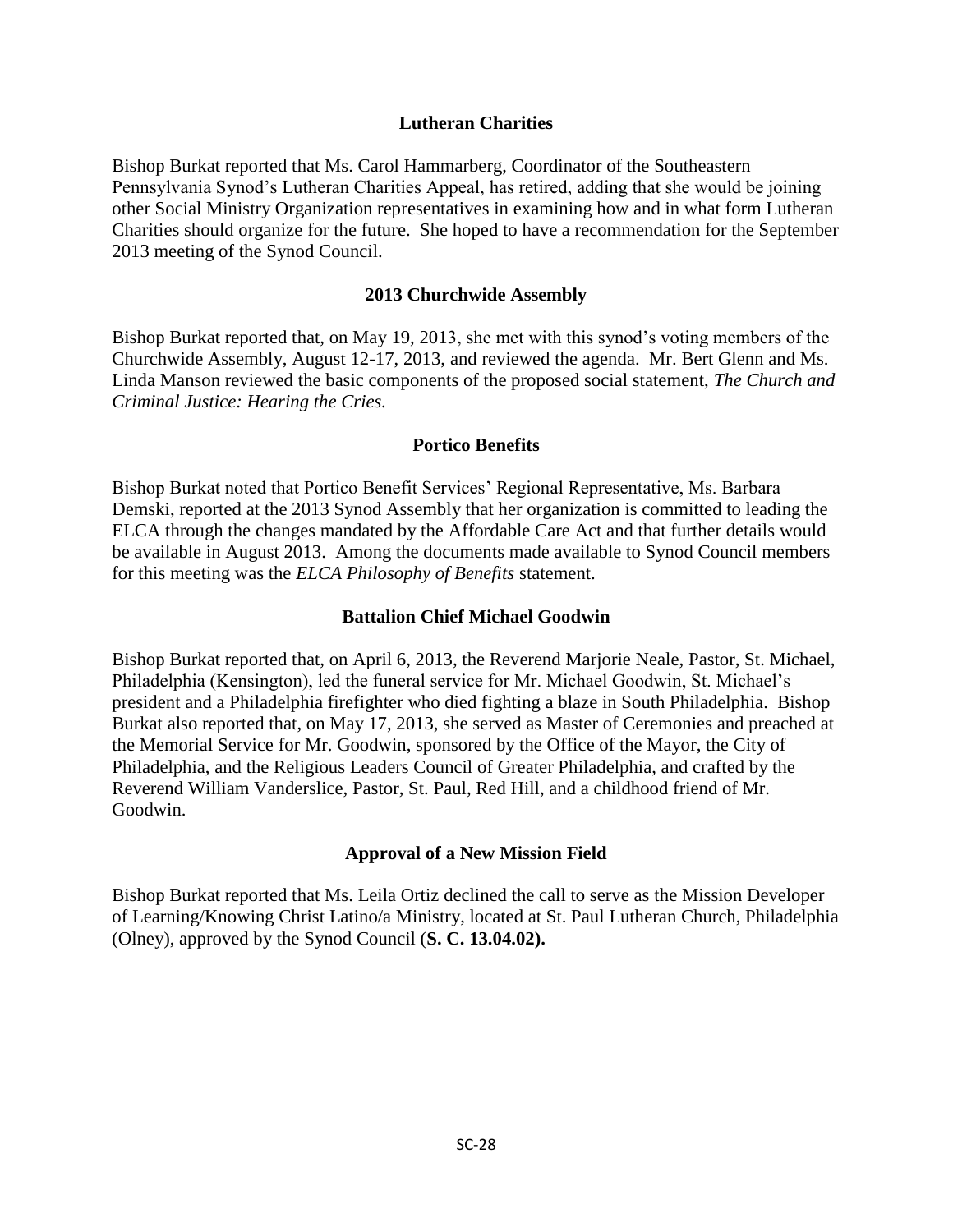#### **Extension of Call Requests**

Bishop Burkat presented the following resolutions, which the Synod Council approved:

**S. C. 13.06.02 RESOLVED THAT the Southeastern Pennsylvania Synod Council requests that the Reverend David Oppold be granted a two-year extension of** *On Leave from Call for Graduate Study* **status from the ELCA Conference of Bishops, effective February 1, 2013.**

**S. C. 13.06.03 RESOLVED THAT the Southeastern Pennsylvania Synod Council requests that the Reverend Margaret Ainslie be granted a two-year extension of** *On Leave from Call for Graduate Study* **status from the ELCA Conference of Bishops, effective June 1, 2013.**

#### **Recommendation for a Term Call**

Bishop Burkat presented the following resolution, which the Synod Council approved:

**S. C. 13.06.04 RESOLVED THAT the Southeastern Pennsylvania Synod Council approves a three-year term to Sister Margaret Thorne as Bereavement Coordinator at Gentiva Hospice, Blue Bell, PA, beginning May 29, 2013 to May 28, 2016.** 

#### **Action on the Roster**

#### *Retirement*

Bishop Burkat presented the following resolution, which the Synod Council approved:

#### **S. C. 13.06.05 RESOLVED THAT the Southeastern Pennsylvania Synod Council grants**  *retirement* **status to the Reverend David B. Anderson, effective July 1, 2013.**

#### *On Leave from Call Requests*

Bishop Burkat presented the following resolution, which the Synod Council approved:

**S. C. 13.06.06 RESOLVED THAT the Southeastern Pennsylvania Synod Council grants** *on leave from call* **status to Sister Mary Julia McKenzie, 1st year, effective June 30, 2013; the Reverend William McGowan, 1st year, effective July 1, 2013; and Ms. Nancy Selinger, Diaconal Minister, 1st year, effective June 9, 2013.**

To avoid the appearance of any possible conflict of interest, Sister Mary Julia McKenzie abstained.

#### **Removal from the Roster**

Bishop Burkat reported that the Reverend Lindsay Allen Rhodenbaugh voluntarily resigned from the roster of ordained ministers.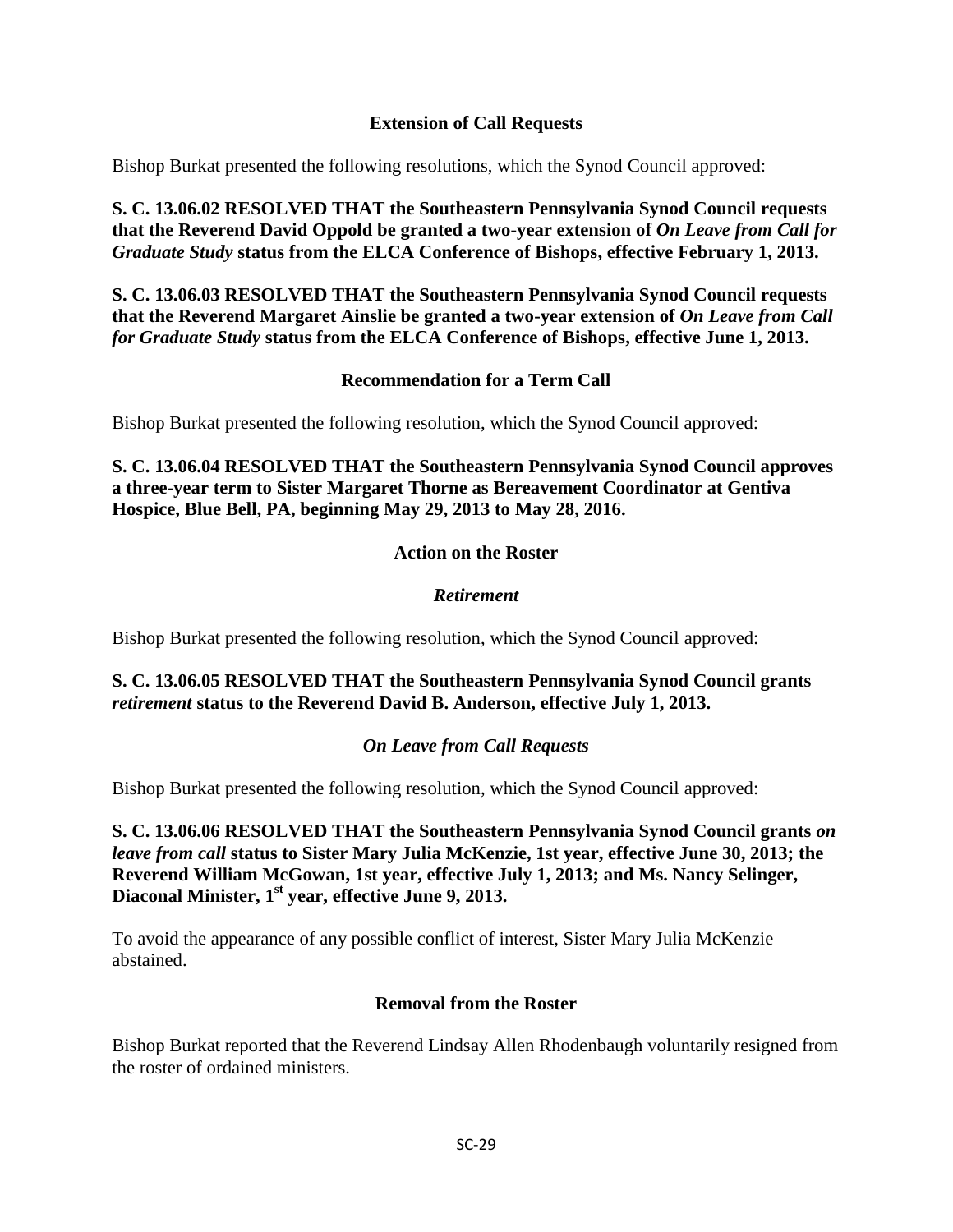## **Call to Interim Ministry**

Bishop Burkat presented the following resolution, which the Synod Council approved:

**S. C. 13.06.07 RESOLVED THAT, upon the recommendation of Bishop Claire Burkat, the Southeastern Pennsylvania Synod Council calls the Reverend Donna M. Wright to interim ministry at St. John Lutheran Church, Melrose Park, PA, starting June 17, 2013 and extending until a pastor is called by the congregation or until Pastor Wright resigns this call, whichever comes first.**

#### **Memorial Service for Dr. Sheneman**

Bishop Burkat reported that she planned to attend the Memorial Service for the Reverend Dr. Lloyd Sheneman on June 29, 2013.

#### **EXECUTIVE COMMITTEE AND VICE PRESIDENT'S REPORT**

Vice President Beasley thanked the Executive Committee for the "sweet and kind" welcome that she received at the May 2013 meeting. She added that she is "humbled and privileged to serve the synod. As you know," she continued, "I love the church."

Describing herself as "the new sheriff in town," she noted that the Executive Committee had placed time limits on the agenda, reduced the number of regular Synod Council meetings this year from five to four, and set the time for dinner later in the meeting. She requested that Synod Council members send her an email at least one week before each Synod Council meeting to indicate if they do not plan to stay for dinner.

She indicated that the orientation for new members would take place at dinner.

#### **SECRETARY'S REPORT**

The Reverend Raymond Miller, Secretary, reported that, by the closing date on May 1, 2013, the Synod Council approved by an email vote a one-year extension for Ms. Susan MacPherson and Mr. Thomas MacPherson to serve as volunteer missionaries in Tanzania: 25 total votes, 24 yes, 1 abstained. He requested that the Synod Council affirm that vote by approving the following resolution:

**S. C. 13.06.08 RESOLVED THAT the Southeastern Pennsylvania Synod Council affirms the results of the email vote that closed on May 1, 2013, approving a one-year extension (November 2013-November 2014) for Susan and Tom MacPherson to serve as volunteer missionaries at the Irente Children's Home in the North Eastern Diocese of the Evangelical Lutheran Church of Tanzania. This extension is to be a continuation of the Shared Personnel Placement by the Southeastern Pennsylvania Synod and the ELCA Global Mission Unit.**

The Synod Council approved the resolution.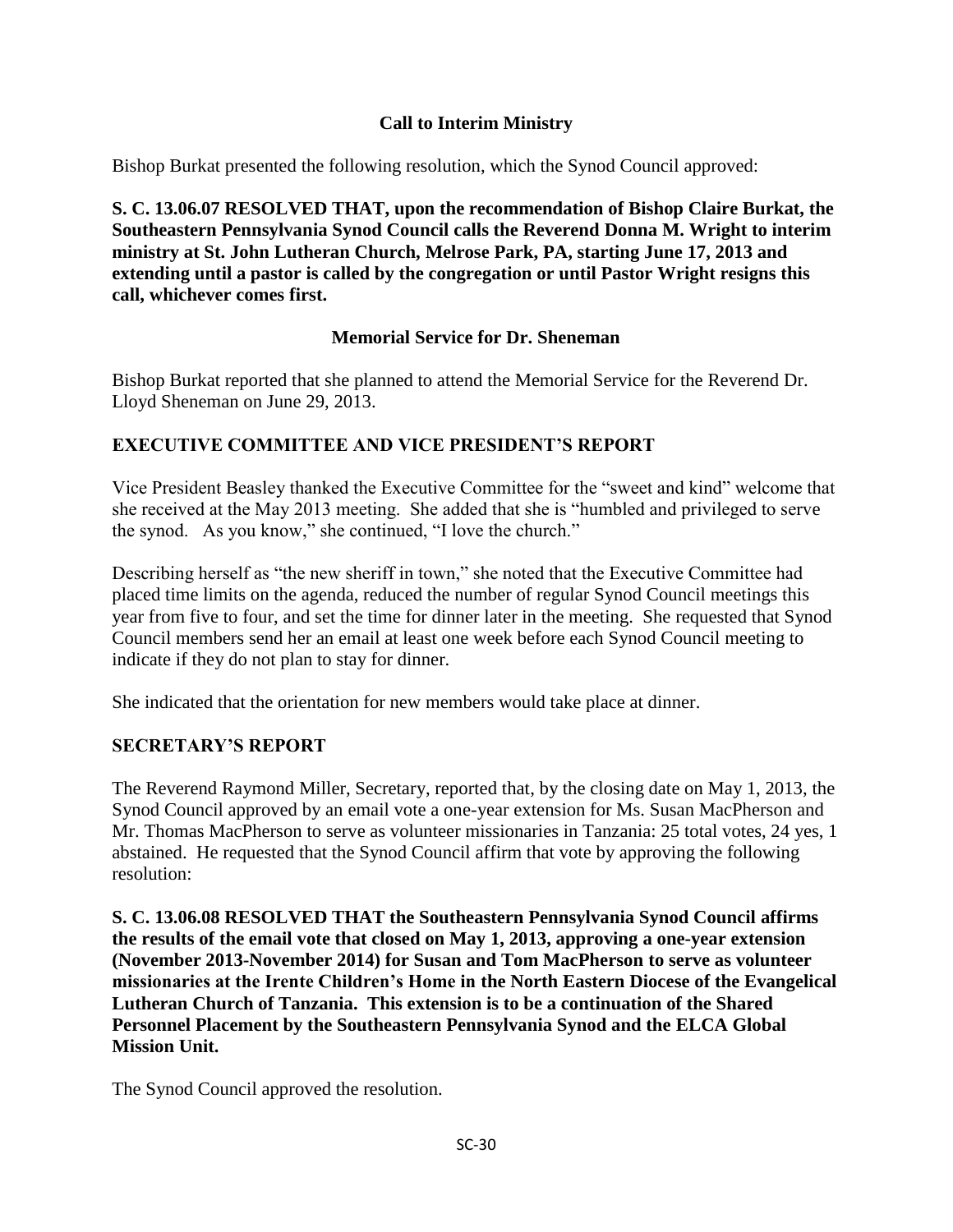Secretary Miller also reported that the Synod Council currently has two open positions: Lower Bucks Conference Representative, male (2014), and Young Adult, male (2016). He added that Mr. George Schultz had resigned.

## **FINANCIAL REPORTS**

#### **Treasurer's Report**

Ms. Janet Neff, Treasurer, reviewed three documents made available to Synod Council members: the Statement of Financial Position, the Income and Expense Statement, and the 2013 Congregational Giving Report. She noted that the pre-paid rent line in the Statement of Financial Position represents the balance of the funds that the synod paid the Lutheran Theological Seminary at Philadelphia for building renovations that would include space for a synod office and that it, or some portion of it, would be returned if the synod office re-locates off the seminary campus before the lease expires. She also noted that the 2013 Congregational Giving Report includes a new column entitled "Partnership Support as a Percentage of Regular Giving."

Ms. Susan Pursch suggested that lay Synod Council members be utilized to contact congregations which have contributed nothing to partnership support.

Expressing support for the idea of lay volunteers visiting congregations, Bishop Burkat noted three ways in which the synod may utilize lay visitors: (1) make informal contacts with pastors and congregational leaders, (2) make contacts in conjunction with the Stewardship Team, and (3) make visits as part of a serious fund-raising effort.

Pastor Weidner offered the observation that the synod's fiscal year may not coincide with the fiscal year of congregations, thus creating a possible misrepresentation of congregational giving.

#### **Finance Committee**

Pastor Weidner listed the following items for future attention: investment policy and procedures, spending policy, rent for the synod office at the seminary and office space alternatives, cost of maintaining empty church buildings versus selling them at a lower price, posting financial documents for public review on the synod's website, and future Finance Committee Structure.

#### **Audit Committee**

Mr. Rodman Rothermel, Chair of the Audit Committee, noted that "the results of the audit," known as *Financial Statements and Report of Independent Certified Public Accounts,* dated January 31, 2013, "are not good." He also drew Synod Council members' attention to two letters provided by Tait/Weller, Certified Public Accountants: (1) a Synod Management Letter, addressed to the Audit Committee and dated April 29, 2013, and (2) a Professional Standards Letter, addressed to the Synod Council and dated April 17, 2013.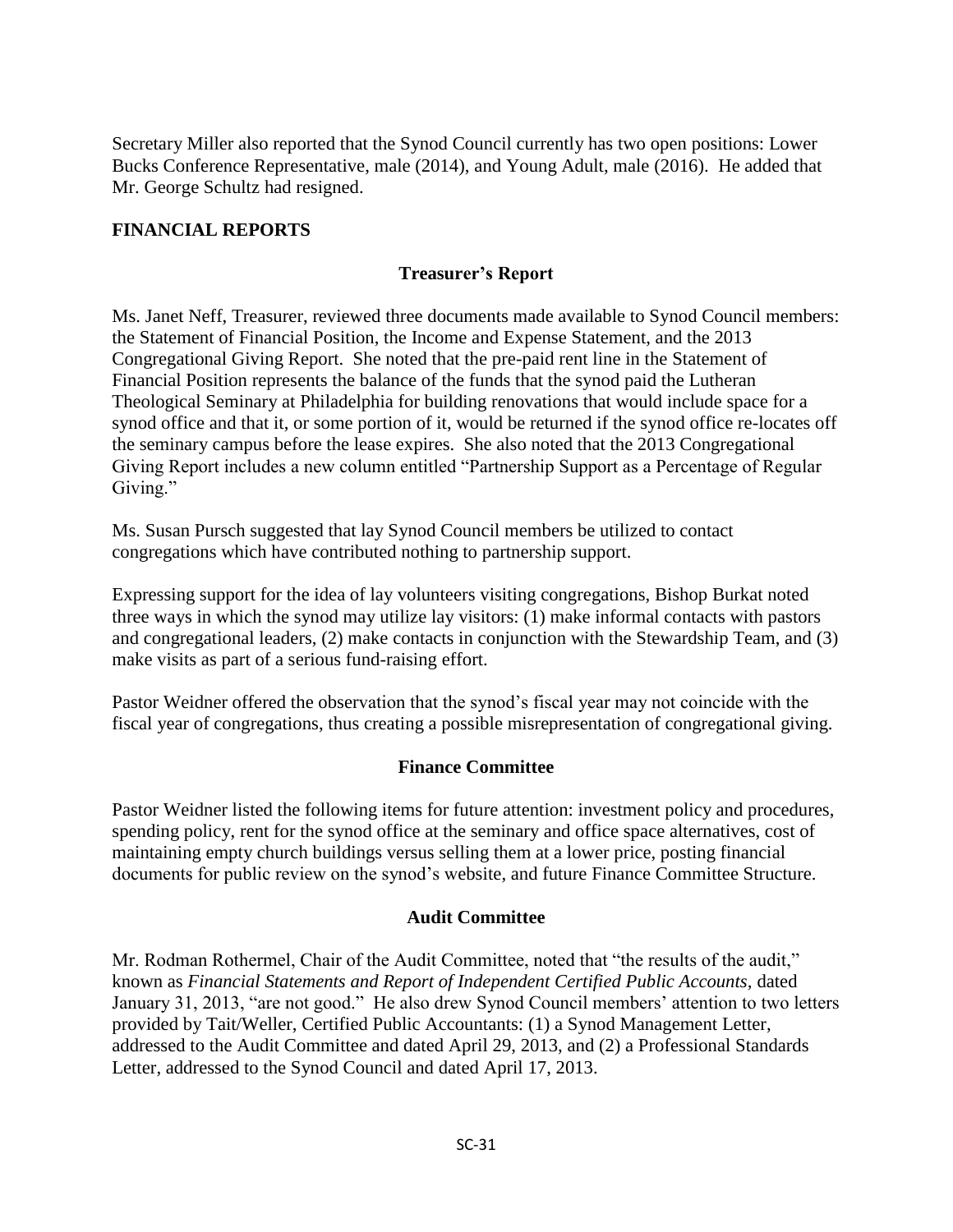He explained the nature of an audit, indicating that an outside firm reviews an organization's finances and makes a report, but that the organization, in this case, the Synod Council, is ultimately responsible for the financial numbers and procedures.

He stated that, because of the havoc created by the new financial software, the synod was not ready for the audit this year.

He then expressed a concern that the synod's current assets are not sufficient to cover its current liabilities, based on the numbers provided in the Unrestricted Funds column on Page C-5 of the audit, dated January 31, 2013,

Vice President Beasley attempted to summarize Mr. Rothermel's concern by saying that "what you are asking is: What is the plan for dealing with the deficit?"

Ms. Neff challenged the notion that the funds in the *Fund for Mission* should be considered "restricted," since that fund is the only place for the synod to charge its deficits. She reiterated the concern that congregations be asked "to give something to be a part of this church."

Bishop Burkat said that she looked forward to bringing recommendations to the Synod Council at its September 2013 meeting, regarding these financial issues.

Mr. Rothermel recommended that the synod identify staff members to be trained in the financial software, so that there are no more errors.

Vice President Beasley said that there are already plans in place for this training.

*The Synod Council recessed for a short break.*

## **SYNOD COUNCIL COMMITTEES**

Vice President Beasley distributed a form on which she requested Synod Council members to indicate three talents, gifts, or abilities and then their preferences for Synod Council committee assignments. She asked the committee chairs to describe the work of their committees.

#### **Election of Executive Committee Members**

Vice President Beasley asked for nominations for the clergy, lay female, and lay male positions on the Synod Council's Executive Committee.

Nominated for the clergy position were Pastors Sandra Brown and Karl Richard. Synod Council members cast 15 votes for Pastor Karl Richard and 8 votes for Pastor Sandra Brown. Vice President Beasley declared Pastor Karl Richard elected.

Nominated for the lay female position was Ms. Margie Pendarvis-Wright. There were no additional nominations. Vice President Beasley declared Ms. Pendarvis-Wright elected.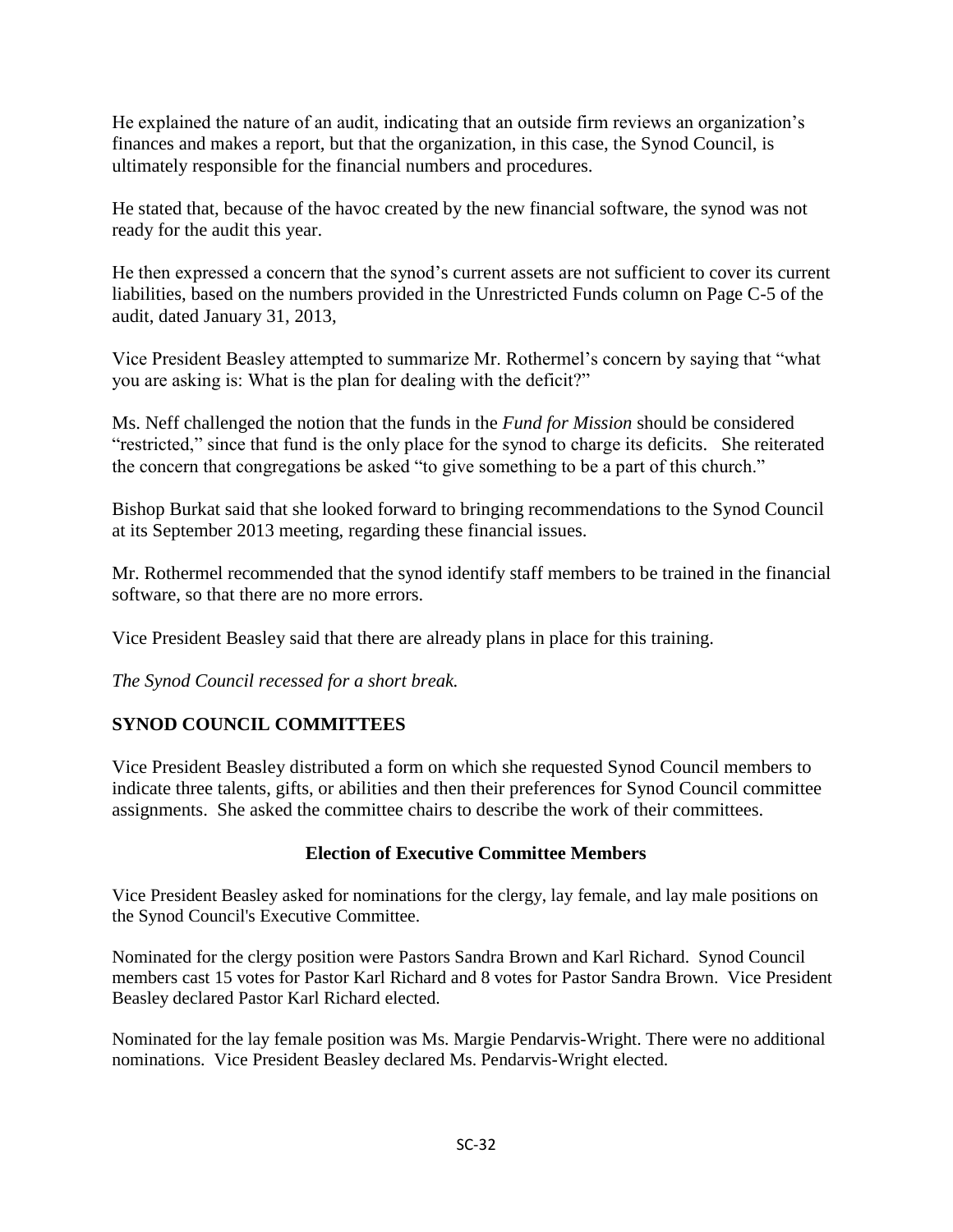Nominated for the lay male position was Mr. Robert Hensil. There were no additional nominations. Vice President Beasley declared Mr. Hensil elected.

## **OLD BUSINESS**

Sister Mary Julia McKenzie asked about the development of a sabbatical policy for roster leaders in response to **S. A. 12.05.15.** Vice President Beasley reported that the Executive Committee is considering options.

#### **NEW BUSINESS**

Bishop Burkat commented on the election of the Reverend Craig Satterlee, who is legally blind, as bishop of the North/West Lower Michigan Synod, and the Reverend R. Guy Erwin, who is a partnered gay man and a Native American, as bishop of the Southwest California Synod, and noted that these elections challenge us to consider how the work of the bishop may be done differently in the future.

Secretary Miller presented a request from the Tanzania Companionship Team to combine the various Tanzania-related fund-raising efforts and designate one month in 2014 as *Tanzania Month*. Pastor Weidner moved to refer to the matter to the Executive Committee. The Synod Council approved.

The Synod Council adjourned at 6:35 p.m. Pastor Karl Richard offered prayer.

The 127th meeting of the Southeastern Pennsylvania Synod Council is Thursday, September 19, 2013, 4:00 p.m., at a location to be determined.

The Reverend Raymond A. Miller **Secretary** Southeastern Pennsylvania Synod

#### **MINUTES Of the 127th MEETING Of the SOUTHEASTERN PENNSYLVANIA SYNOD COUNCIL Of the EVANGELICAL LUTHERAN CHURCH IN AMERICA September 19, 2013 Tabernacle Lutheran Church, Philadelphia, PA**

The Reverend Carlton Rodgers, Pastor, Tabernacle, Philadelphia, and Dean, Central Philadelphia Conference, welcomed Synod Council members and led devotions.

Vice President Tracey Beasley called to order the One Hundred Twenty-seventh Meeting of the Southeastern Pennsylvania Synod Council at 4:15 p.m.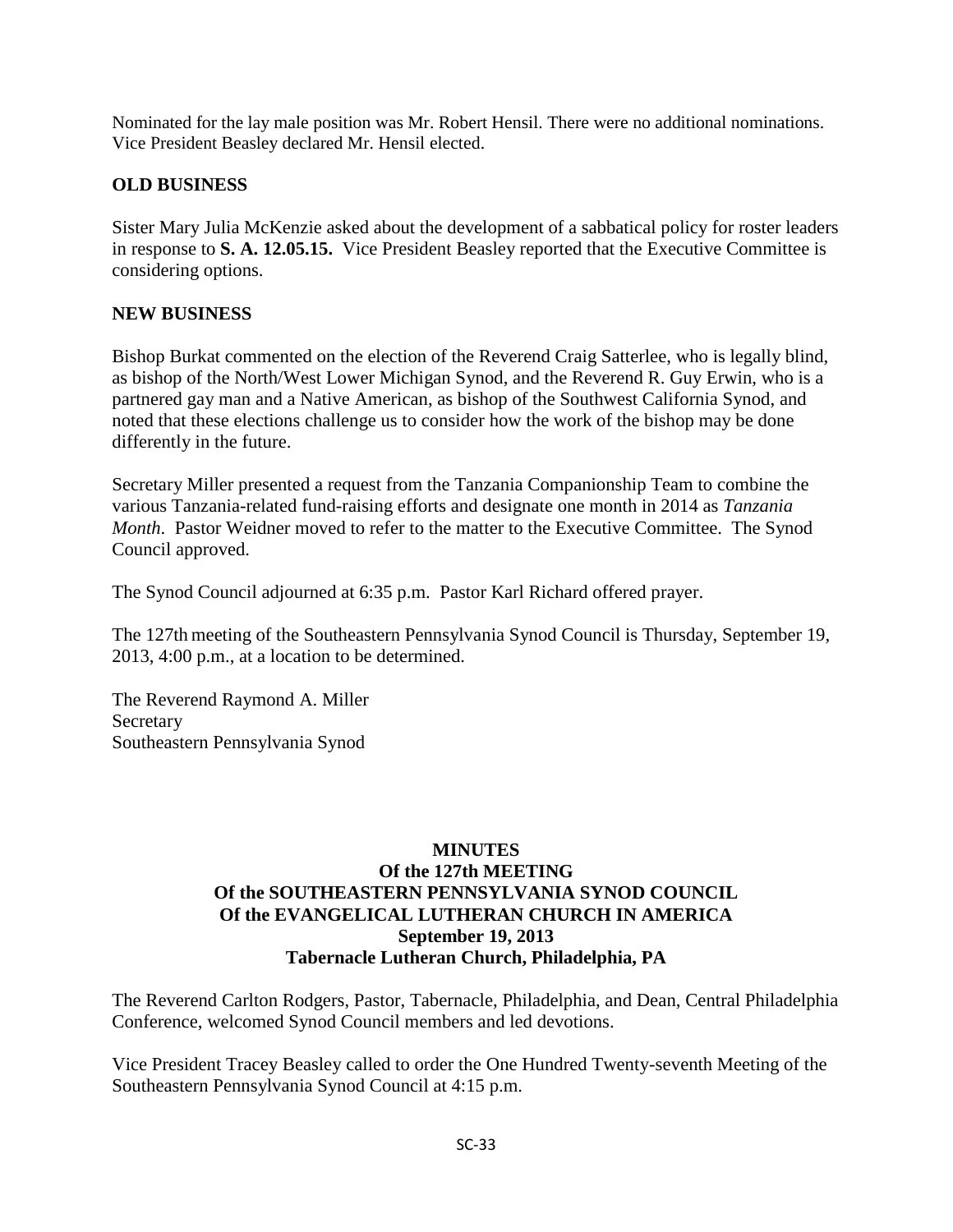#### **APPROVAL OF MINUTES**

The Synod Council approved the minutes of the 126th meeting of the Synod Council as corrected.

#### **SETTING OF THE AGENDA**

Vice President Beasley presented the agenda for the 127th meeting.

#### **BISHOP'S REPORT**

## **50th Jubilee of the Evangelical Lutheran Church of Tanzania**

The Reverend Claire Burkat, Bishop, Southeastern Pennsylvania Synod, and Ms. Joanne Carlson, Assistant to the Bishop for Global Mission and Events, visited the North Eastern Diocese, Evangelical Lutheran Church of Tanzania, June 11-25, 2013. She described the trip as "wonderful and challenging," adding that it included meetings with other ELCA synod representatives and ELCA staff in Tanzania. One of the highlights of the trip was the celebration of the 50th anniversary of the Evangelical Lutheran Church of Tanzania.

#### **Reformation 500 Team**

Bishop Burkat reported that the Reformation 500 Team is making plans to celebrate the 500<sup>th</sup> anniversary of the Reformation in 2017. The team has started a Facebook group, posted resources on the synod's website, and is in the process of reviewing ideas for annual emphases over the next four years, including trips to Lutheran Reformation sites in Germany.

#### **Lutheran Charities**

Bishop Burkat reported that she and Vice President Beasley, along with eight key leaders from area Lutheran social ministry organizations, attended the first meeting of the Lutheran Charities Future Committee in July of this year. Those at the meeting participated in "a fruitful discussion" and formed a continuing task group. Bishop Burkat said that she hopes to have a recommendation on the future of the Lutheran Charities Appeal for the December 2013 Synod Council meeting.

#### **2013 Churchwide Assembly**

Describing the 2013 Churchwide Assembly, which met August 12-17 in Pittsburgh, PA, as "inspiring, challenging, and exhausting," Bishop Burkat shared her observations. Gathering under the theme *Always Being Made New,* she noted, "That theme resonated and came to life throughout the week in ways that none of us could have anticipated. The most startling and exciting new thing that happened at the assembly was the election of a new Presiding Bishop." She listed and offered brief comments on the assembly's major actions: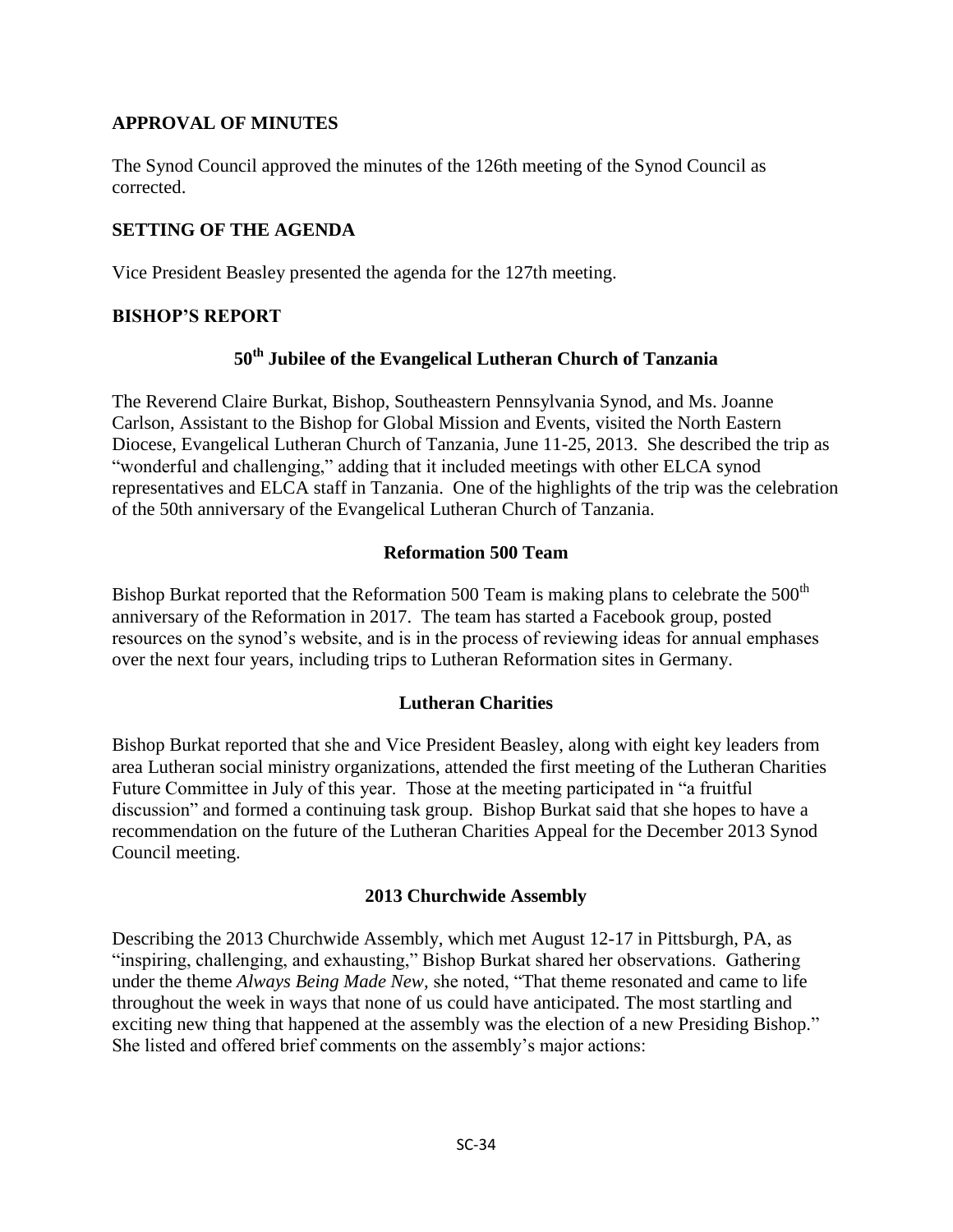- The election of the Reverend Elizabeth Eaton, Bishop, Northeastern Ohio Synod, as the new Presiding Bishop;
- The election of the Reverend William Chris Boerger, former Bishop, Northwest Washington Synod, as the new Secretary;
- Discussions related to changes in the health benefits plan;
- Approval of five-year, \$198 million fundraising campaign; and
- Approval of the social statement, "The Church and Criminal Justice: Hearing the Cries."

"I was blessed to serve with a diverse and dedicated group of clergy and lay people from our Southeastern Pennsylvania Synod," Bishop Burkat concluded. "I was especially impressed with the energy and enthusiasm of our young adult members."

#### **Synod's Legal Counsel**

Bishop Burkat approved the following resolution, which the Synod Council approved:

#### **S. C. 13.09.01 RESOLVED THAT the Southeastern Pennsylvania Synod Council approves the appointment of Mr. John I. Gordon to serve as the Legal Counsel for the Southeastern Pennsylvania Synod until resignation or a successor is appointed.**

#### **Bishop's Convocation**

Bishop Burkat reported that the theme for the Bishop's Convocation, scheduled to take place November 13-15, 2013, in Bethlehem, PA, is *Provocative Insight: The Art and Awe of Sharing the Gospel.* The speakers are the Reverend Dr. Alyce McKenzie and the Reverend Jay Gamelin.

#### **LTSP Board of Trustees**

Noting that she serves on the Board of Trustees of the Lutheran Theological Seminary at Philadelphia, Bishop Burkat reported that she has been asked to serve on the search committee for a new seminary president.

#### **Changes in the Business Office**

"Our finance department has experienced many challenges and changes over the past two years," Bishop Burkat reported. "This summer it became clear that we needed to make changes once again to update this department in order to be current with Standard Accounting Practices and technology. It is necessary for the finance department to be led by someone with training and experience in accounting and finance in order to keep the administration of the business office running smoothly and efficiently.

"To that end," she continued, "I decided to eliminate the position of Assistant to the Bishop for Finance and Development, which resulted in Ms. Carol Ann Murray's termination of employment. Carol Ann was an enthusiastic supporter of our synod mission, a compassionate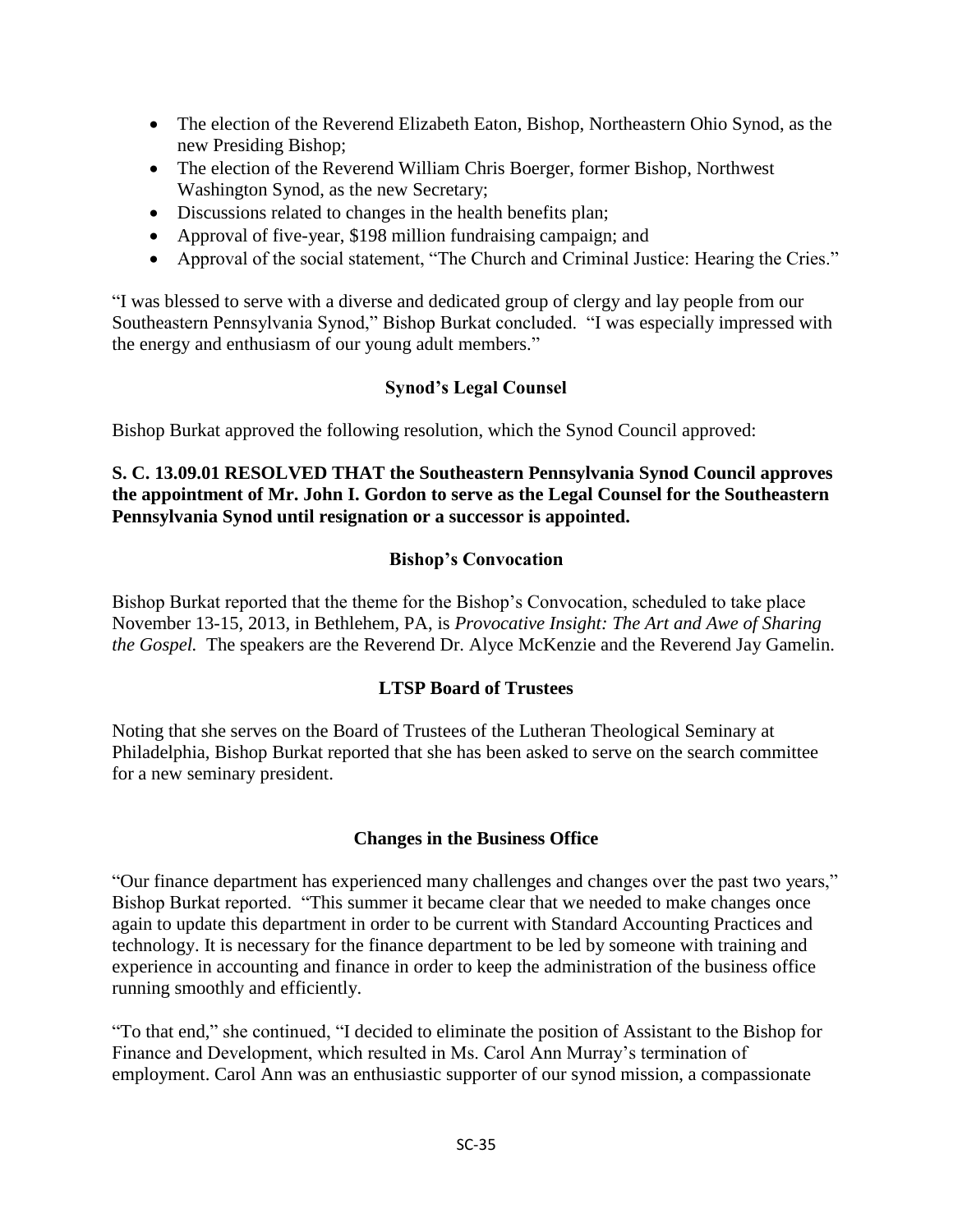and caring colleague, and a team player during her time here. Her last day in the office was August 7, 2013.

"Ms. Judy Koenig, our synod bookkeeper, who served the synod in the finance office for 31 years, submitted her resignation, effective August 12, 2013. Judy was conscientious, dependable, caring and considerate to colleagues and stakeholders, and a faithful steward of the synod's resources.

"[The synod's Treasurer, Ms.] Janet Neff is working closely with our auditors to identify appropriate staffing requirements for the department. Janet and [the Director of Operations and Executive Assistant to the Bishop, Ms.] Yvonne Curtis have been working together on the dayto-day tasks, to keep the finance department moving forward, and to get a clear picture of the type of staffing assistance needed for the immediate future. [Mr.] Martin Schwab, LTSP Business Manager, has served as a consultant for our new financial operating system since February 2013, and now is providing support by preparing financial reports and other bookkeeping tasks as requested."

#### **"God's Work, Our Hands" Sunday**

"We are a church that rolls up its sleeves and gets to work," reported Bishop Burkat. "Across our synod [on the ELCA's designated National Day of Service, Sunday, September 8, 2013], ELCA Lutherans rolled up their sleeves and got to work. Volunteers cleaned up parks, streets, and creeks, helped schools get ready for fall, ran programs for kids, did painting and construction for shelters and clinics, [and] packed thousands of meals." She added that Mr. Robert Fisher, Assistant to the Bishop for Mission Interpretation and Communications, has been collecting stories from congregations.

#### **Action on the Roster**

#### *Call to Specialized Ministry*

Bishop Burkat presented the following resolution, which the Synod Council approved:

#### **S. C. 13.09.02 RESOLVED THAT the Southeastern Pennsylvania Synod Council approves the call to the Rev. Dr. Jennifer Phelps Ollikainen as the Executive Director of Lutheran Congregational Services, beginning October 1, 2013.**

#### *Calls to Interim Ministry*

Bishop Burkat presented the following resolutions, which the Synod Council approved:

**S. C. 13.09.03 RESOLVED THAT the Southeastern Pennsylvania Synod Council calls the Rev. Paul Richard Beck to interim ministry at Grace Lutheran Church in Pottstown, PA, beginning August 19, 2013, and extending until a pastor is called by the congregation or until Pastor Beck resigns this call, whichever comes first.**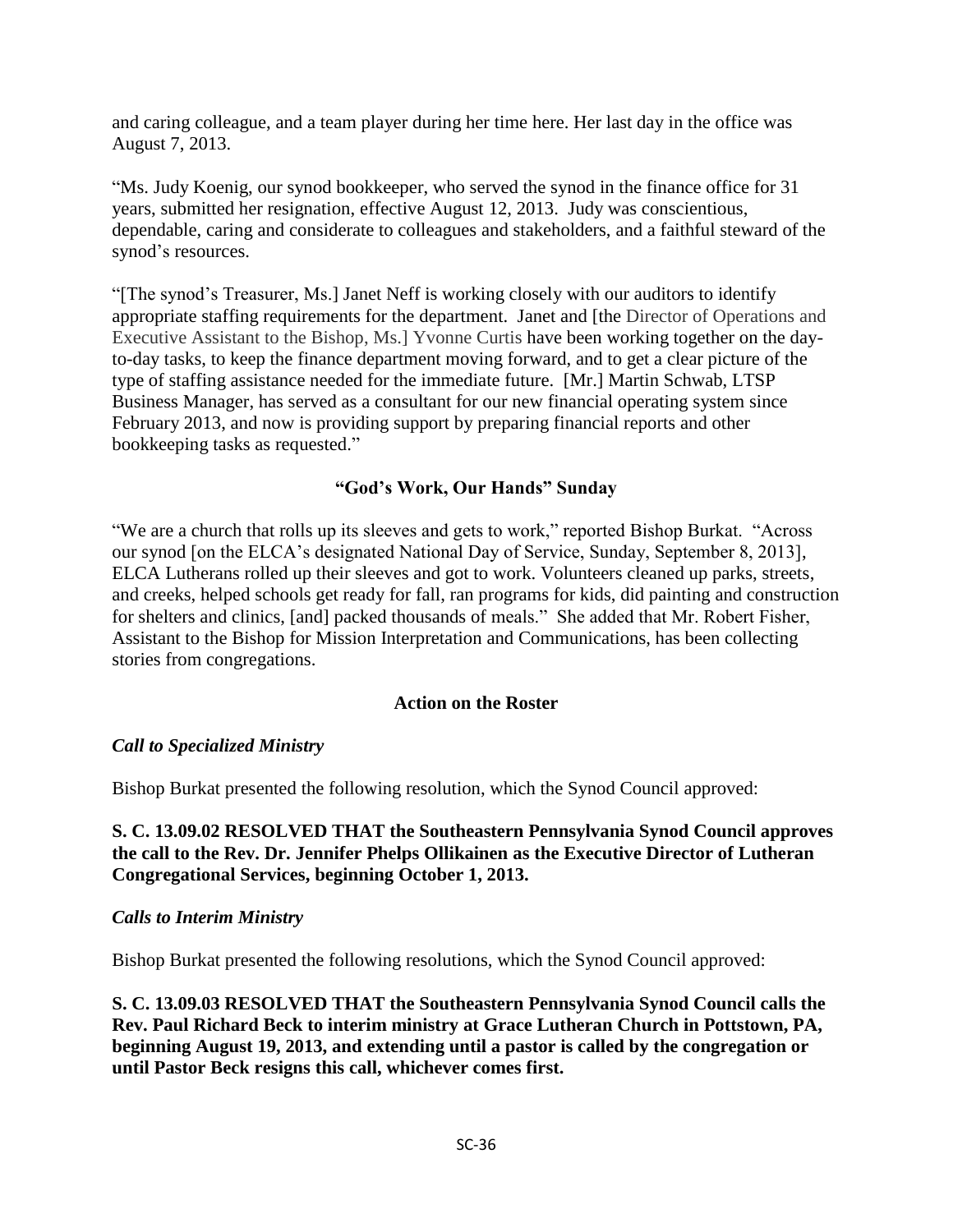#### **S. C. 13.09.04 RESOLVED THAT the Southeastern Pennsylvania Synod Council calls the Rev. Bruce John Thorsen to interim ministry at St. Paul Lutheran Church in Lansdowne, PA, beginning September 11, 2013, and extending until a pastor is called by the congregation or until Pastor Thorsen resigns this call, whichever comes first.**

## *On Leave from Call Requests*

Bishop Burkat presented the following resolution, which the Synod Council approved:

#### **S. C. 13.09.05 RESOLVED THAT the Southeastern Pennsylvania Synod Council grants** *on leave from call* **status to the Reverends Daryl Nelson, 2nd year, effective July 3, 2013; Jack A. Saarela, 1st year, effective July 16, 2013; and Paul J. Xander, 1st year, effective July 22, 2013.**

## **Living Hope Campaign**

Bishop Burkat reviewed the case statement for the synod's proposed *Living Hope* campaign and noted the following: "We are launching the Living Hope Campaign to secure the proper resources so we, the people that are the Southeastern Pennsylvania Synod, can support our congregations and our leaders as we go through this epic transformation together. By 2017 we will raise \$5 million to equip leaders and congregations and launch new expressions of the church now and into the future.

"This campaign focuses on four priorities that are essential to the health and vitality of the Church in this changing world:

- Equipping our people,
- Accompanying our communities of faith,
- Providing sustainable funding for future mission, and
- Celebrating our interdependence as the ELCA.

These four components provide a solid base that will ensure our Synod continues to innovate and lead mission"

The funds raised would be allocated in the following way: Equipping God's People, \$500,000; Accompanying Communities of Faith, \$500,000; Funding for Future Mission, \$3.5 million; and Celebrating Our Interdependence as the ELCA, 10% of the gifts to the Living Hope campaign.

She indicated that she planned to appoint a development team and that the campaign would make use of the services of a fundraising firm.

After discussion, Mr. Rodman Rothermel presented the following resolution, which the Synod Council approved: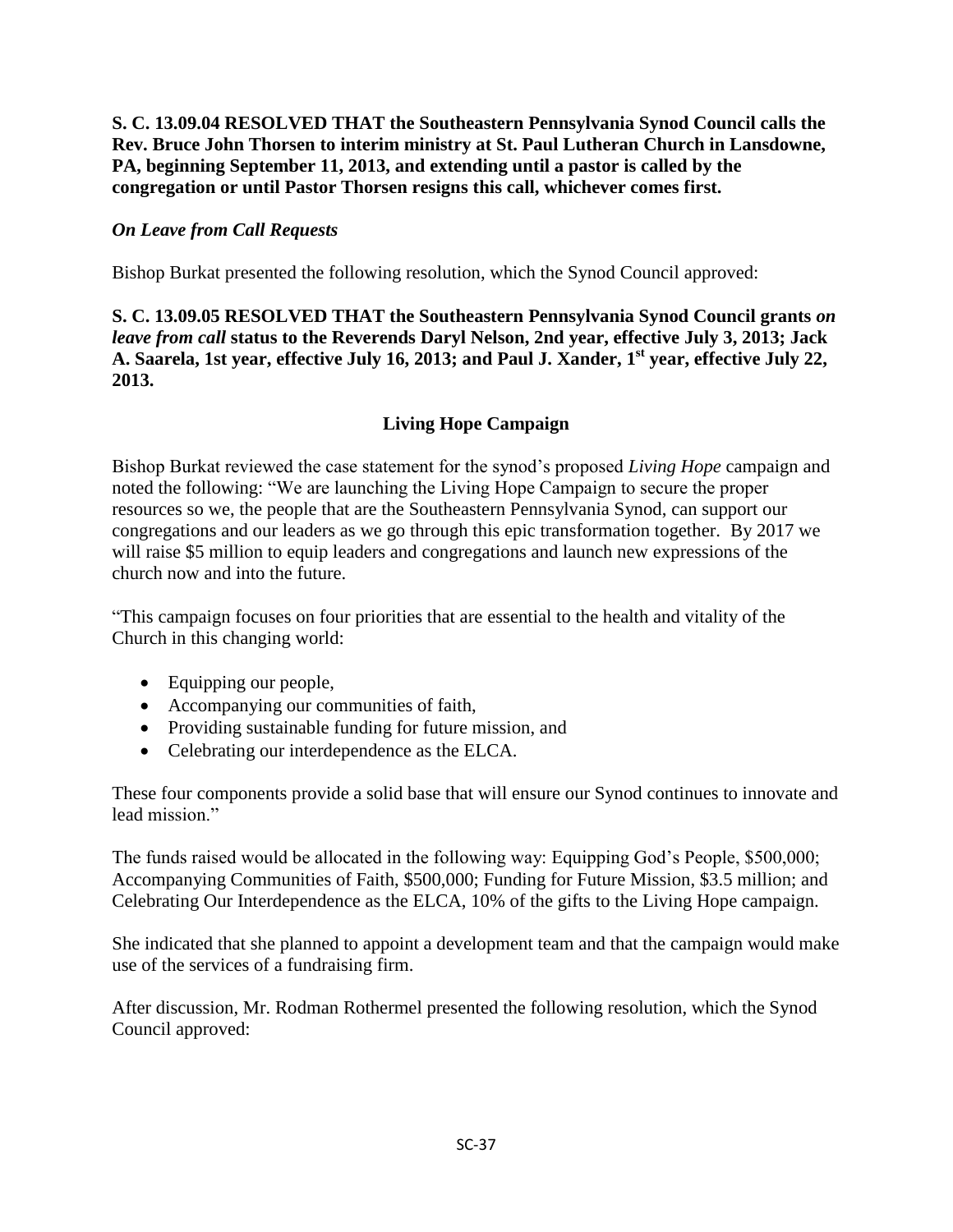**S. C. 13.09.06 RESOLVED THAT the Southeastern Pennsylvania Synod Council affirms the "Living Hope Campaign: Case Statement, Draft 4" as presented and authorizes the Bishop of this synod and the appointed Development Team to select a fundraising firm and report to the Synod Council on its progress at the Synod Council meeting on December 12, 2013.**

#### **EXECUTIVE COMMITTEE AND VICE PRESIDENT'S REPORT**

Vice President Beasley reported that Mr. Fred Brown has resigned his position as a Synod Council lay member at large.

She also reported that Mr. Dan Scharnhorst, Executive Director of Bear Creek Camp, would make a presentation to the Synod Council at its meeting on December 12, 2013.

Vice President Beasley presented the following resolution, which the Synod Council approved:

**S. C. 13.09.07 RESOLVED THAT, upon the recommendation of the Executive Committee and the Tanzania Companionship Team, the Southeastern Pennsylvania Synod Council designates March as** *Tanzania Month* **in 2014 and continuing for the next three years at which time it shall be subject to review.** 

## **SECRETARY'S REPORT**

#### **Portico Benefits**

The Reverend Raymond Miller, Secretary, outlined the changes to the ELCA Health Benefits Plan, administered by Portico Benefit Services and approved by the ELCA Church Council at its meeting on August 11, 2013. The changes were developed by Portico in response to the legal requirements of the Affordable Care Act and include provision for offering to plan members four health plan benefit options: Platinum+, Gold+, Silver+, and Bronze+. He added that the ELCA Church Council at its meeting on August 11, 2013, took action to endorse the Gold+ option as the recommended option.

He presented the following resolution, which the Synod Council, after discussion, approved:

**S. C. 13.09.08 Whereas, at its meeting on August 11, 2013, the ELCA Church Council endorsed the Gold+ option among the four health plan options and pricing alternatives, offered by Portico Benefit Services in response to the health care reform provisions of the Affordable Care Act;**

**Whereas the Southeastern Pennsylvania Synod as part of the Evangelical Lutheran Church in America recognizes that a commitment to comprehensive health care benefits is an investment in "the ministry we share;" and**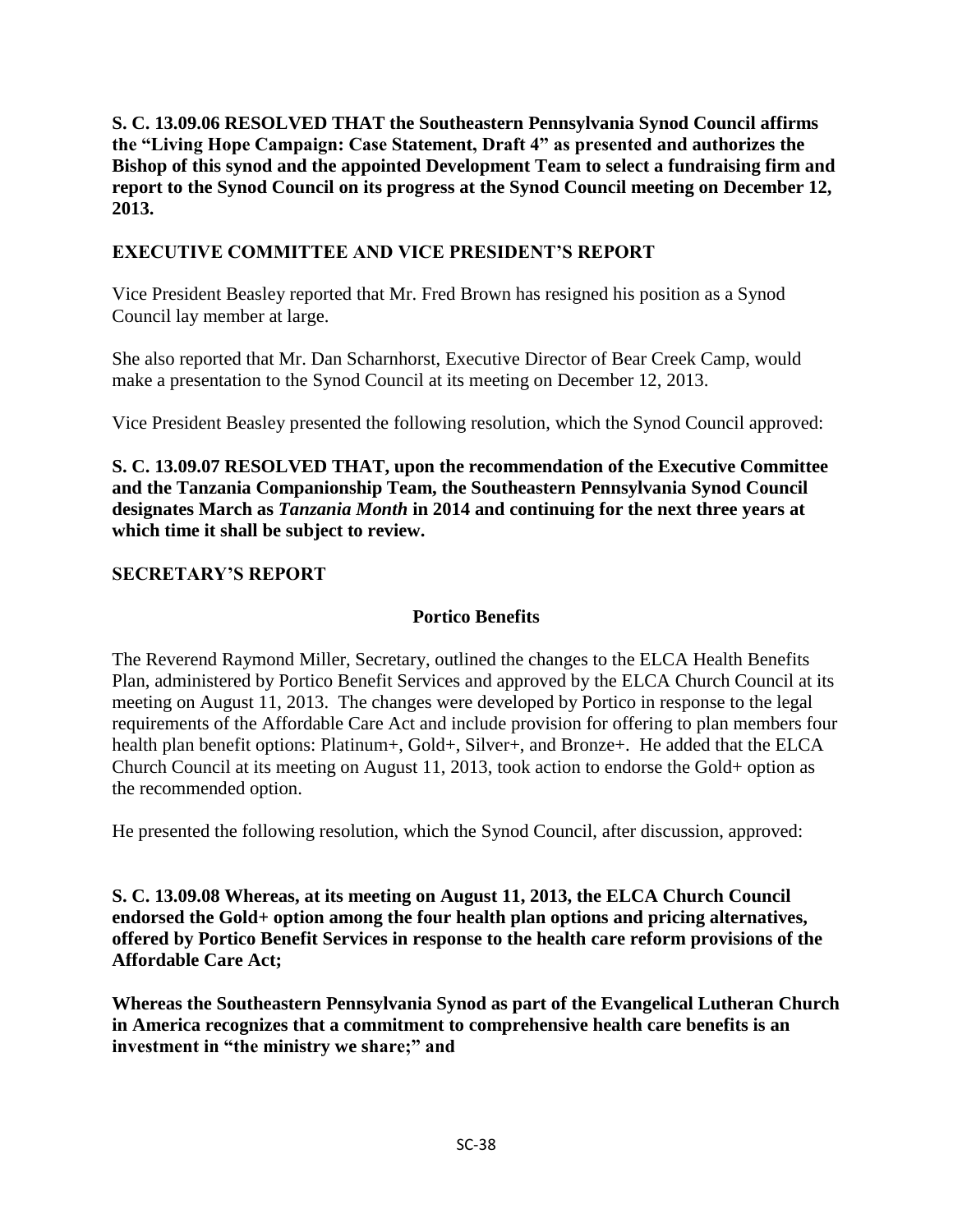**Whereas the Southeastern Pennsylvania Synod seeks to be an advocate for "plan members" in this synod as they seek to work with "sponsoring employers" in making equitable choices in regard to the health benefit options;**

**RESOLVED THAT the Southeastern Pennsylvania Synod Council joins the ELCA Church Council in "the endorsement of the Gold+ option as the benchmark and recommended health plan benefit option because it approximates the level of medical and dental benefits and expense allocation provided by the current ELCA Medical and Dental Benefits Plan;"**

**AND ALSO RESOLVED THAT the Southeastern Pennsylvania Synod Council directs the Office of the Bishop to communicate its endorsement of the Gold+ option to rostered leaders, congregations, and other related organizations, institutions, and agencies as soon as possible.**

#### **FINANCIAL REPORTS**

#### **Treasurer's Report**

Ms. Neff reviewed the documents made available to Synod Council members: Statement of Financial Position, Income and Expense Statement, and Congregational Giving Statement, all as of July 31, 2013. She noted that, while partnership support from congregations was above what was expected as of July 31, 2013, cash flow is a concern.

She reported that an Occupancy Committee has been formed to consider options for the future location of the synod office.

#### **Finance Committee**

The Reverend Christopher Weidner, Chair, reported that the committee has met by conference call and is in the process of regrouping.

#### **NEW BUSINESS**

#### **LTSP Board of Trustees Election**

Secretary Miller presented the following resolution, which the Synod Council approved:

#### **S. C. 13.09.09 RESOLVED THAT the Southeastern Pennsylvania Synod Council elects the Reverend Harry McDowell and Ms. Patricia Robinson as members of the Board of Trustees of the Lutheran Theological Seminary at Philadelphia for terms ending 2016.**

#### **LEARNING MOMENT**

As requested by those participating in the orientation session at the last Synod Council meeting, Secretary Miller presented a brief learning moment, explaining the three sections of the ELCA, synodical, and congregational constitutions (constitutional provisions, bylaws, and continuing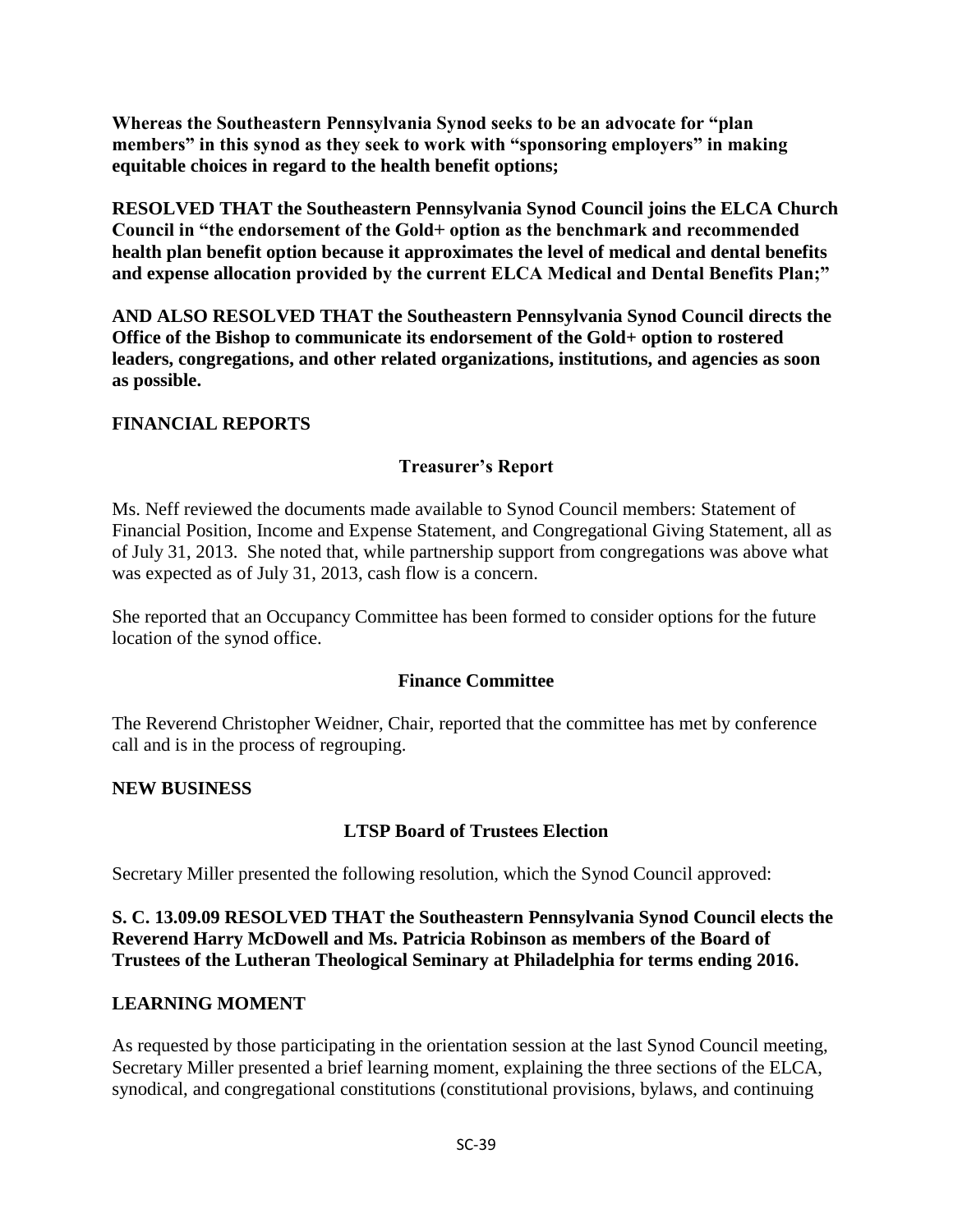resolutions) and the codification of these constitutions and Synod Assembly and Synod Council resolutions.

The Synod Council adjourned at 6:35 p.m. The Reverend Regina Goodrich offered prayer.

The 128th meeting of the Southeastern Pennsylvania Synod Council is Thursday, December 12, 2013, 4:00 p.m., Upper Dublin Lutheran Church, Ambler.

The Reverend Raymond A. Miller Secretary Southeastern Pennsylvania Synod

#### **MINUTES Of the 128th MEETING Of the SOUTHEASTERN PENNSYLVANIA SYNOD COUNCIL Of the EVANGELICAL LUTHERAN CHURCH IN AMERICA December 12, 2013 Upper Dublin Lutheran Church, Ambler, PA**

Vice President Tracey Beasley called to order the One Hundred Twenty-eighth Meeting of the Southeastern Pennsylvania Synod Council at 4:00 p.m.

The Reverend Julie DeWerth, Dean, Lower Montgomery Conference, led devotions and the Reverend Keith Anderson, Pastor, Upper Dublin, Philadelphia, welcomed Synod Council members.

## **APPROVAL OF MINUTES**

The Synod Council approved the minutes of the 127th meeting of the Synod Council as presented.

#### **SETTING OF THE AGENDA**

Vice President Beasley presented the agenda for the 128th meeting.

#### **SECRETARY'S REPORT**

#### **Change of Date for Synod Council Meeting in June 2014**

The Reverend Raymond Miller, Secretary, reported that the Executive Committee changed the date of a meeting of the Synod Council next year from June 26 to June 5, 2014.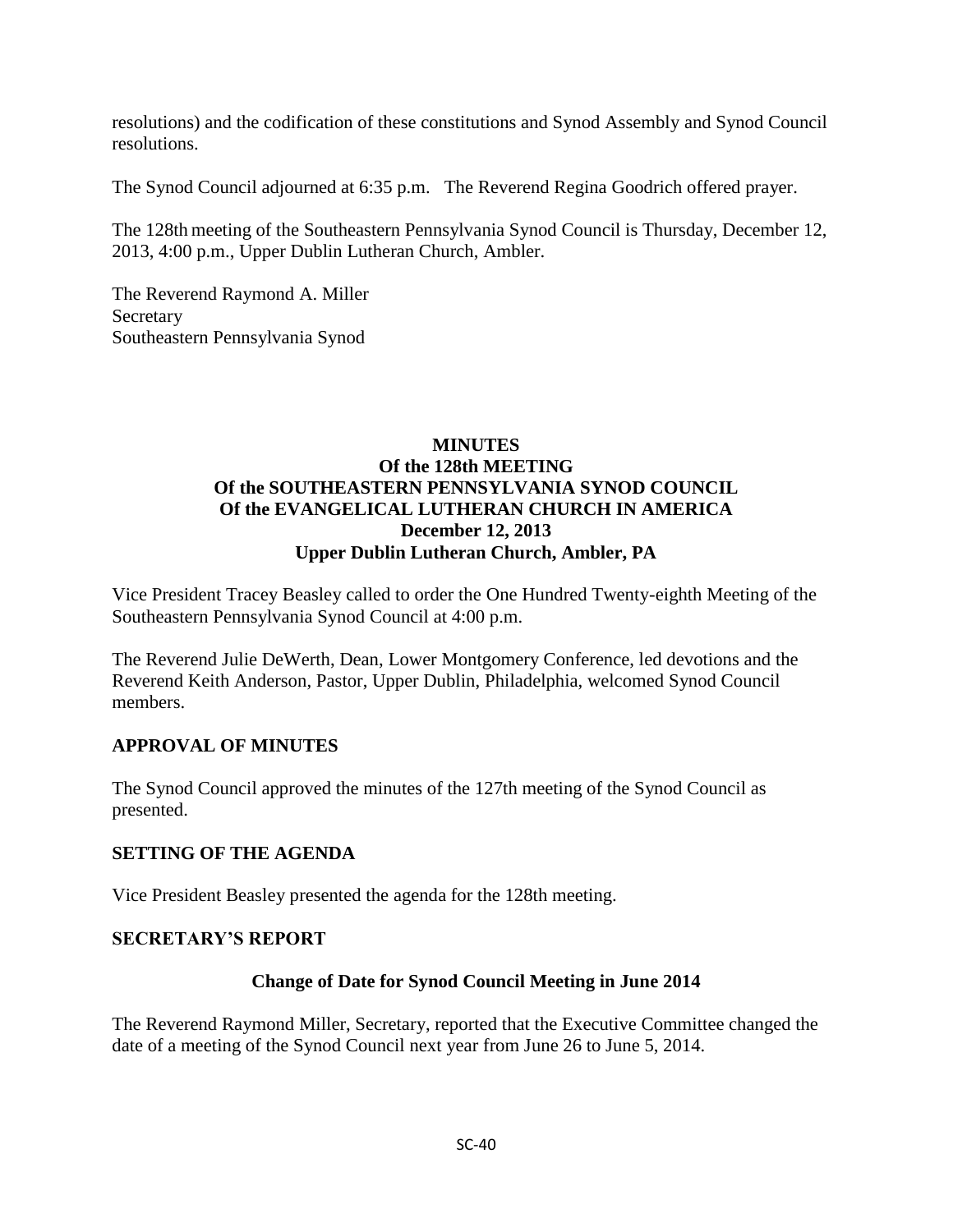#### **Synod Office Requests Copies of Congregational Constitutions**

Secretary Miller also reported that, on the recommendation of the synod's Legal Counsel, Mr. John Gordon, the Executive Committee is requesting that congregations send copies of their constitutions to the synod office. He added that this request is supported by **\*C6.03.e.** of the *Model Constitution for Congregations.*

#### **Affirmation of Previous Email Votes**

Secretary Miller presented the following resolution, which the Synod Council approved:

## **S. C. 13.12.01 RESOLVED THAT the Synod Council affirms its approval of the following resolutions by email vote:**

**RESOLVED THAT the Southeastern Pennsylvania Synod Council grants** *on leave from call status* **to the Reverend Mary Konopka, first year, effective August 1, 2013, by electronic vote, subject to review and affirmation at its next regular meeting.**

**RESOLVED THAT the Southeastern Pennsylvania Synod Council acknowledges the action of St. Luke, Dublin, to close (also termed "disband," "dissolve," and "cease to exist"), effective, January 30, 2011; receives the property of St. Luke, Dublin, in accordance with the** *Constitutions, Bylaws, and Continuing Resolutions of the Evangelical Lutheran Church in America***, specifically 9.71.b., +S13.23., and \*C7.01. ; and authorizes the Bishop of the Southeastern Pennsylvania Synod, the Reverend Claire S. Burkat, or the Bishop's representative(s), to sell the property on behalf of the Southeastern Pennsylvania Synod on a determined date.**

Secretary Miller explained the rationale for affirming email votes by noting that, because there is no opportunity for discussion, email votes do not constitute legal meetings and resolutions may only be approved at legal meetings. As an alternative, he suggested that the Synod Council consider resolutions, which may require significant discussion and where a face-to-face meeting may be impractical, at a telephone conference meeting. A telephone conference meeting would be considered a special meeting and called under **S10.07.01** of the *Constitution, Bylaws, and Continuing Resolutions of the Southeastern Pennsylvania Synod, ELCA.*

#### **Report of the Church Council**

Secretary Miller reported on the actions of the Church Council at its meeting on November 8-10. 2013.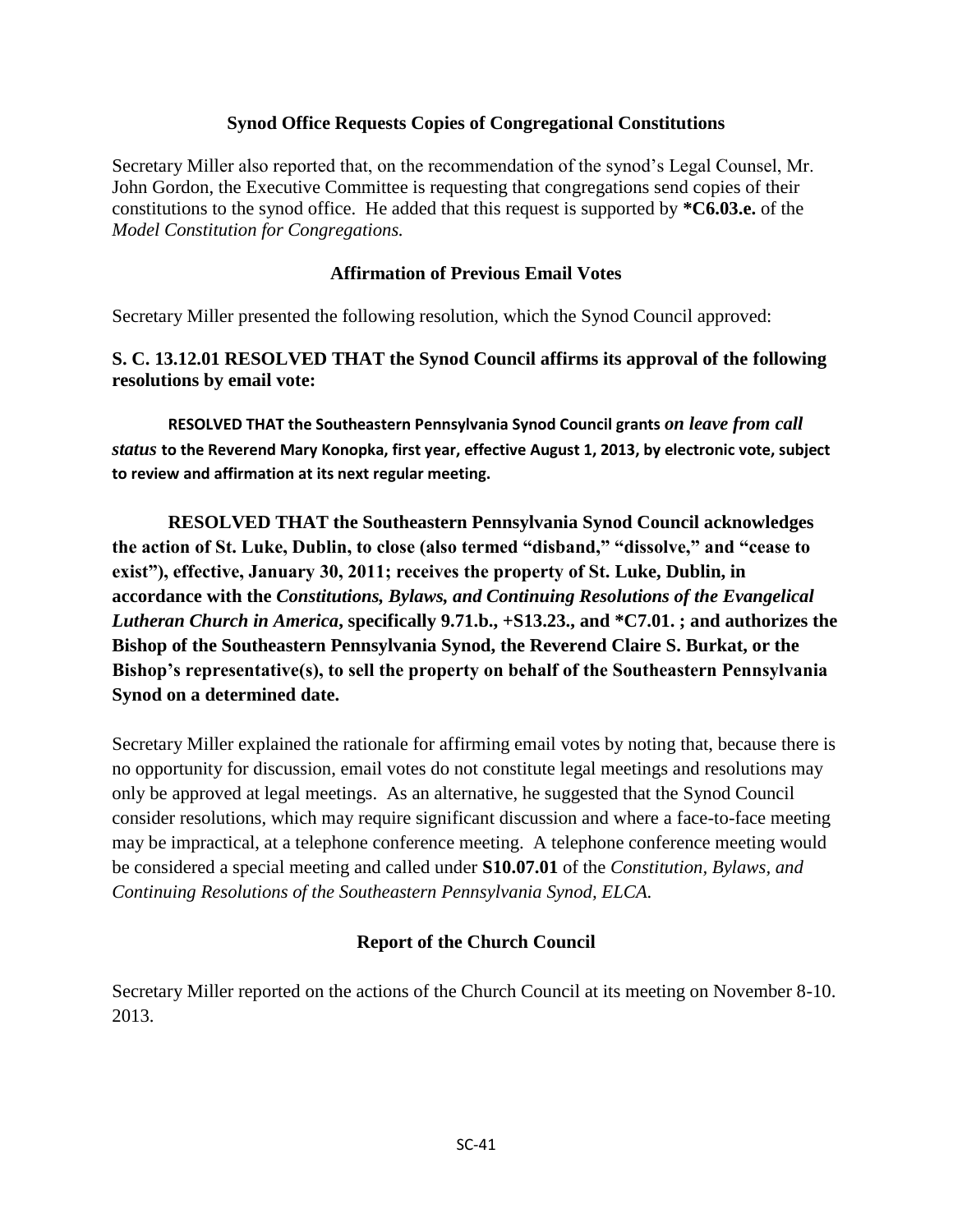#### **Action on the Roster**

#### *Call to Specialized Ministry*

Secretary Miller presented the following resolution, which the Synod Council approved:

**S. C. 13.12.02 RESOLVED THAT the Synod Council of the Southeastern Pennsylvania Synod approves a call to Sister Jane Roper as Executive-On-Duty/RN at Silver Springs Martin Luther School, Plymouth Meeting, beginning November 18, 2013.**

To avoid the appearance of any possible conflict of interest, Sister Jane Roper abstained.

#### *Calls to Interim Ministry*

Secretary Miller presented the following resolutions, which the Synod Council approved:

**S. C. 13.12.03 RESOLVED THAT the Southeastern Pennsylvania Synod Council calls the Rev. Jack Saarela to interim ministry at St. Andrew's Evangelical Lutheran Church, Perkasie, beginning October 1, 2013, and extending until a pastor is called by the congregation or until Pastor Saarela resigns this call, whichever comes first.**

**S. C. 13.12.04 RESOLVED THAT the Southeastern Pennsylvania Synod Council calls the Rev. Shirley Guider to interim ministry at Christ's Evangelical Lutheran Church, Oreland, beginning November 17, 2013, and extending until a pastor is called by the congregation or until Pastor Guider resigns this call, whichever comes first.**

**S. C. 13.12.05 RESOLVED THAT the Southeastern Pennsylvania Synod Council calls the Rev. David E. Mueller to interim ministry at Centennial Lutheran Church, Kimberton, beginning January 1, 2014, and extending until a pastor is called by the congregation or until Pastor Mueller resigns this call, whichever comes first.**

Ms. Susan Pursch raised a concern about the Synod Council taking action to approve a call after the call has officially begun.

#### *On Leave from Call Requests*

Secretary Miller presented the following resolution, which the Synod Council approved:

**S. C. 13.12.06 RESOLVED THAT the Southeastern Pennsylvania Synod Council grants** *on leave from call* **status to the Reverends Mary Konopka, 1st year for disability, effective August 10, 2013; Katherine Bender Braun, 1st year, effective October 21, 2013; Jeffrey Ziegler, 1st year, effective November 15, 2013; and John Carlson, 3rd year, effective March 1, 2014.**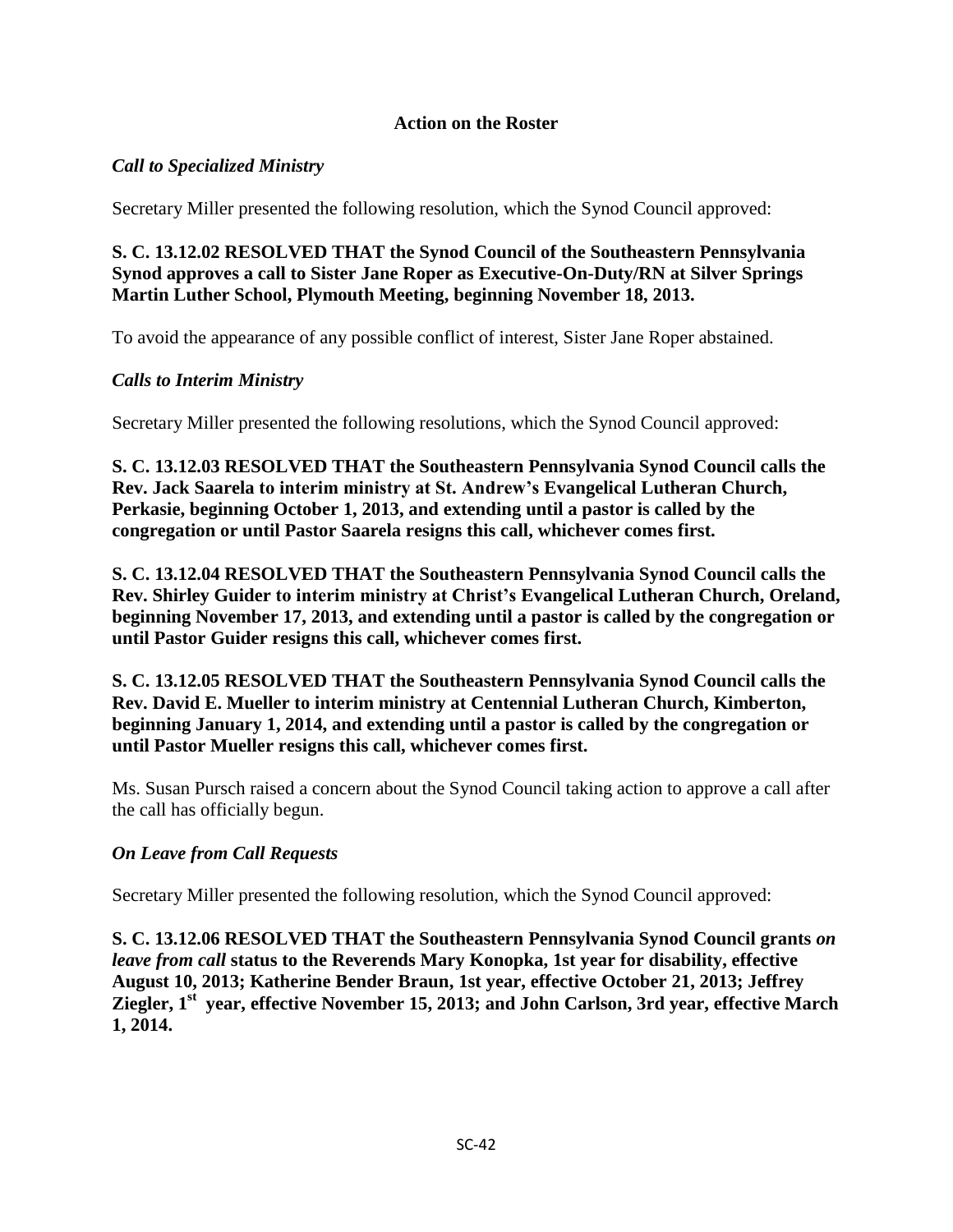#### *Retirement Requests*

Secretary Miller presented the following resolution, which the Synod Council approved:

#### **S. C. 13.12.07 RESOLVED THAT the Southeastern Pennsylvania Synod Council grants**  *retirement* **status to the Reverends Soenke R. Schmidt-Lange, effective November 1, 2013; and Karen Weber, effective January 1, 2014.**

#### **TREASURER'S REPORT**

Ms. Janet Huber Neff, Treasurer, reviewed the Memorandum from the Treasurer, dated December 11, 2013; the Statement of Financial Position, dated October 31, 2013; the Income and Expense Statement, dated October 31, 2013; and the Congregational Giving Report, dated October 31, 2013. She noted the following:

#### **2013 Income Statement**

- Partnership support was below budget by \$14,000 through October 31, 2013, and \$54,000 through November 30, 2013.
- The *It Takes All the Saints* Appeal raised approximately \$30,000.
- Income from Unrestricted Funds was above budget by \$677,937 due to the sale of St. Luke's of \$802,703.
- Expenses were below budget by \$177,999.
- Total unrestricted income was \$2,403,406; total unrestricted expenses were \$1,514,795, leaving the result of income exceeded expenses by \$888,611.
- Temporarily restricted results showed income over expenses by \$144,575. This helps fund our mission priorities.
- Mission results showed expenses over income by \$132,614.
- Permanently restricted results showed expenses over income by \$18,685. There will be transfers from the permanently restricted accounts to fund the expenses.
- Our final surplus is \$881,587.
- Our current liabilities include \$171,238 to the ELCA and \$91,650 to other organizations representing designated giving.

#### **Synod Statement of Financial Position**

- As of October 31, 2013, we have unrestricted assets of \$1,980,249, however only \$641,473 is in available cash.
- Our liabilities are \$369,230; however only \$140,133 is a current liability (owed in 1 year or less).
- Our temporarily and permanently restricted funds amount to \$1,325,493.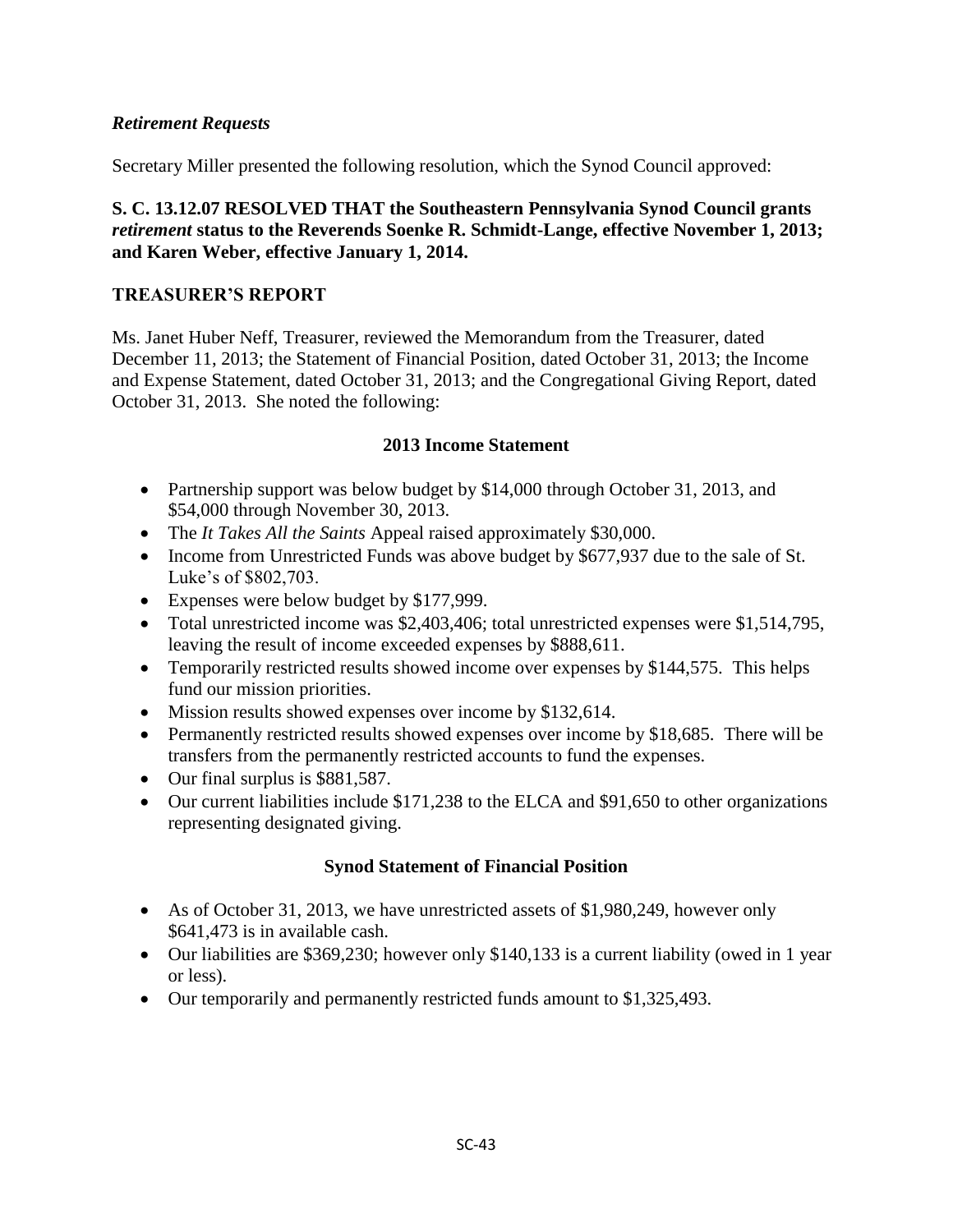## **Synod Occupancy**

- A committee was formed to discuss various alternatives and to assess our current location.
- A meeting was held with the seminary discussing concerns.
- The contract with the seminary has been extended to December 31, 2018. This reduces our annual amortization to \$55,701 from our previous annual amortization of \$88,236. This change is effective July 1, 2013.

#### **Business Office**

"I am working with Yvonne Curtis and an outside consultant in finalizing the job functions and responsibilities of the accountant/CPA that we plan to employ in the business office. We currently have a full time accountant working for us posting receipts, disbursements and journal entries as well as a part-time accountant preparing financial statements, reconciling bank accounts, and providing guidance."

## **BISHOP'S REPORT**

## **Installation of Bishop Eaton and Farewell to Bishop Hanson**

The Reverend Claire Burkat, Bishop, reported the following:

"On Saturday, October 5, [2013,] the Conference of Bishops, [the bishops'] spouses, and Church Council members, including our own secretary, Pastor Ray Miller, attended the installation of our new presiding bishop, the Reverend Elizabeth Eaton, at the Rockefeller Chapel on the campus of the University of Chicago. It was an inspiring and historic service, which many people across the ELCA viewed via live stream provided by the ELCA communications department. Bishop Jessica Crist gave an outstanding sermon and Bishop Mark Hanson and Vice President Carlos Pena installed Bishop Eaton."

She added that the Conference of Bishops and the Church Council have invited those interested to contribute to the ELCA's *Fund for Leaders* in honor of Presiding Bishop Hanson. To the end, she presented the following resolution, which the Synod Council approved:

**S. C. 13.12.08 RESOLVED THAT the Southeastern Pennsylvania Synod Council celebrates and appreciates the ministry of our former Presiding Bishop Mark Hanson by asking congregations and individuals, if they choose, to contribute to a gift to the ELCA Campaign designated for the Fund for Leaders in his honor;**

**FURTHER BE IT RESOLVED THAT the accumulation of these monies be collected through the synod business office and announced at the 2014 Synod Assembly where former Bishop Hanson will be the keynote speaker.**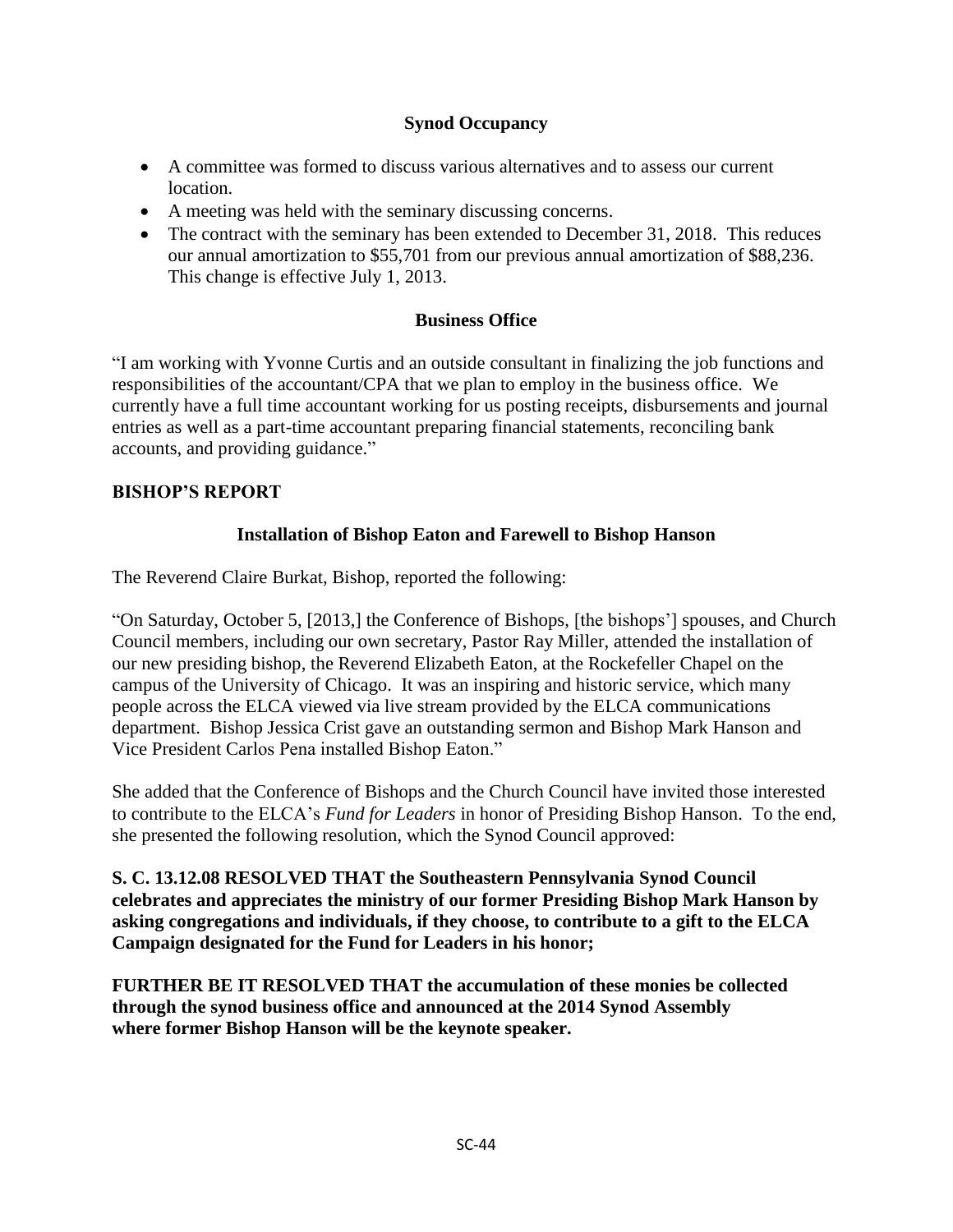#### **Lutheran Charities Future**

Bishop Burkat reported that, on December 9, 2013, she attended a meeting which considered the future plan and expansion of the Lutheran Charities Appeal. She will share more specific information at the Synod Council meeting on March 20, 2014.

#### **Bishop's Convocation:** *The Art and Awe of Sharing the Gospel*

Bishop Burkat reported that, from November 13 to 15, 2013, the synod's rostered leaders and staff gathered in Bethlehem, PA, for the Bishop's Convocation under the theme *Provocative Insight: The Art and Awe of Sharing the Gospel.*

#### **JCRC Trip to Israel**

Bishop Burkat reported that, in February 2014, she would be traveling to Israel as part of an interfaith group sponsored by the Jewish Community Relations Council. Joining her from this synod are the Reverends Patricia Davenport and Ellen Meissgeier and Dr. Jon Pahl. Available to handle any bishop's responsibilities during her absence are Bishop Tracie Bartholomew, New Jersey Synod, and Bishop Samuel Zeiser, Northeastern Pennsylvania Synod.

#### **Gloria Dei, Huntingdon Valley**

Bishop Burkat reported that Gloria Dei, Huntingdon Valley, has called as pastor the Reverend Dr. Sharon Graff, a rostered leader of the United Church of Christ. She noted that, according to her church body's documents, Pastor Graff's call is a four-way call from the United Church of Christ, involving the pastor, the congregation, the Pennsylvania Southeast Conference, UCC, and the Southeastern Pennsylvania Synod, ELCA. Bishop Burkat said that, in accordance with those documents, she would receive, not install, Pastor Graff at Gloria Dei on January 26, 2014.

#### **Resolutions to Sell Buildings**

At Bishop Burkat's request, Secretary Miller presented the following resolutions, which the Synod Council approved:

#### *St. James, Chalfont*

**S. C. 13.12.09 RESOLVED THAT the Southeastern Pennsylvania Synod Council acknowledges with sadness the action of St. James Lutheran Church, Chalfont, to close, effective February 22, 2009, on which date the Southeastern Pennsylvania Synod received the property of St. James, Chalfont, in accordance with the Constitutions, Bylaws, and Continuing Resolutions of the Evangelical Lutheran Church in America, specifically 9.71.b., +S13.23., and \*C7.01.; and, on this date, December 12, 2013, authorizes the Bishop of the Southeastern Pennsylvania Synod, or the Bishop's representative(s), to sell the property on behalf of the Southeastern Pennsylvania Synod.**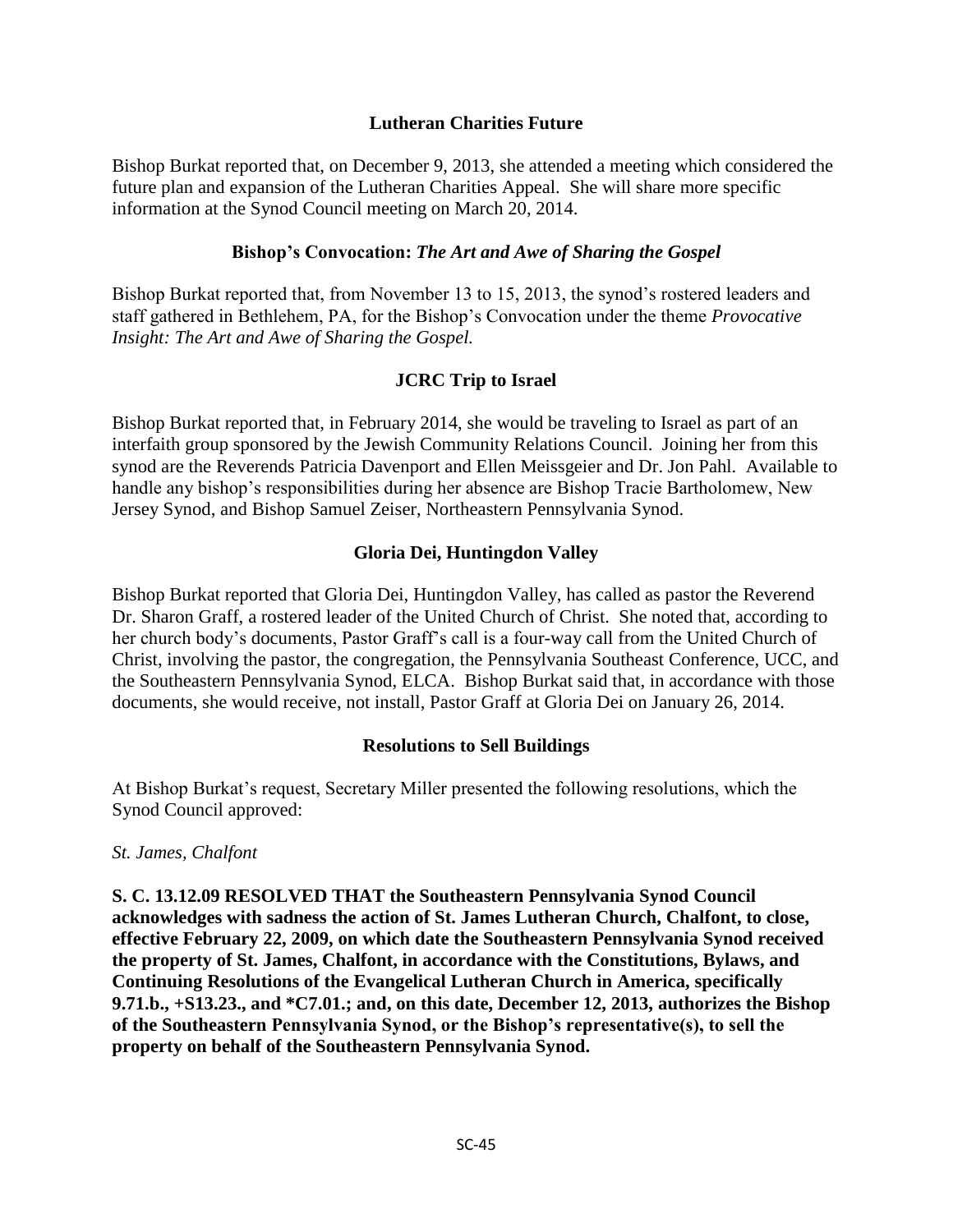#### *Redeemer, Philadelphia (East Falls)*

**S. C. 13.12.10 RESOLVED THAT the Southeastern Pennsylvania Synod Council acknowledges that the Southeastern Pennsylvania Synod received the property of Redeemer, Philadelphia (East Falls), in accordance with the Constitutions, Bylaws, and Continuing Resolutions of the Evangelical Lutheran Church in America, specifically 9.71.b., +S13.23., and \*C7.01., when it placed the congregation under synodical administration and authorized the Bishop of this synod to appoint trustees for the congregation (S. C. 07.06.01) and, with sadness, closed the congregation, upon the recommendation of the trustees and by action of the Synod Council, on June 10, 2010 (S. C. 10.06.08).**

**FURTHER BE IT RESOLVED THAT the Southeastern Pennsylvania Synod, on this date, December 12, 2013, authorizes the Bishop of this synod, or the Bishop's representative(s), to sell the property of Redeemer, Philadelphia (East Falls), on behalf of the Southeastern Pennsylvania Synod.**

This resolution is based on the following previous actions of the Synod Council:

**S. C. 07.06.01 RESOLVED THAT the Synod Council authorizes the Office of the Bishop to take Redeemer, Philadelphia (East Falls), under "involuntary synodical administration" in accordance with constitutional provision S13.24. The Office of the Bishop shall appoint a board of trustees to administer the congregation**  under the above provision. The trustees shall report to the Synod Council by the meeting on November 29, **2007.**

**S. C. 09.04.02 RESOLVED THAT the Southeastern Pennsylvania Synod Council re-affirms its decision** [S. C. 07.06.01] **to invoke S13.24, taking charge and control of the property of Redeemer, Philadelphia (East Falls), and to hold, manage, and convey the same on behalf of the synod.** 

**S. C. 10.06.08 RESOLVED THAT, upon the recommendation of the Trustees appointed under the authority of constitutional provision S13.24 by the Synod Council on June 7, 2007, the Southeastern Pennsylvania Synod Council takes official action to close Redeemer Lutheran Church, Philadelphia (East Falls), effective June 10, 2010, and directs the Office of the Bishop to report the closing of this congregation to the Office of the Secretary, ELCA.**

#### *First, Collingdale*

**S. C. 13.12.11 RESOLVED THAT the Southeastern Pennsylvania Synod Council acknowledges with sadness the action of First Lutheran Church, Collingdale, to close, effective April 11, 2010, on which date the Southeastern Pennsylvania Synod received the property of First, Collingdale, in accordance with the Constitutions, Bylaws, and Continuing Resolutions of the Evangelical Lutheran Church in America, specifically 9.71.b., +S13.23., and \*C7.01.; and, on this date, December 12, 2013, authorizes the Bishop of the Southeastern Pennsylvania Synod, or the Bishop's representative(s), to sell the property on behalf of the Southeastern Pennsylvania Synod.**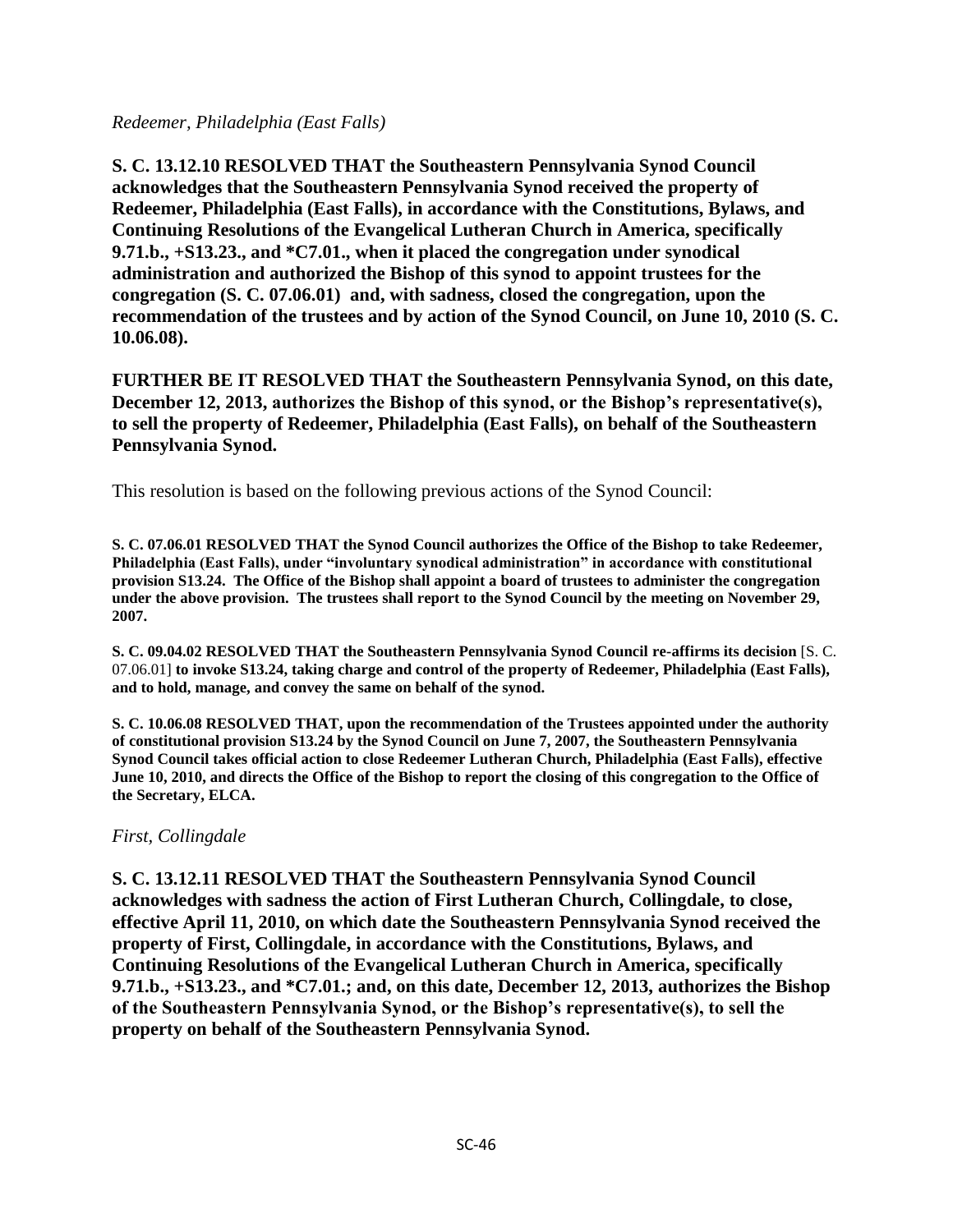## **150th Anniversary of the Philadelphia Seminary**

Bishop Burkat asked for the Synod Council's thoughts on whether the synod should secure a table for ten at a cost of \$10,000 at the Lutheran Theological Seminary at Philadelphia's  $150<sup>th</sup>$ Anniversary Grand Banquet on October 16, 2014. The consensus of the Synod Council was that the synod not secure a table at the banquet.

## **REPORT OF THE CONSTITUTION COMMITTEE**

Ms. Jill Meuser, Chair, Constitution Committee, presented the following resolutions, which the Synod Council approved *en bloc*:

**S. C. 13.12.12 RESOLVED that the Synod Council grants full approval to the constitution of Emmanuel Evangelical Lutheran Church, Souderton.**

**S. C. 13.12.13 RESOLVED that the Synod Council grants full approval to the constitution of St. John's Evangelical Lutheran Church, Ridge Valley, Sellersville.**

**S. C. 13.12.14 RESOLVED that the Synod Council grants provisional approval to the constitution of St. John Evangelical Lutheran Church, Melrose Park, with the provision that the 2013 changes to the ELCA Model Constitutions for Congregations be incorporated in accordance with paragraph \*C17.04. A list of items will be sent to the congregation.**

**S. C. 13.12.15 RESOLVED that the Synod Council grants provisional approval to the constitution of Gloria Dei Evangelical Lutheran Church, Huntingdon Valley, with the provision that typographical errors are corrected and the 2013 changes to the ELCA Model Constitutions for Congregations be incorporated in accordance with paragraph \*C17.04. A list of items will be sent to the congregation.**

She reported that the Constitution Committee received the constitution of Community of Love, Oxford, and that approval of that constitution was pending and awaiting congregational response.

## **EXECUTIVE COMMITTEE AND VICE PRESIDENT'S REPORT**

Vice President Beasley encouraged Synod Council members to let her know if they are going to be absent in order to better facilitate meal planning.

She invited the Synod Council committees to engage in a process of re-thinking their purpose if necessary. She thanked them for the work that they do behind the scenes.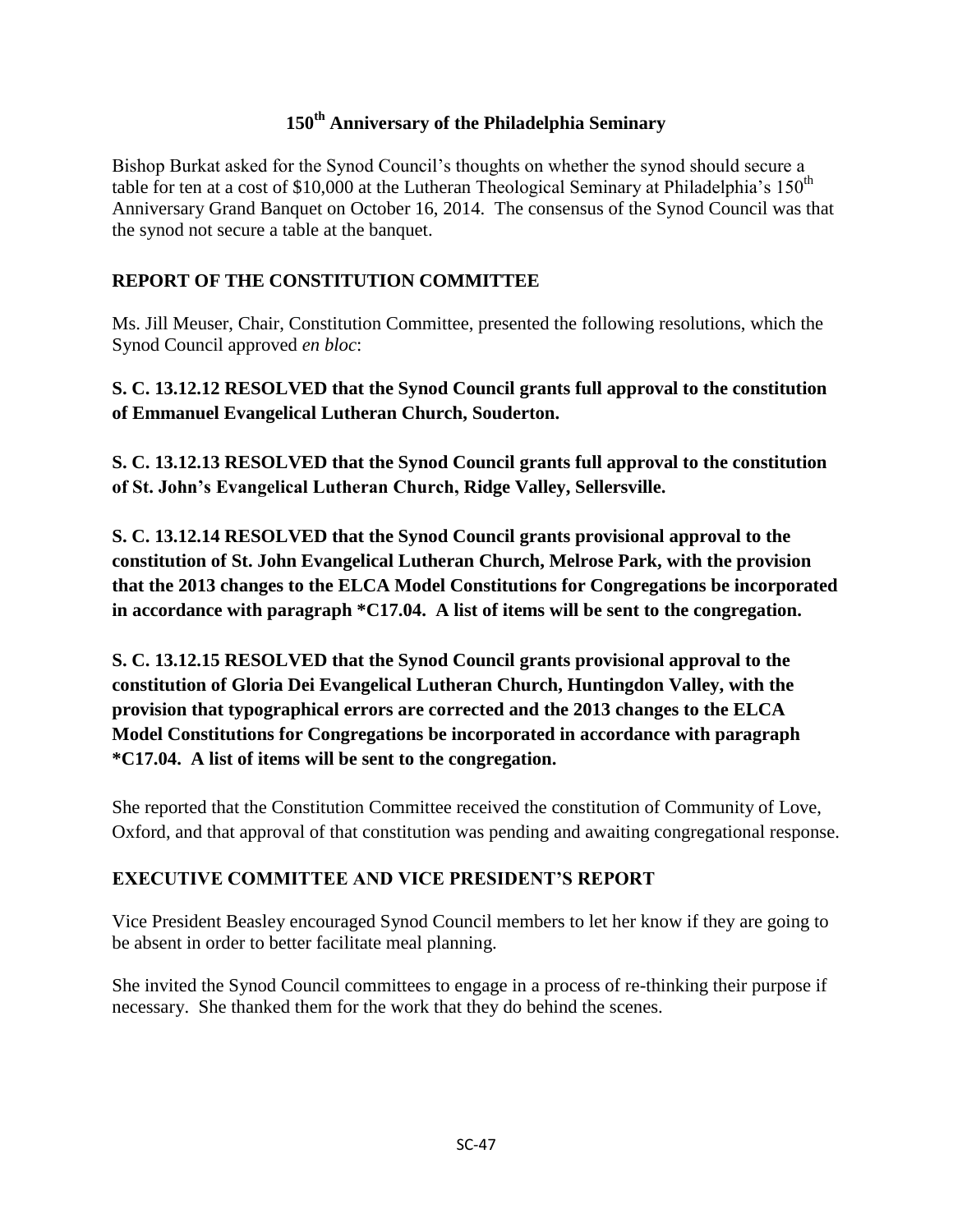#### **Synod Capital Campaign**

Vice President Beasley opened the floor for questions or comments on the proposed Synod Capital Campaign.

Synod Council members and synod staff, who participated in the process of selecting a consulting firm for the Synod Capital Campaign and/or who had previous experience with Kairos and Associates, noted the ability of the Kairos team to integrate spirituality and fundraising.

Ms. Susan Pursch raised a concern that some may perceive the campaign as a spiritual assessment rather than a fund raiser.

Mr. Robert Hensil noted that Kairos and Associates offers benefits to congregations beyond fund raising.

The Reverend Karl Richard added that, based on his experience with Kairos and Associates, the team is "very clear about raising money."

Mr. Rodman Rothermel requested that the Kairos team provide guidelines for what they intend to produce financially.

The Reverend Paul Sorcek noted that an assessment was necessary before any fund raising goals could be produced.

The Reverend William Rex asked where the money for Kairos and Associates' fee and ancillary expenses would come from.

Ms. Neff answered that the synod would take a loan from the *Fund for Mission* to pay Kairos and Associates' fee and ancillary expenses.

Bishop Burkat added that, as the campaign develops, the leadership of the campaign would be looking for major donors and "not count on congregations to carry the ball" for the campaign.

Mr. Rothermel requested that a financial goal be placed in the resolution.

Bishop Burkat suggested that the synod "let Kairos [and Associates] tell us what the goal is after doing the assessment."

Sister Mary Julia McKenzie requested that the Synod Council have an opportunity to meet with the Kairos team.

Bishop Burkat said that the Kairos team would welcome such a meeting.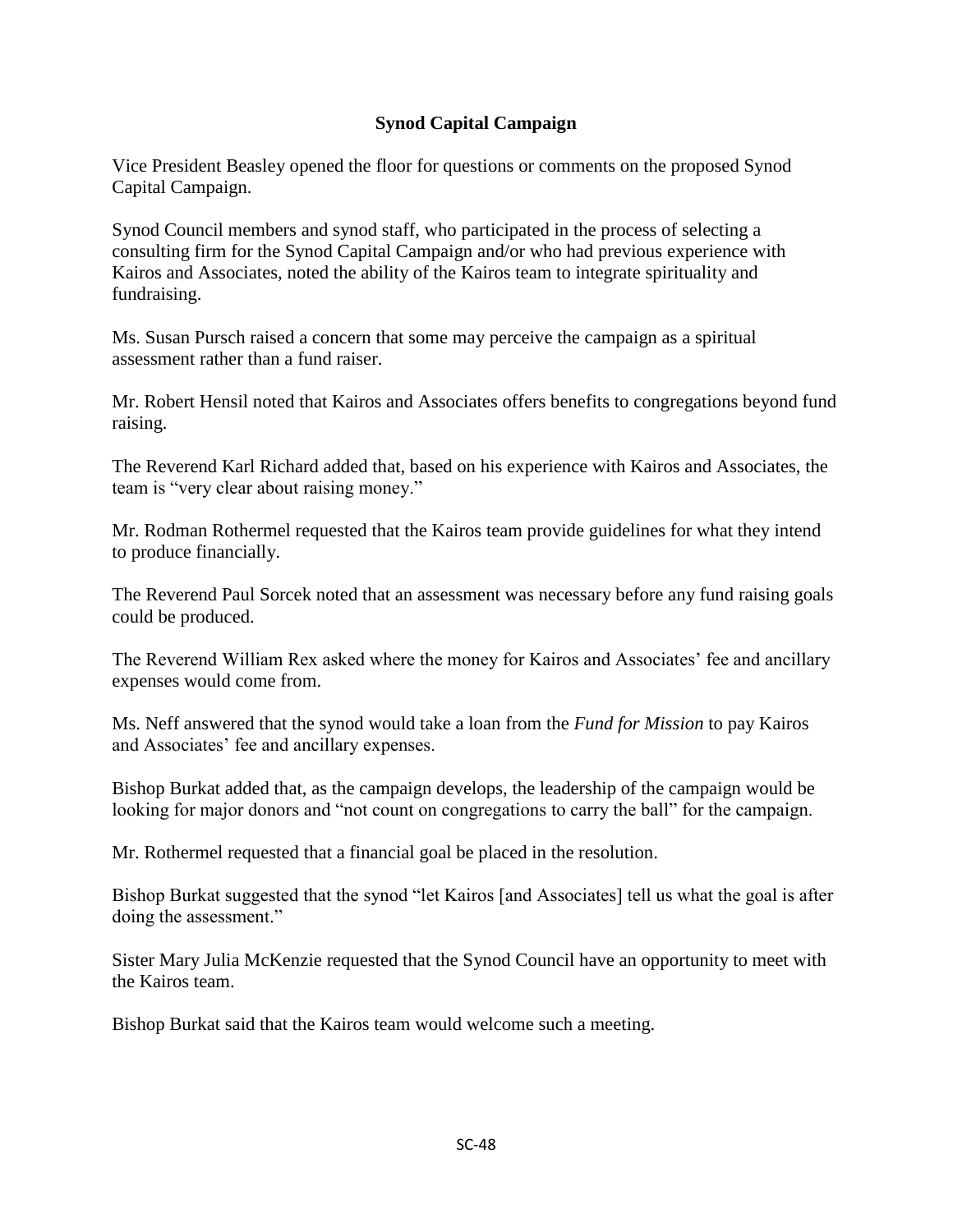Pastor Sorcek requested that the resolution include a cap on the synod's financial responsibility to Kairos and Associates and state the source of funding for the firm's proposed fee and ancillary expenses. He provided suggested wording for the resolution.

After conferring with Bishop Burkat, Vice President Beasley announced that the Kairos team would be invited to attend the Synod Council meeting on March 20, 2014.

After reaching a consensus on the wording of the resolution, the Synod Council approved the following:

**S. C. 13.12.16 RESOLVED THAT the Southeastern Pennsylvania Synod Council expresses its sincere and heartfelt support for the synod's Capital Campaign as presented in concept in the Case Statement affirmed by the Synod Council at its meeting on September 19, 2013 (S. C. 13.09.06);**

**RESOLVED THAT the Synod Council authorizes representatives of this synod to sign a contract with Kairos and Associates for the use of its services in support of the Synod Capital Campaign as presented in the proposal submitted by Kairos and Associates and dated November 2013. The total campaign expenses shall not exceed \$200,000 with such funds coming as a loan from the** *Fund for Mission* **and shall be re-paid to the** *Fund for Mission* **from the first contributions received by the campaign.**

**RESOLVED THAT the Synod Council authorizes a newly appointed development team to revise the campaign components and strategy as necessary during the course of the campaign and will advise the Synod Council of the same;**

**RESOLVED THAT the Synod Council thanks the congregations of this synod and their individual members for their ongoing stewardship and generosity through regular offerings that support the mission and ministry of this church; and**

**RESOLVED THAT the Synod Council invites the congregations of this synod and their individual members to participate in the Synod Capital Campaign and to make a contribution over the course of the campaign.**

## **MINISTRY EMPHASIS**

Mr. Dan Scharnhorst, Executive Director, Bear Creek Camp, offered highlights of this year's summer camping season. He noted the following:

- Summer camp attendance was 709 in 2013. In 2012, it had been 632.
- Congregations of the Southeastern Pennsylvania Synod provided 263 of those campers, an increase of 20%.
- Summer camp attendance in 2013 was 53% of capacity.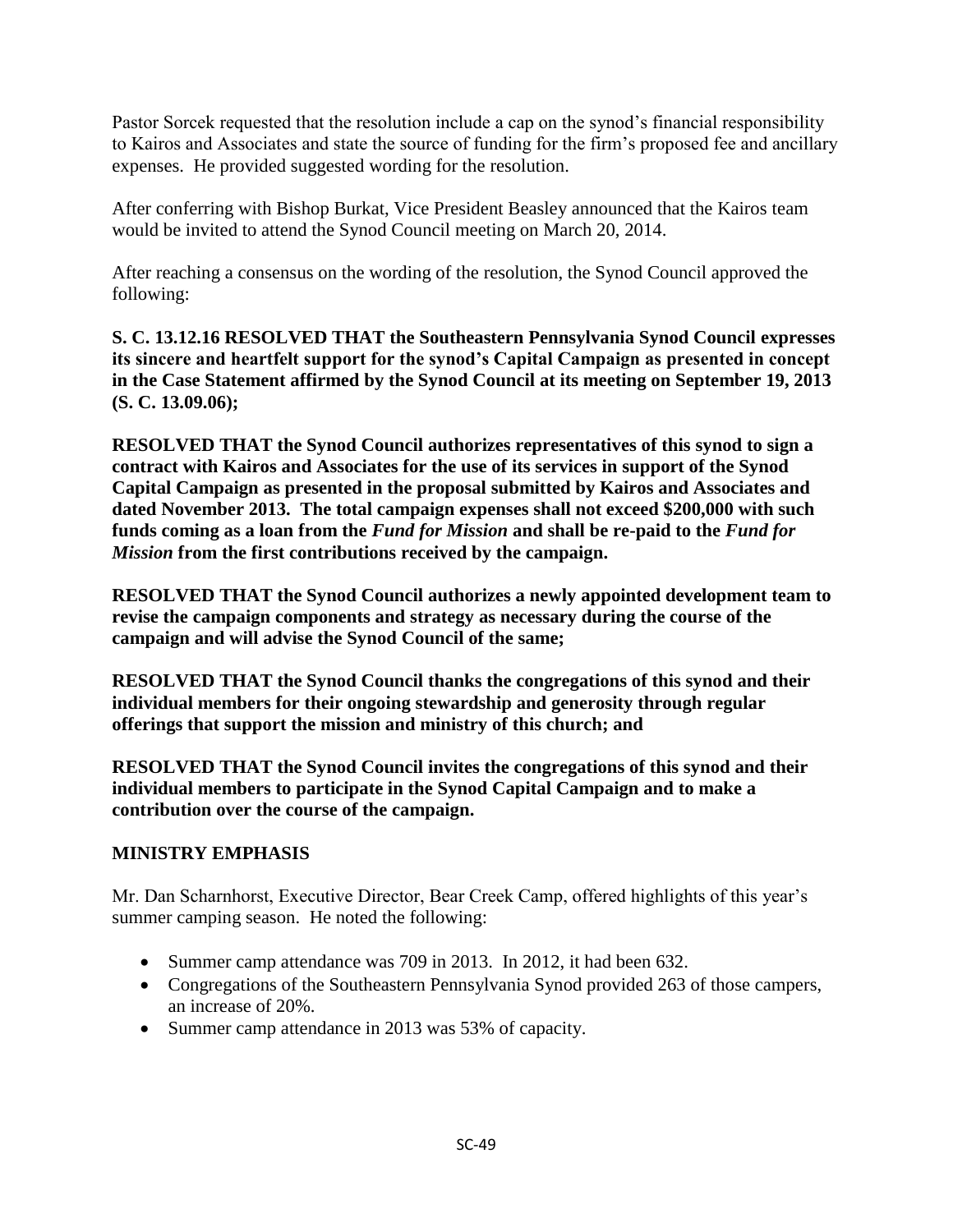He encouraged congregations to schedule visits by camp staff to their churches, because "church visits produce campers!" Through these visits and other means, he concluded, Bear Creek Camp is working to "keep the momentum going."

The Synod Council adjourned at 7:00 p.m. The Reverend Regina Goodrich offered prayer.

The 129th meeting of the Southeastern Pennsylvania Synod Council is Thursday, March 20, 2014, 4:00 p.m., New Hanover Lutheran Church, Gilbertsville.

The Reverend Raymond A. Miller **Secretary** Southeastern Pennsylvania Synod

#### **MINUTES Of the 129th MEETING Of the SOUTHEASTERN PENNSYLVANIA SYNOD COUNCIL Of the EVANGELICAL LUTHERAN CHURCH IN AMERICA March 20, 2014 New Hanover Lutheran Church, Gilbertsville, PA**

Ms. Tracey Beasley, Vice President, called to order the One Hundred Twenty-ninth Meeting of the Southeastern Pennsylvania Synod Council at 4:15 p.m.

The Reverend Thomas Lang, Pastor, New Hanover, Gilbertsville, welcomed Synod Council members and the Reverend William Vanderslice, Dean, Upper Montgomery Conference, led devotions.

#### **APPROVAL OF MINUTES**

The Synod Council approved the minutes of the 128th meeting of the Synod Council as presented.

#### **SETTING OF THE AGENDA**

Vice President Beasley presented the agenda for the 129th meeting.

#### **BISHOP'S REPORT**

The Reverend Claire Burkat, Bishop, Southeastern Pennsylvania Synod, ELCA, welcomed new staff members: the Reverend Susan Lang, Assistant Events Planner, and Mr. Martin Schwab, Senior Accountant. She expressed thanks to the Synod Council members who are completing terms this year.

#### **Synod Capital Campaign**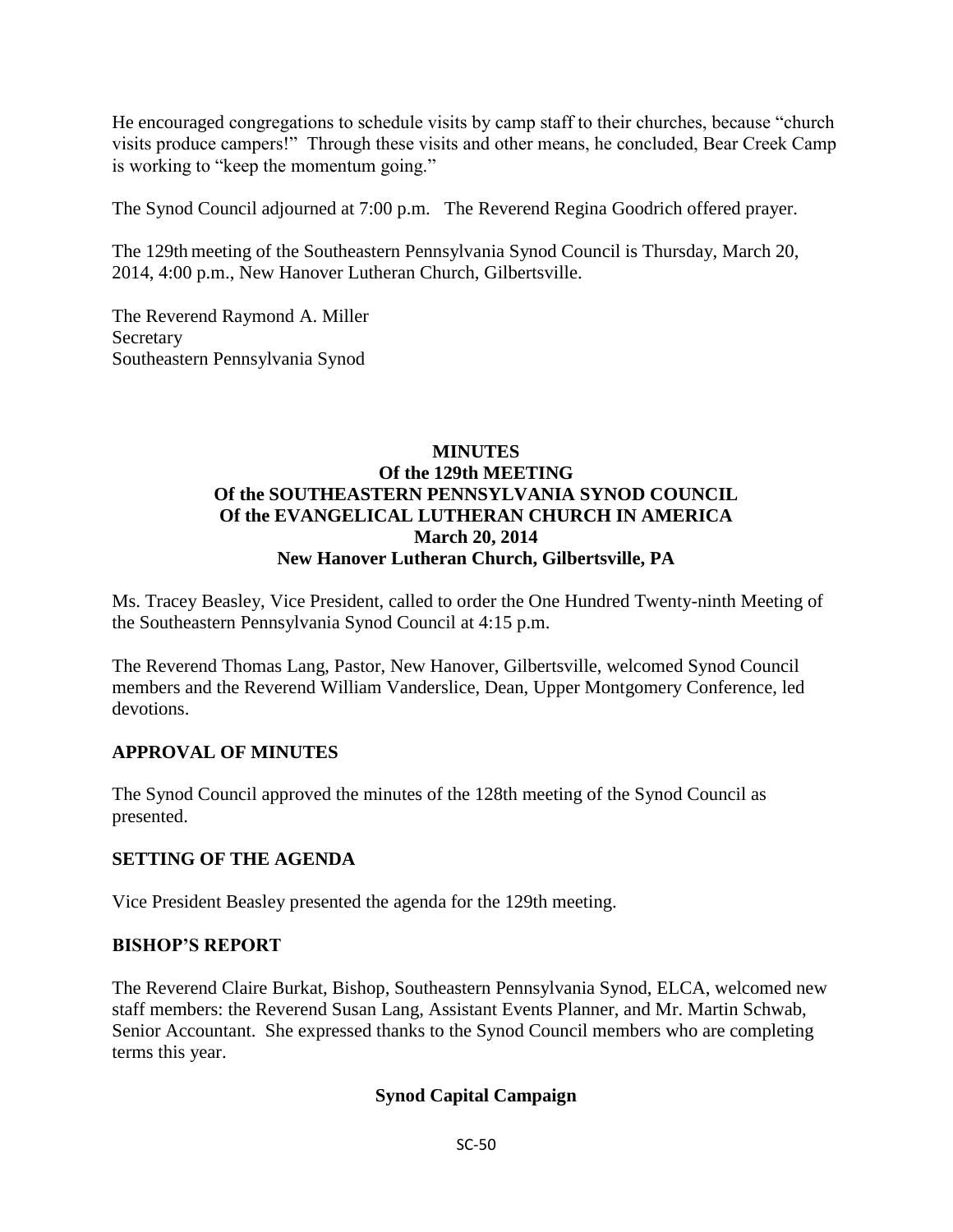Bishop Burkat began by reporting that "our partnership with Kairos has begun," noting that:

- Synod Council members, staff, and deans met with Kairos representatives on February 1, 2014.
- Landscape Surveys have been distributed to the synod's key lay and rostered leaders; approximately 350 have been completed.
- Key leaders from many of the synod's teams have been invited to a Bishop's Summit on March 26 or March 27, 2014.

She presented the following resolution, which the Synod Council approved:

**S. C. 14.03.01 RESOLVED THAT the Southeastern Pennsylvania Synod Council approves the following resolution for presentation to the 2014 Synod Assembly and recommends approval by the assembly, pending a favorable report from Kairos on the feasibility of a capital campaign:**

**In order to equip, strengthen, and grow the congregations and leaders of this territory, BE IT RESOLVED THAT the Southeastern Pennsylvania Synod, ELCA, enter a capital funding campaign by which to clarify and communicate a compelling vision, engage congregations in a process of discovery and growth, and develop resources necessary to achieve the mission to which we believe God is calling us.**

#### **Sabbatical Team**

Bishop Burkat reported that, in response to **S. A. 12.05.15,** she has appointed an *ad hoc*  committee to report to the 2014 Synod Assembly on sabbatical guidelines for rostered leaders, adding that the Reverend Julie Bergdahl has agreed to serve as chair.

#### **Lutheran Charities Future**

Bishop Burkat gave an update on the activity of the Lutheran Charities Future Committee, which has been working to craft a new Lutheran Charities Appeal. The appeal will serve the Lutheran social ministry organizations, related to the synod, and their constituents by addressing their marketing and development needs.

#### **JCRC Trip to Israel**

In February of this year, Bishop Burkat reported that she, the Reverends Patricia Davenport and Ellen Meissgeier, and Dr. Jon Paul joined a group of seventeen religious leaders on an interfaith trip to Israel and Palestine, sponsored by the Jewish Community Relations Council of Philadelphia (JCRC). The group visited many Jewish and Christian holy sites, and Israeli historical sites and had the opportunity to dialogue with various persons at these sites.

#### **Conference of Bishops**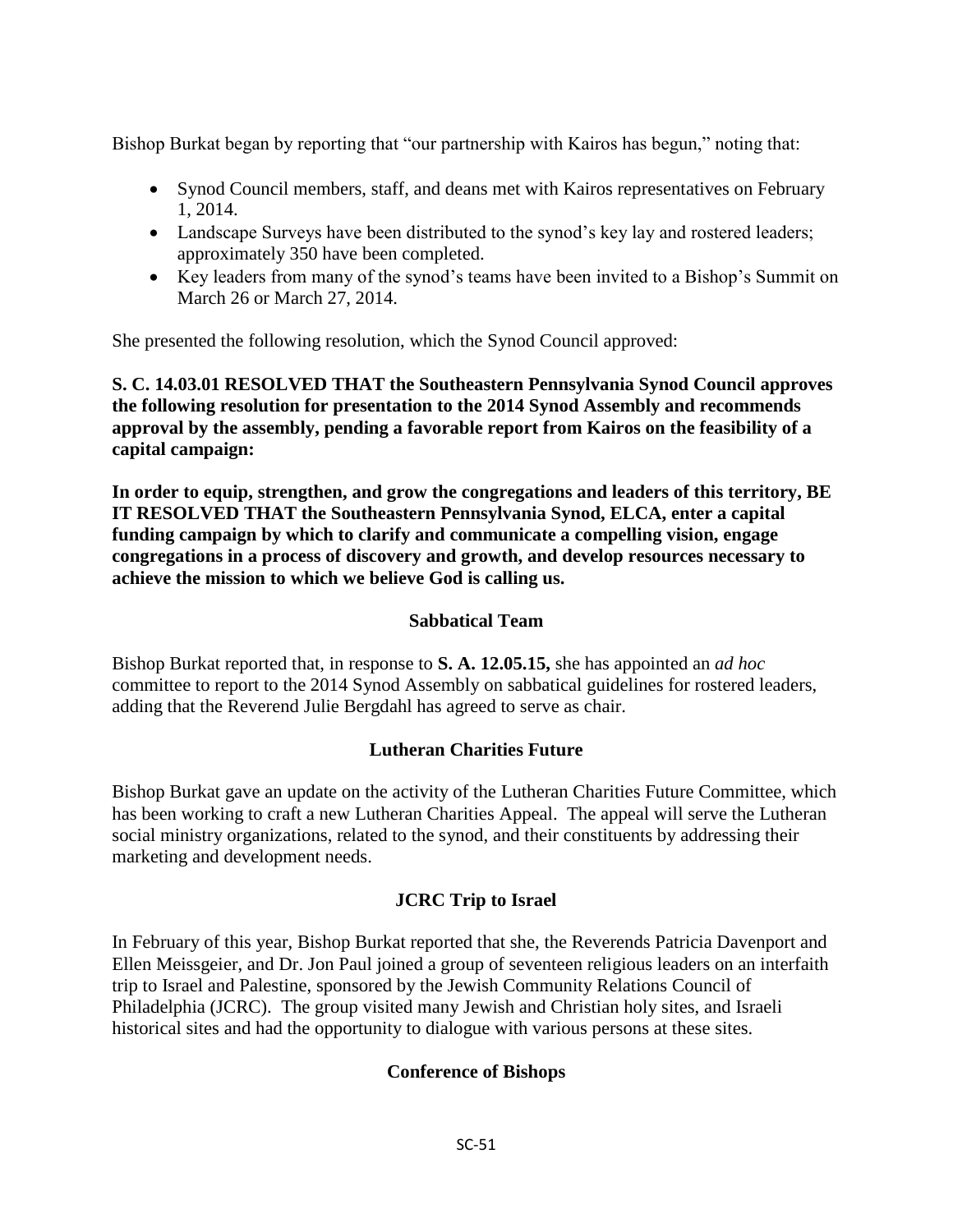On March 3, 2014, Bishop Burkat reported, the ELCA Conference of Bishops approved the extension of *on leave from call* status for the Reverends Sozinho Alves, J. Christian McMullan, and David Oppold as requested by the Synod Council.

#### **Action on the Roster**

#### *Calls to Specialized Ministry*

The Reverend Raymond Miller, Secretary, presented the following resolutions, which the Synod Council approved:

**S. C. 14.03.02 RESOLVED THAT the Southeastern Pennsylvania Synod Council approves a one-year term non-stipendiary call to Ms. Kathie Afflerbach to serve the Lutheran Theological Seminary at Philadelphia as Coordinator for Non-Credit Education, effective June 7, 2014, renewable on an annual basis.**

**S. C. 14.03.03 RESOLVED THAT the Southeastern Pennsylvania Synod Council approves, in accord with bylaw 7.41.15., in the Constitution, Bylaws, and Continuing Resolutions of the Evangelical Lutheran Church in America, a call to serve in Unusual Circumstances to the Reverend Leslie M. Richard for a period of one year effective June 1, 2014, and ending May 31, 2015, renewable on an annual basis.**

#### *On Leave from Call Requests*

Secretary Miller presented the following resolution, which the Synod Council approved:

**S. C. 14.03.04 RESOLVED THAT the Southeastern Pennsylvania Synod Council grants** *on leave from call* **status to Sister Maggie Thorne, 1st year, effective January 11, 2014, and the Reverend Harold Evans, first year, effective April 1, 2014.**

#### *Retirement Requests*

Secretary Miller presented the following resolution, which the Synod Council approved:

**S. C. 14.03.05 RESOLVED THAT the Southeastern Pennsylvania Synod Council grants**  *retirement* **status to the Reverends George M. Harpel, effective February 1, 2014; Peter C. Hutchinson, effective March 1, 2014; David L. Stickley, effective March 1, 2014; and Danny Bodine, effective May 1, 2014.**

#### **EXECUTIVE COMMITTEE AND VICE PRESIDENT'S REPORT**

Vice President Beasley reported that, at its meeting on March 6, 2014, the Executive Committee discussed at length the financial proposals which will come before the Synod Council later in this meeting. She also noted that the Reverend Karl Richard has been appointed the Chair of the Finance Committee.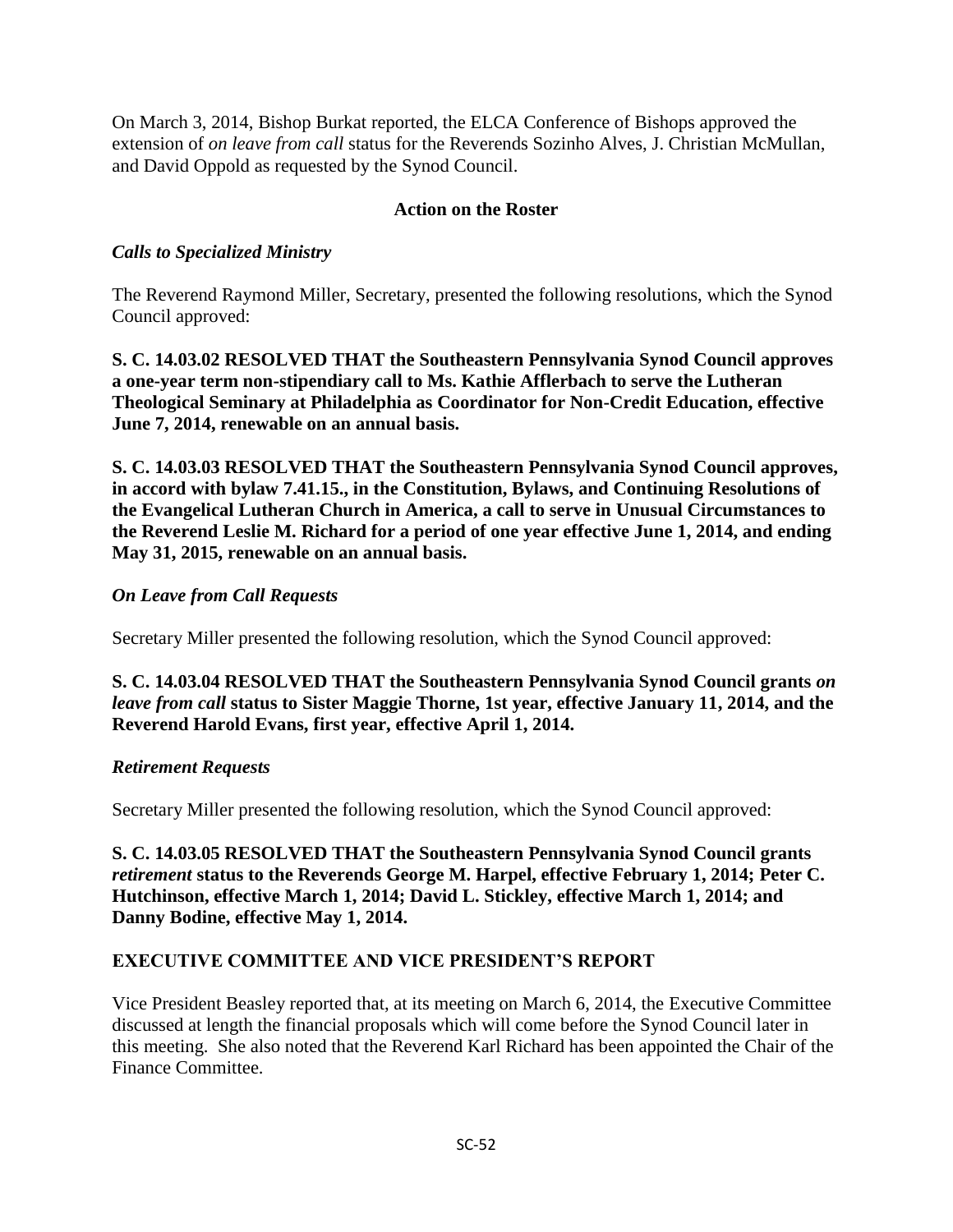She also indicated that, in the Vice President's report to the Synod Assembly, she would highlight "what is going on in the synod," rather than offer a review of Synod Council actions.

## **SECRETARY'S REPORT**

## **Affirmation of Previous Email Votes**

Secretary Miller presented the following resolution, which the Synod Council approved:

**S. C. 14.03.06 RESOLVED THAT the Synod Council affirms its approval of the following resolutions by email vote:**

**RESOLVED THAT the Southeastern Pennsylvania Synod Council requests that the ELCA Conference of Bishops approve a first two-year extension of** *on leave from call for graduate study* **status for the Reverend Christian McMullan, effective January 5, 2014.**

**RESOLVED THAT the Southeastern Pennsylvania Synod Council requests that the ELCA Conference of Bishops approve a one-year extension of** *on leave from call* **status for the Reverend Sozinho Alves, effective January 1, 2014.**

Bishop Burkat noted that the Office of Secretary of the ELCA recommended that the Reverend Sozinho Alves apply for a non-stipendiary call to be issued by the Southeastern Pennsylvania Synod Council.

## **Approval of the LSMS of Philadelphia (LSH) Bylaws**

Secretary Miller reported that the Lutheran Social Mission Society of Philadelphia (Lutheran Settlement House) updated its bylaws in 2012 and requests that, in accordance of Section 11 of those bylaws, the synod approve them. He noted that the society's attorney has reviewed the updated bylaws and that the updated bylaws would also need to be approved by the ELCA's Congregational and Synodical Mission unit. He presented the following resolution, which the Synod Council approved:

#### **S. C. 14.03.07 RESOLVED THAT the Southeastern Pennsylvania Synod Council approves the** *Amended and Restated Bylaws of the Lutheran Social Mission Society of Philadelphia* **as adopted by the society's Board of Directors in 2012.**

#### **Rule Governing Committee on Discipline Elections at the 2014 Synod Assembly**

Secretary Miller presented the following resolution, which the Synod Council approved:

**S. C. 14.03.08 RESOLVED THAT the Southeastern Pennsylvania Synod Council establishes the following rule at the 2014 Synod Assembly for the election of members of the Committee of Discipline:**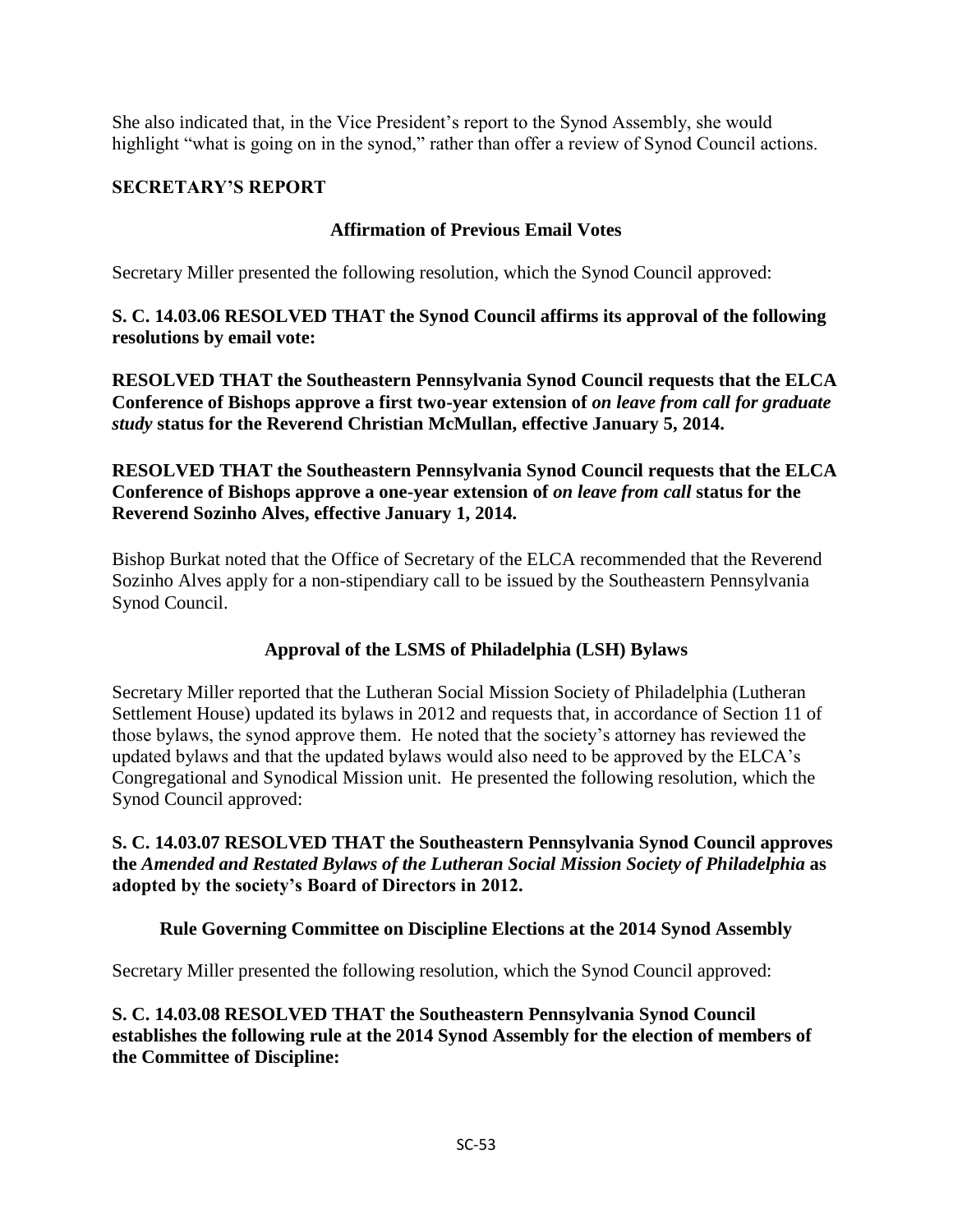**After the presiding officer declares the two clergy, one lay man, and one lay woman elected for terms ending 2020, the next runners-up shall be declared elected to the available positions; the total number of votes received by the nominees determining their length of term. As such, the clergy receiving the third and fourth most votes shall be declared elected to terms ending 2018, the clergy receiving the fifth most votes shall be declared elected to a term ending 2016, the lay man receiving the second most votes shall be declared elected to a term ending 2018, the lay man receiving the third most votes shall be declared elected to a term ending 2016; and the lay woman receiving the second most votes shall be declared elected to a term ending 2016. If a nominee declines election, the nominee with the next most votes on that particular ticket shall be declared elected for the stated term.** 

#### **Report of the Constitution Committee to the 2014 Synod Assembly**

Secretary Miller reviewed the report of the Constitution Committee to the 2014 Synod Assembly, noting that the assembly would be asked to consider amendments to S.7.23. and S7.26., both recommended for approval by action of the 2013 Churchwide Assembly, and S12.01.02., an amendment in which the number of conferences in the synod would no longer be specified.

## **TREASURER'S AND FINANCE COMMITTEE REPORTS**

#### **Report of the Finance Committee**

#### *Finance Committee Duties and Functions*

Upon the recommendation of the Executive Committee, Pastor Richard, Chair, Finance Committee, presented the following resolution, which the Synod Council approved as a continuing resolution by the required two-thirds vote:

#### **S. C. 14.03.09 RESOLVED THAT the Southeastern Pennsylvania Synod Council approves by two-thirds vote the following document** *Southeastern Pennsylvania Synod Finance Committee Duties and Functions* **as a continuing resolution of this synod:**

#### **Southeastern Pennsylvania Synod Finance Committee Duties and Functions**

#### **Organization and Purpose**

The Finance Committee of the Southeastern Pennsylvania Synod of the Evangelical Lutheran Church in America (Synod) is established by the Synod Council as a committee of Synod Council to work with the Office of the Bishop, the Synod Business Office, the Synod Treasurer, and the Synod Council to offer recommendations for the financial management of the Synod to ensure that the Synod is able to work on its core mission, as amended from time to time, of *equipping the saints and congregations for the work of ministry for building up the body of Christ*. The Finance Committee shall have primary responsibility for presenting a comprehensive budget to the Synod Council for its consideration.

#### **Goals**

1. To provide for the Synod's financial management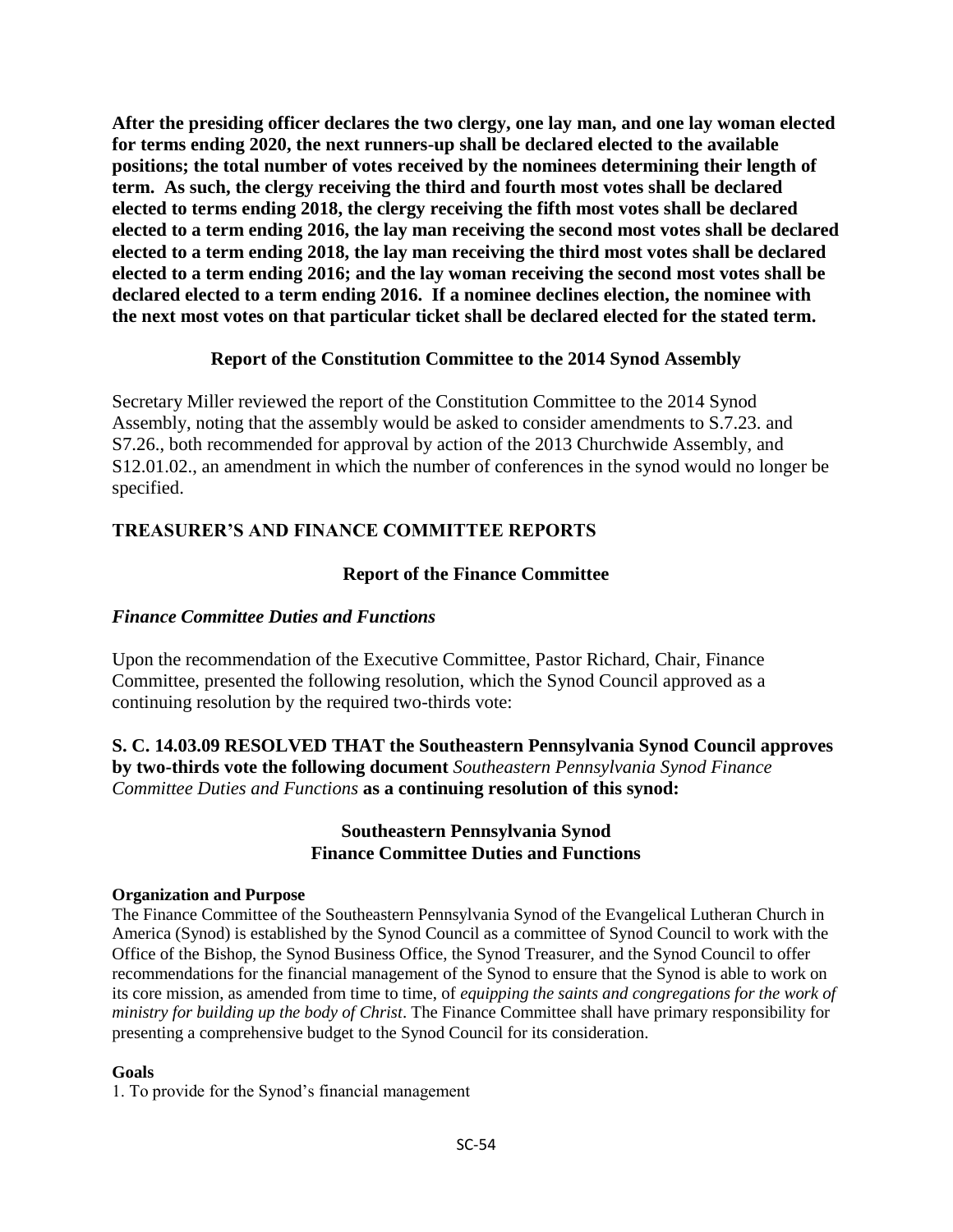2. To periodically review the Synod's financial policies and procedures for necessary changes. (The Office of the Bishop has established the procedures consistent with ELCA procedures and Auditor recommendations.)

3. To assure the reliability of systems, processes and people to support the financial reporting needs of the Synod.

4. To provide for financial transparency.

5. To study and communicate the greater economic and financial environment in order to forecast trends that can significantly influence financial decisions.

6. To ensure that the Synod Council receives accurate and complete information.

#### **Responsibilities**

#### **The SEPA Finance Committee shall:**

1. Provide oversight of the development of the annual budget and presentation to the Synod Council.

2. Review adherence to the budget.

3. Provide recommendations to the Office of the Bishop and Synod Council as needed to review the budget for variations.

4. Oversee and offer recommendations for improvement of processes and procedures for the financial management of the Synod.

5. Cooperate with the Audit, Stewardship, Investment Committee, and other Committees of the Synod Council.

6. Present the following year's budget for consideration by the Synod Council.

7. Meet no less than quarterly

8. Provide Synod Council with reports and recommendations at its regular meetings.

9. The Chair of the committee will serve on the Fund for Mission committee with the Bishop, Treasurer, and the Bishop's Appointee, to discuss and decide appropriate disbursements from the Fund to Synod ministries.

#### **The Office of the Bishop shall:**

1. Present a Budget for review by the committee with ample time for recommendations.

2. Provide monthly reports on the investable assets including receipts, disbursements, and gains/losses.

- 3. Provide monthly reports by [date to be determined] of each month:
- a. Congregational Pledges
- b. Congregational Receipts
- c. Income Statement

d. Balance Sheet

e. Income/Expense compared to Budget by line item

#### **Membership**

The committee shall consist of at least five members and not more than eight in addition to the Bishop and Treasurer. Members of the committee will be appointed by the Bishop and Vice President of the Synod. The membership of the Committee shall include:

1. A Chairperson appointed by the Bishop and the Vice President, who shall be a member of Synod Council.

2. At least 3 members of Synod Council

3. Voting members from SEPA Synod congregations who have accounting and/or financial management skills and experience

4. The Bishop and the Treasurer are Ex-Officio members of the committee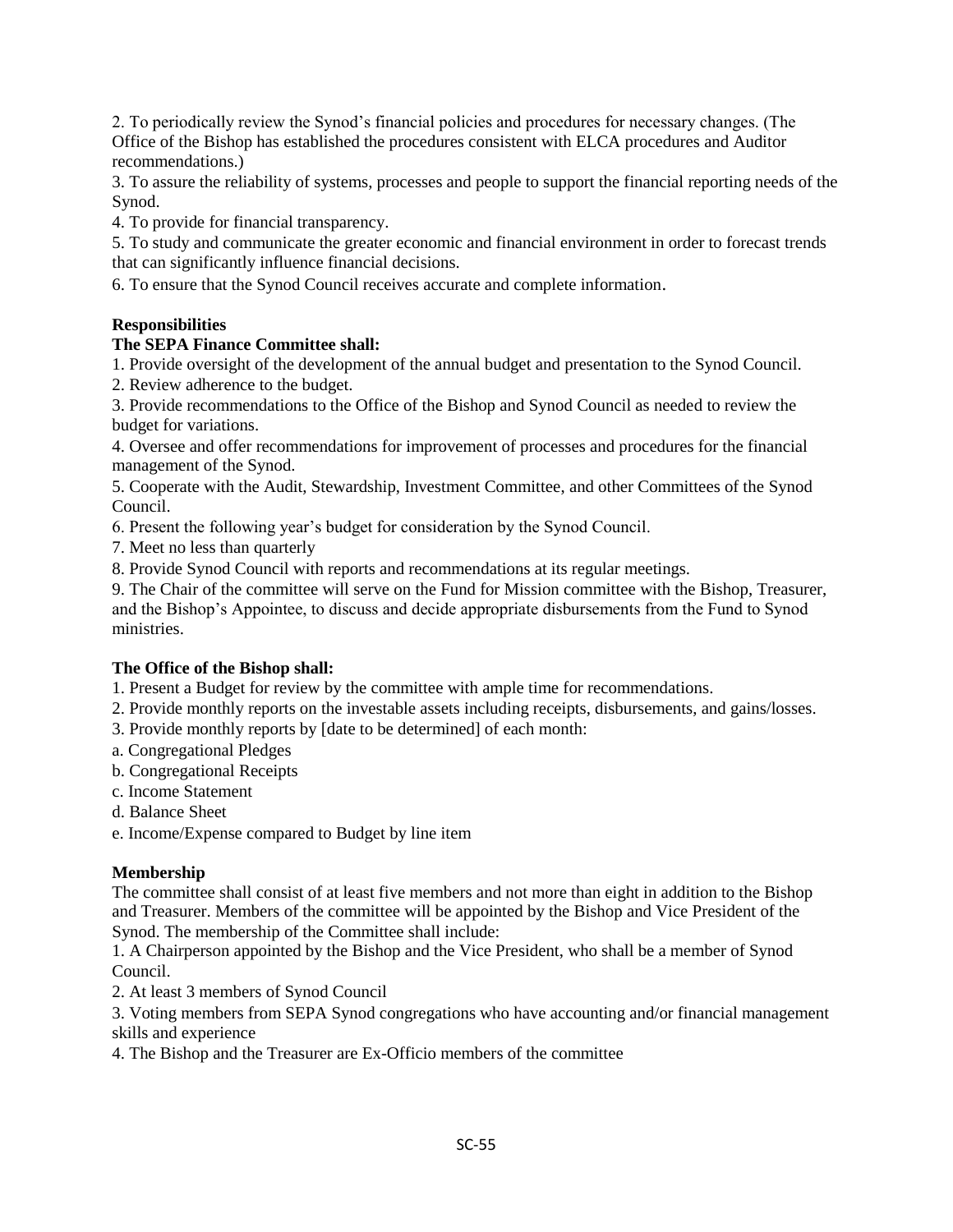5. The term of the non-Synod Council members shall be three years. The non-Synod Council members may serve two consecutive terms. The terms of the non-Synod Council members shall be staggered in a manner determined by the Synod Council Executive Committee.

A representative(s) of the Business Office shall attend Finance Committee meetings. Conflict of Interest: Any possible conflict of interest on the part of any member shall be disclosed, in writing, to the committee annually.

a. Any member having a possible conflict of interest in any transaction being considered at a committee meeting shall not be counted in determining the quorum for the meeting and shall not vote or use personal influence to affect the vote concerning such transaction.

b. All new members shall be advised promptly of the requirements of this section.

## *Resolution Concerning Support of Lutheran Charities, Agencies and Ministries*

Pastor Richard presented the following resolution, which the Synod Council approved:

**S. C. 14.03.10 Whereas there have been questions raised as to how congregational offerings might best be submitted to various Lutheran benevolent causes, and**

**Whereas there has been a practice by some congregations to send such offerings through the Synod treasurer, while other congregations send them directly to the recipient, and**

**Whereas the benefit to the recipient is delayed with the extra step of routing gifts through the Synod treasurer, and**

**Whereas the added time for processing these "pass through" funds takes extra time for a now reduced Synod staff,**

**THEREFORE BE IT RESOLVED THAT the Southeastern Pennsylvania Synod Council requests that congregations be encouraged to submit Lutheran benevolent gifts, except Synod Mission Support and/or ELCA Partnership Support, directly to the Charity, Agency or Ministry to which they are directed, and**

**BE IT FURTHER RESOLVED THAT the Synod office develop and publish a plan for how congregations may make such direct contributions.**

#### *Allocation of Proceeds from the Sale of Closed Congregation Properties*

Pastor Richard presented the following resolution, which the Synod Council approved by the required two-thirds vote:

**S. C. 14.03.11 RESOLVED THAT the Southeastern Pennsylvania Synod Council rescinds all of its previous resolutions regarding the allocation of proceeds from the sale of closed congregation buildings, including but not limited to S. C. 04.02.08.**

Pastor Richard presented the following resolution, which the Synod Council approved by the required majority vote: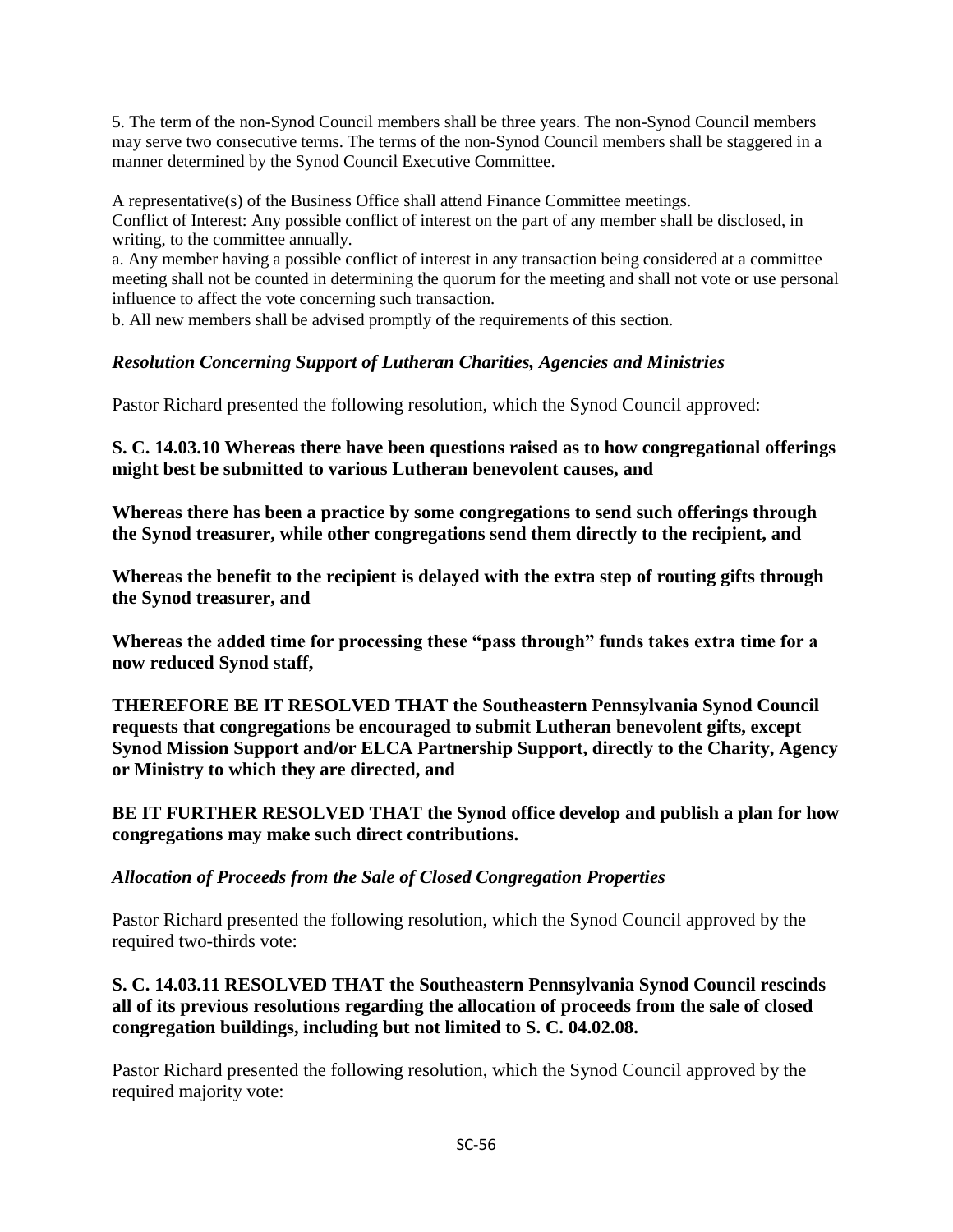**S. C. 14.03.12 RESOLVED THAT the Southeastern Pennsylvania Synod Council establishes as the policy of this synod that, when this synod sells the property of a closed congregation, fifteen percent of the sale price of that property shall be placed in the synod's operating account;**

**AND BE IT FURTHER RESOLVED THAT, after fifteen percent of the sale price of that property has been deducted for the synod's operating account, an amount equal to the synod's expenses related to the properties the synod has under management shall be deducted from the net balance to reimburse the synod for those expenses;**

**AND BE IT FURTHER RESOLVED THAT, after an amount equal to the synod's expenses related to the properties the synod has under management have been deducted, the remaining balance of proceeds shall be placed in the synod's** *Fund for Mission.*

#### **Treasurer's Report**

Ms. Janet Neff, Treasurer, reported that, for the fiscal year ending January 31, 2014, congregational support exceeded the amount budgeted by \$38,677 and that total expenses were below budget by \$14,129.

## *Recommendation for Synod Assembly Approval of the 2015 Proposed Mission Budget*

Ms. Neff presented the 2015 proposed mission budget:

**S. C. 14.03.13 RESOLVED THAT the Southeastern Pennsylvania Synod Council recommends the 2015 proposed mission budget, with expenditures of \$2,222,200 and the synod's Proportionate Share to the ELCA being set at 50 percent, for presentation to and approval by the 2014 Synod Assembly.**

Both Mr. Rod Rothermel and Ms. Susan Pursch expressed concern about the anticipated \$289,100 deficit in the mission section of the proposed budget.

Bishop Burkat responded that the deficit is "why we are having capital campaign."

Ms. Joyce Brown Adams expressed gratitude to the synod for the use of mission funds to support her congregation, Faith Immanuel, East Lansdowne.

The Reverend Charles Leonard noted that the dilemma facing the Synod Council at this time is that "we want fiscal prudence and ministry at the same time." He said that, in this tension, "ministry comes first," adding that "we must move forward and trust that the Holy Spirit will be there"

The Synod Council approved the resolution.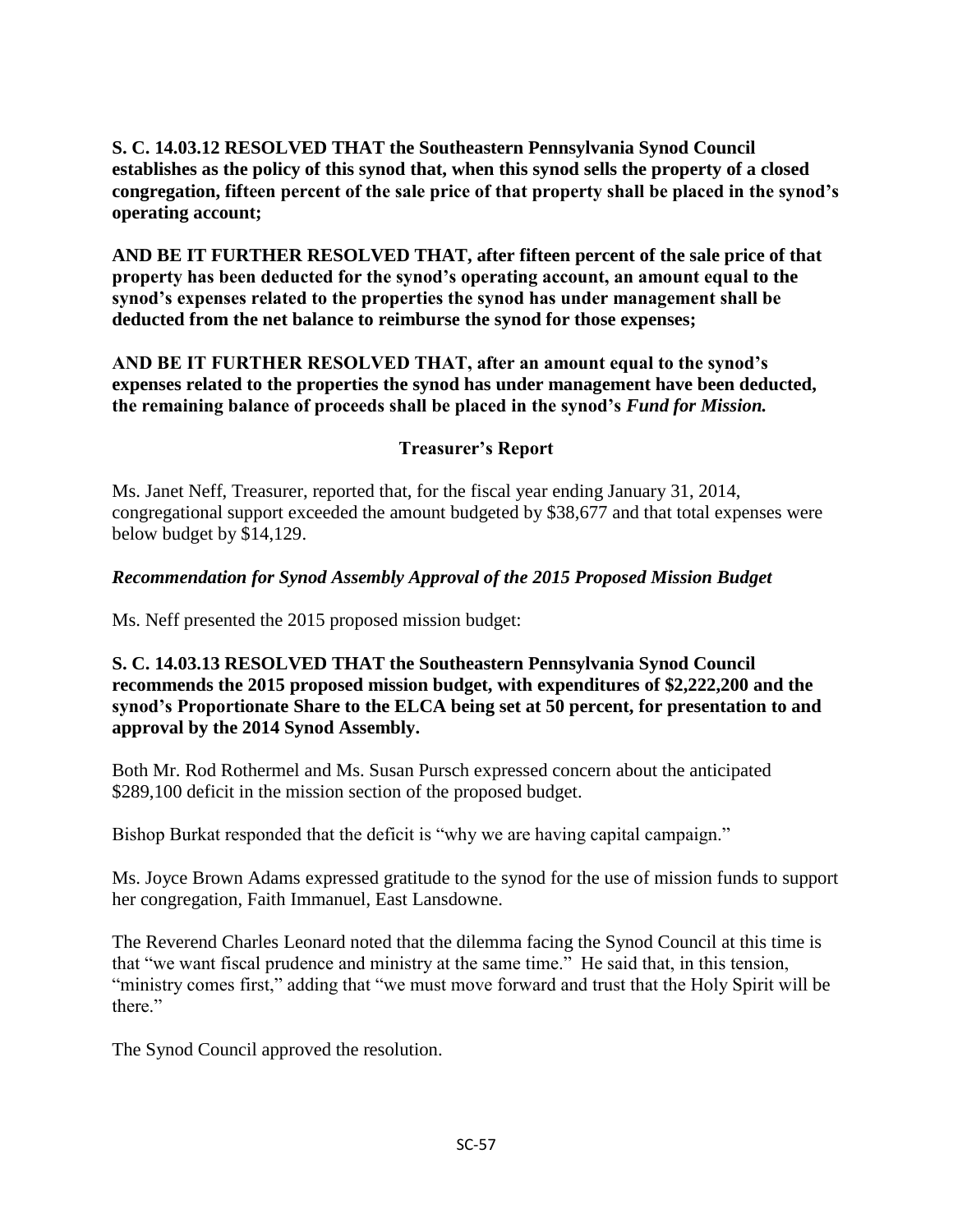Requesting a moment of personal privilege, the Reverend Christopher Weidner, former Chair, Finance Committee thanked Synod Council members for their immense support on the loss of his beloved wife Jane, noting that "I am healing."

## **REPORT OF THE STEWARDSHIP COMMITTEE**

The Reverend Larry Smoose reported that the Stewardship Committee is trying to model good stewardship at all levels, synod for congregations and congregations for members. In that regard, he added that, if the committee is able to offer a consistent message, that message will allow more money for mission.

He asked Synod Council members to assist in identifying people in each conference who would want to be a part of the synod's stewardship efforts. Committee members would train these people to do stewardship workshops on the territory of each conference.

## **REPORT OF THE CONSTITUTION COMMITTEE**

Ms. Jill Meuser, Chair, Constitution Committee, presented the following resolution, which the Synod Council approved:

## **S. C. 14.03.14 RESOLVED THAT the Southeastern Pennsylvania Synod Council grants full approval to the constitution of St. John's Evangelical Lutheran Church, Morrisville, PA.**

She reported that the constitutions of Gloria Dei, Huntingdon Valley; Community of Love, Oxford; and Good Shepherd, Southampton, are still pending.

## **REPORT OF THE NOMINATING COMMITTEE**

The Reverend Sandra Brown, Chair, Nominating Committee, reported that, at this date, almost all of the election tickets for presentation to the 2014 Synod Assembly have a sufficient number of nominees. She then reviewed the list of nominees. The deadline for the submission of the Nominating Report is March 28, 2014.

## **NEW BUSINESS**

Vice President Beasley reported that the Executive Committee is asking Synod Council members to help with registration at the Synod Assembly.

She presented the following resolution, which the Synod Council approved:

## **S. C. 14.03.15 RESOLVED THAT the Southeastern Pennsylvania Synod Council approves the proposed agenda for the 2014 Synod Assembly as presented.**

The Reverend Regina Goodrich reported that Saturday, March 22, is Vice President Beasley's birthday. Synod Council members responded by singing *Happy Birthday.*